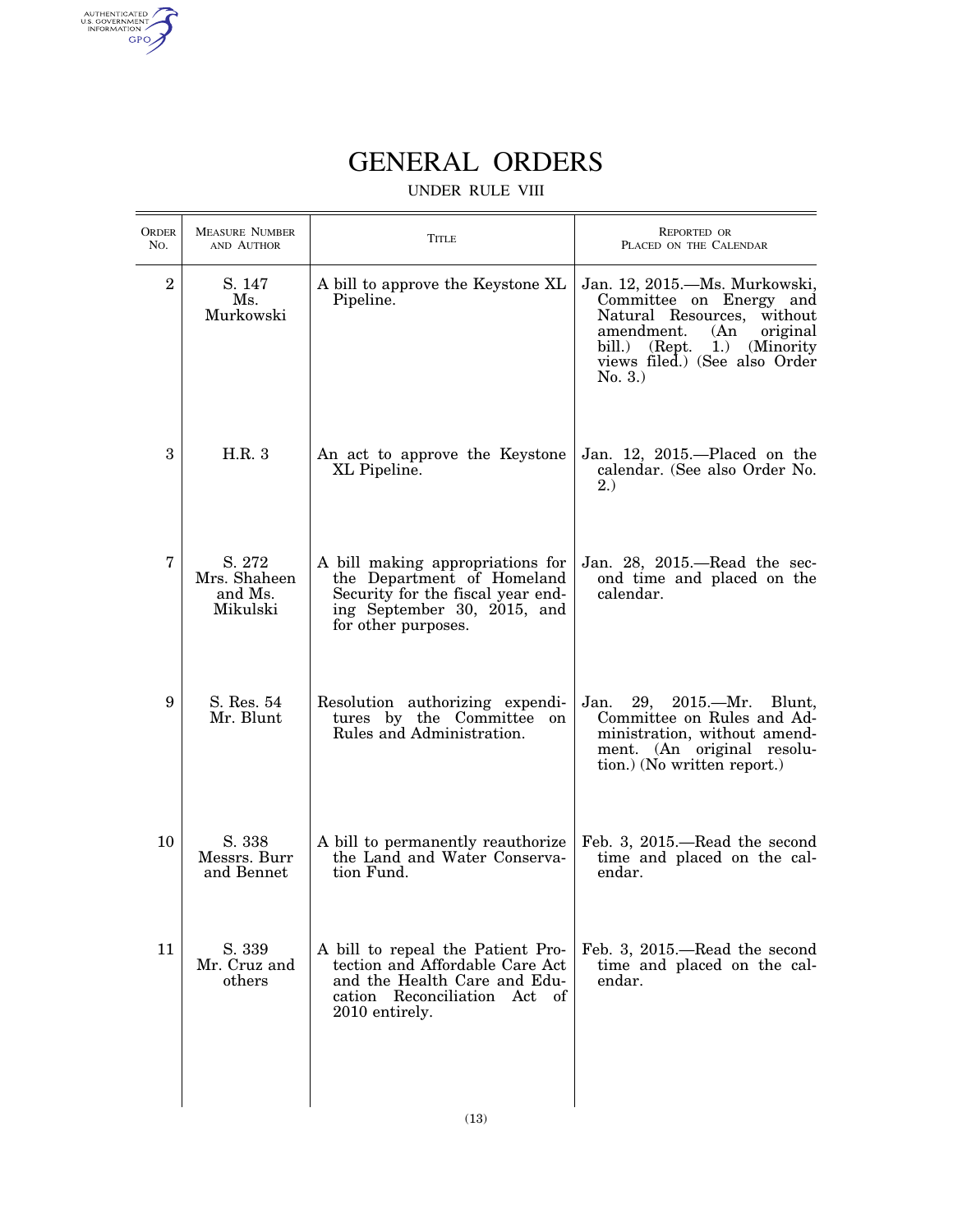| ORDER<br>No. | <b>MEASURE NUMBER</b><br>AND AUTHOR      | <b>TITLE</b>                                                                                                                                                                                                                        | <b>REPORTED OR</b><br>PLACED ON THE CALENDAR                                                                                                |
|--------------|------------------------------------------|-------------------------------------------------------------------------------------------------------------------------------------------------------------------------------------------------------------------------------------|---------------------------------------------------------------------------------------------------------------------------------------------|
| 14           | H.R. 596                                 | An act to repeal the Patient Pro-<br>tection and Affordable Care Act<br>and health care-related provi-<br>sions in the Health Care and<br>Education Reconciliation Act of<br>2010, and for other purposes.                          | Feb. 5, 2015.—Read the second<br>time and placed on the cal-<br>endar.                                                                      |
| 15           | S. 405<br>Ms.<br>Murkowski<br>and others | A bill to protect and enhance op-<br>portunities<br>for<br>recreational<br>hunting, fishing, and shooting,<br>and for other purposes.                                                                                               | Feb. 9, 2015.—Read the second<br>time and placed on the cal-<br>endar.                                                                      |
| 17           | S. 337<br>Mr. Cornyn<br>and others       | A bill to improve the Freedom of<br>Information Act.                                                                                                                                                                                | Feb. 9, 2015.—Mr. Grassley,<br>Committee on the Judiciary,<br>without amendment. (Rept.<br>4.) (Additional views filed.)                    |
| 20           | S. 165<br>Ms. Ayotte and<br>others       | A bill to extend and enhance pro-<br>hibitions and limitations with<br>respect to the transfer or re-<br>lease of individuals detained at<br>the United States Naval Sta-<br>tion, Guantanamo Bay, Cuba,<br>and for other purposes. | Feb. 23, 2015.-Mr. McCain,<br>Committee on Armed Serv-<br>ices, with an amendment in<br>the nature of a substitute.<br>(No written report.) |
| 22           | S. 534<br>Ms. Collins                    | A bill to prohibit funds from<br>being used to carry out certain<br>Executive actions related to im-<br>migration, and for other pur-<br>poses.                                                                                     | Feb. 24, $2015$ —Read the sec-<br>ond time and placed on the<br>calendar.                                                                   |
| 25           | S. 166<br>Ms. Klobuchar<br>and others    | A bill to stop exploitation through<br>trafficking.                                                                                                                                                                                 | Mar. 2, 2015.—Mr. Grassley,<br>Committee on the Judiciary,<br>with an amendment.<br>(N <sub>0</sub> )<br>written report.)                   |
| 27           | S. 625<br>Mr. McConnell                  | A bill to provide for congressional<br>review and oversight of agree-<br>ments relating to Iran's nuclear<br>program, and for other pur-<br>poses.                                                                                  | Mar. 4, 2015.—Read the second<br>time and placed on the cal-<br>endar.                                                                      |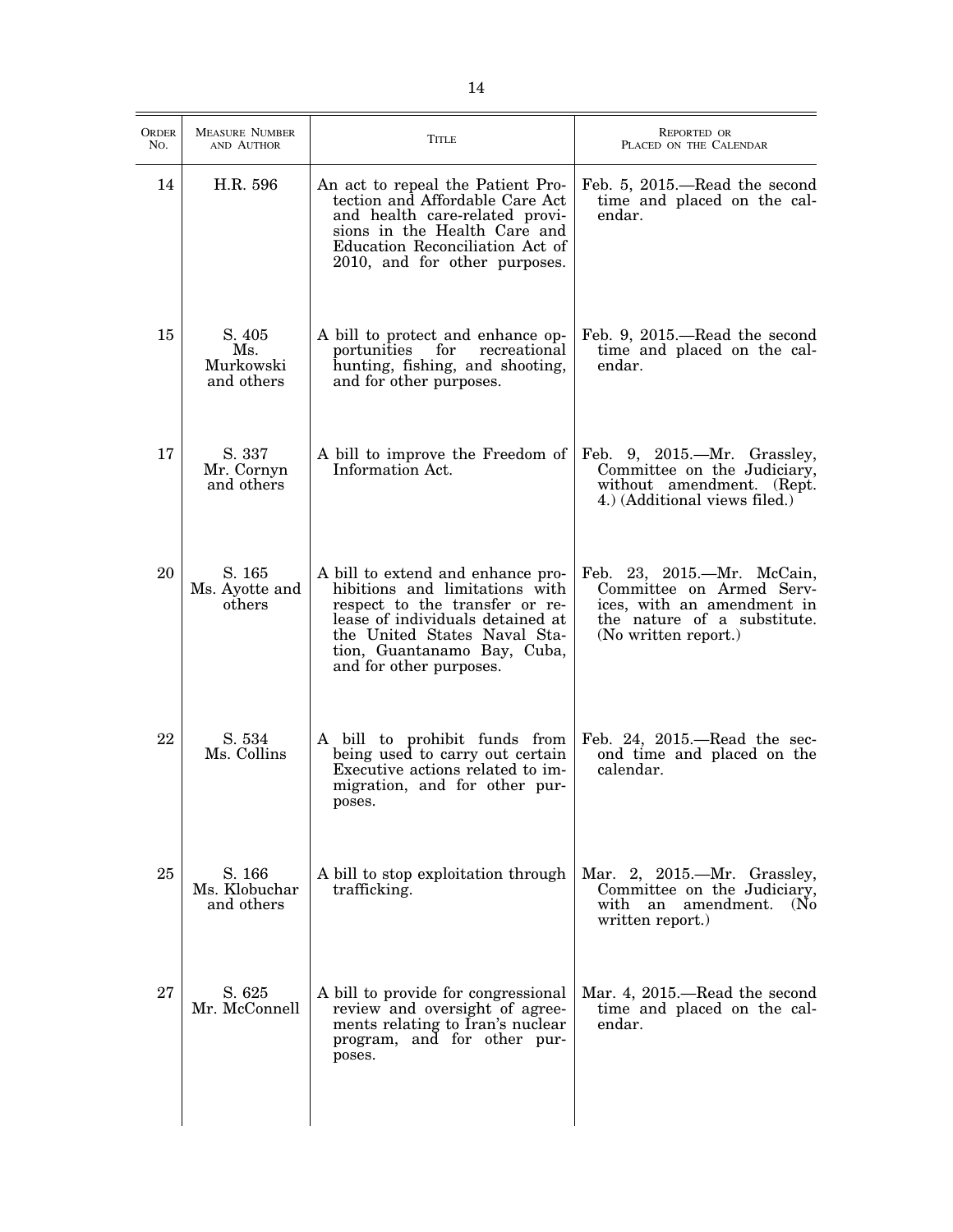| ORDER<br>No. | <b>MEASURE NUMBER</b><br>AND AUTHOR | <b>TITLE</b>                                                                                                                                                                                                                                            | <b>REPORTED OR</b><br>PLACED ON THE CALENDAR                                                                                                                        |
|--------------|-------------------------------------|---------------------------------------------------------------------------------------------------------------------------------------------------------------------------------------------------------------------------------------------------------|---------------------------------------------------------------------------------------------------------------------------------------------------------------------|
| 29           | S. 792<br>Mr. Shelby                | A bill to expand sanctions im-<br>posed with respect to Iran and<br>to impose additional sanctions<br>with respect to Iran, and for<br>other purposes.                                                                                                  | Mar. 18, 2015.—Mr. Shelby,<br>Committee<br>Banking,<br>on<br>Housing, and Urban Affairs,<br>without amendment.<br>(An)<br>original bill.) (No written re-<br>port.) |
| 34           | H. Con. Res.<br>27                  | resolution<br>Concurrent<br>estab-<br>lishing the budget for the<br>United States Government for<br>fiscal year 2016 and setting<br>forth<br>appropriate budgetary<br>levels for fiscal years 2017<br>through 2025.                                     | Apr. 13, $2015$ .—Placed on the<br>calendar.                                                                                                                        |
| 37           | S. 903<br>Mr. Hatch                 | A bill to amend the Internal Rev-<br>enue Code of 1986 to improve<br>access and administration of<br>the United States Tax Court.                                                                                                                       | Apr. 14, 2015.—Mr. Hatch,<br>Committee on Finance, with-<br>out amendment. (An original<br>bill.) (Rept. 14.)                                                       |
| 38           | S. 904<br>Mr. Hatch                 | A bill to amend the Internal Rev-<br>enue Code of 1986 to remove<br>bond requirements and extend<br>filing periods for certain tax-<br>payers with limited excise tax<br>liability.                                                                     | Apr. 14, 2015.—Mr. Hatch,<br>Committee on Finance, with-<br>out amendment. (An original<br>bill.) (Rept. 15.)                                                       |
| 39           | S. 905<br>Mr. Hatch                 | A bill to amend the Internal Rev-<br>enue Code of 1986 to increase<br>the limitation on eligibility for<br>the alternative tax for certain<br>small insurance companies.                                                                                | Apr. 14, 2015.—Mr. Hatch,<br>Committee on Finance, with-<br>out amendment. (An original<br>bill.) (Rept. 16.)                                                       |
| 40           | S. 906<br>Mr. Hatch                 | A bill to amend the Internal Rev-<br>enue Code of 1986 to modify<br>the types of wines taxed as<br>hard cider.                                                                                                                                          | Apr. 14, 2015.—Mr. Hatch,<br>Committee on Finance, with-<br>out amendment. (An original<br>bill.) (Rept. $17$ .)                                                    |
| 41           | S. 907<br>Mr. Hatch                 | A bill to amend the Internal Rev-<br>enue Code of 1986 to prevent<br>the extension of the tax collec-<br>tion period merely because the<br>taxpayer is a member of the<br>Armed Forces who is hospital-<br>ized as a result of combat zone<br>injuries. | Apr. 14, 2015.—Mr. Hatch,<br>Committee on Finance, with-<br>out amendment. (An original<br>bill.) (Rept. 18.)                                                       |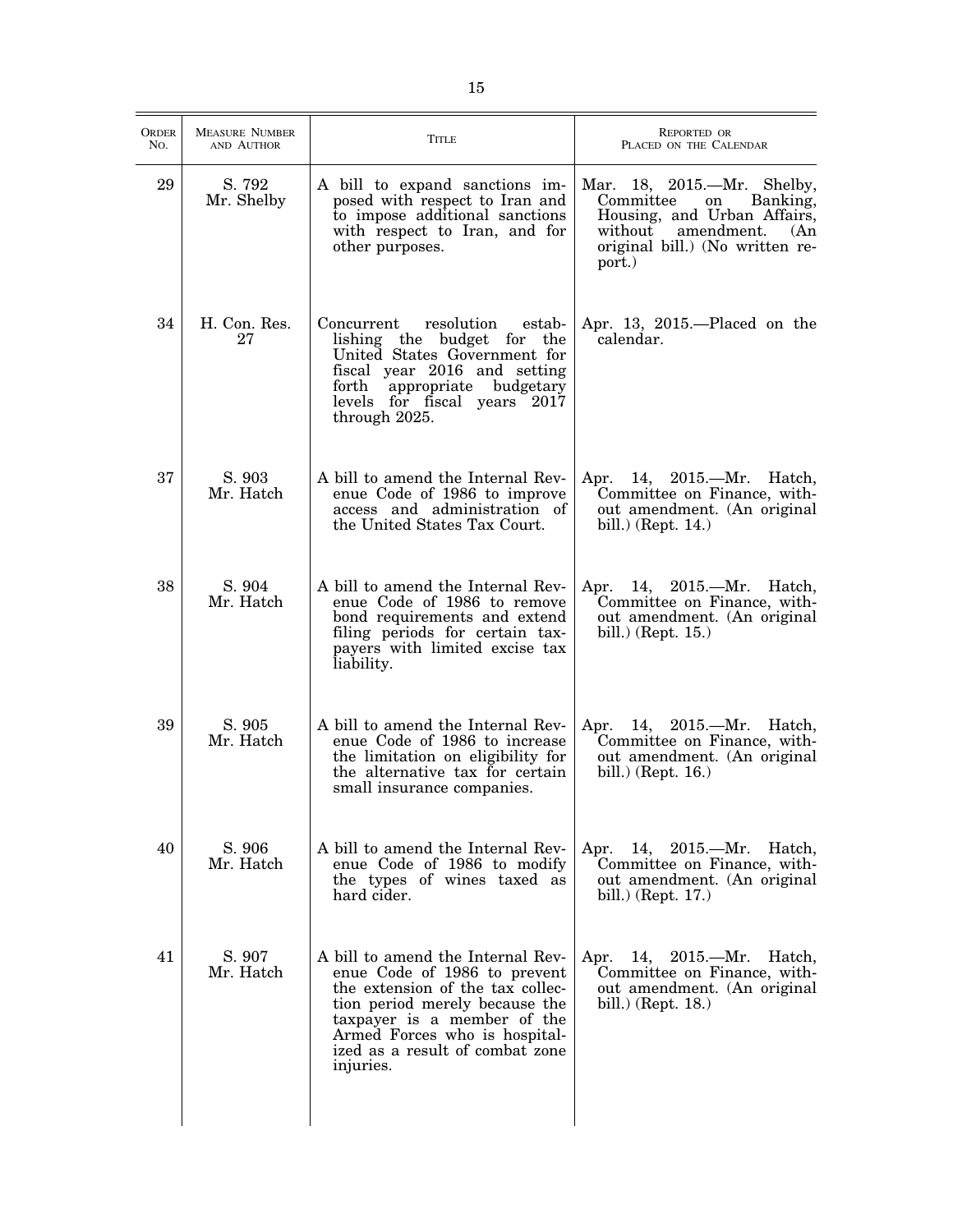| <b>ORDER</b><br>No. | <b>MEASURE NUMBER</b><br>AND AUTHOR | <b>TITLE</b>                                                                                                                                                                                                                                                   | <b>REPORTED OR</b><br>PLACED ON THE CALENDAR                                                                        |
|---------------------|-------------------------------------|----------------------------------------------------------------------------------------------------------------------------------------------------------------------------------------------------------------------------------------------------------------|---------------------------------------------------------------------------------------------------------------------|
| 42                  | S. 908<br>Mr. Hatch                 | A bill to amend the Internal Rev-<br>enue Code of 1986 to provide<br>for the deductibility of chari-<br>table contributions to agricul-<br>tural research organizations,<br>and for other purposes.                                                            | Apr. 14, 2015.—Mr. Hatch,<br>Committee on Finance, with-<br>out amendment. (An original<br>bill.) (Rept. 19.)       |
| 43                  | S. 909<br>Mr. Hatch                 | A bill to amend the Internal Rev-<br>enue Code of 1986 to exempt<br>private foundations from the<br>tax on excess business holdings<br>in the case of certain philan-<br>thropic enterprises which are<br>independently supervised, and<br>for other purposes. | Apr. 14, 2015.—Mr. Hatch,<br>Committee on Finance, with-<br>out amendment. (An original<br>bill.) (Rept. 20.)       |
| 44                  | S. 910<br>Mr. Hatch                 | A bill to amend the Internal Rev-<br>enue Code of 1986 to clarify the<br>special rules for accident and<br>health plans of certain govern-<br>mental entities, and for other<br>purposes.                                                                      | Apr.<br>14, 2015.—Mr. Hatch,<br>Committee on Finance, with-<br>out amendment. (An original<br>bill.) (Rept. $21$ .) |
| 45                  | S. 912<br>Mr. Hatch                 | A bill to amend the Internal Rev-<br>enue Code of 1986 to exclude<br>payments received under the<br>Work Colleges Program from<br>gross income, including pay-<br>ments made from institutional<br>funds.                                                      | Apr. 14, 2015.—Mr. Hatch,<br>Committee on Finance, with-<br>out amendment. (An original<br>bill.) (Rept. $22$ .)    |
| 46                  | S. 913<br>Mr. Hatch                 | A bill to amend the Internal Rev-<br>enue Code of 1986 to provide<br>an investment tax credit for<br>waste heat to power technology.                                                                                                                           | Apr.<br>14, 2015.—Mr. Hatch,<br>Committee on Finance, with-<br>out amendment. (An original<br>bill.) (Rept. $23$ .) |
| 47                  | S. 914<br>Mr. Hatch                 | A bill to amend title 31, United<br>States Code, to clarify the use<br>credentials<br>by enrolled<br>of<br>agents.                                                                                                                                             | Apr. 14, 2015.—Mr.<br>Hatch,<br>Committee on Finance, with-<br>out amendment. (An original<br>bill.) (Rept. 24.)    |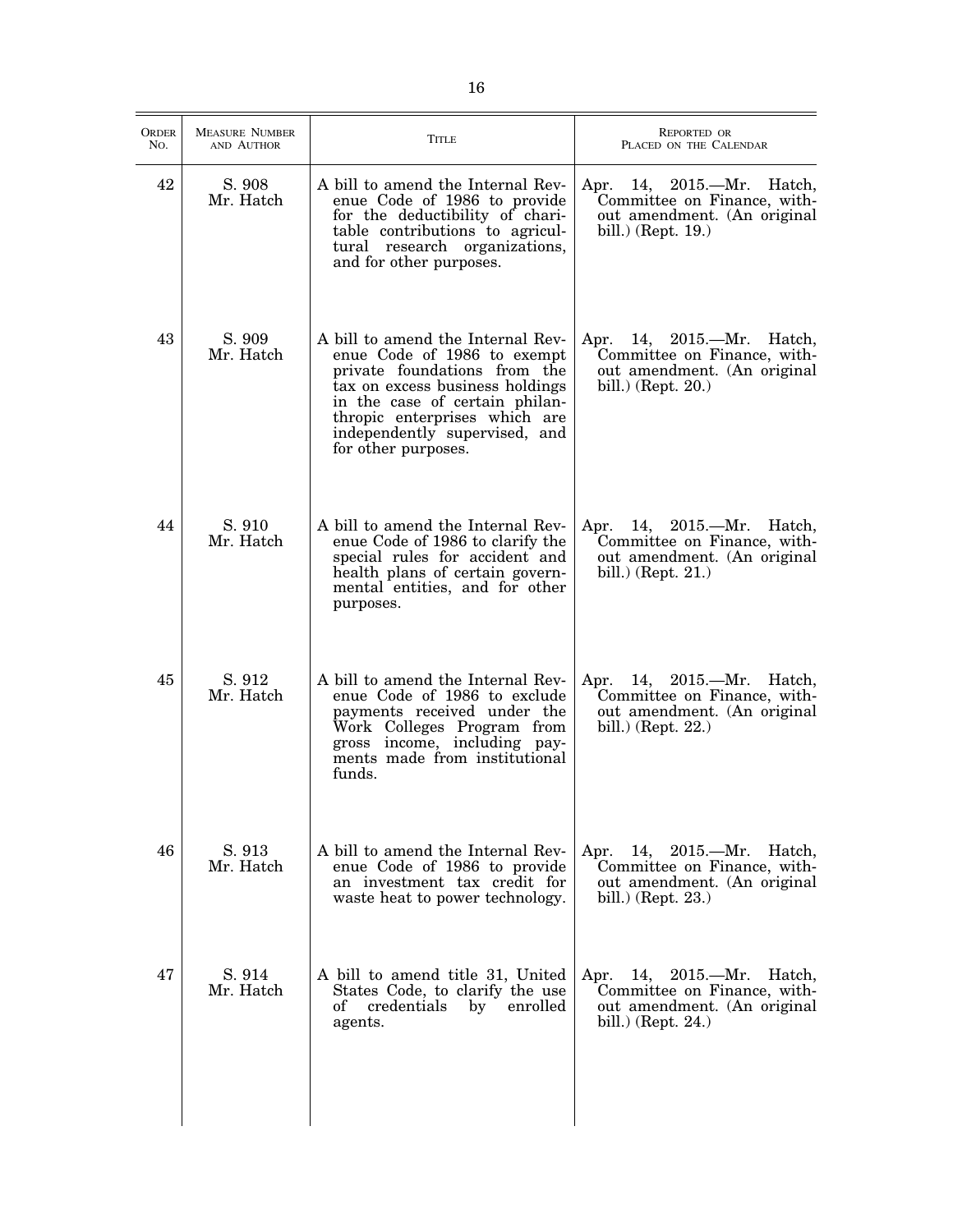| <b>ORDER</b><br>No. | <b>MEASURE NUMBER</b><br>AND AUTHOR | <b>TITLE</b>                                                                                                                                                                                                                                                                                                              | REPORTED OR<br>PLACED ON THE CALENDAR                                                                                        |
|---------------------|-------------------------------------|---------------------------------------------------------------------------------------------------------------------------------------------------------------------------------------------------------------------------------------------------------------------------------------------------------------------------|------------------------------------------------------------------------------------------------------------------------------|
| 48                  | S. 915<br>Mr. Hatch                 | A bill to amend the Internal Rev-<br>enue Code of 1986 to exempt<br>certain stock of real estate in-<br>vestment trusts from the tax on<br>foreign investments in United<br>States real property interests,<br>and for other purposes.                                                                                    | Apr. 14, 2015.—Mr. Hatch,<br>Committee on Finance, with-<br>out amendment. (An original<br>bill.) (Rept. $25.$ )             |
| 49                  | S. 916<br>Mr. Hatch                 | A bill to amend the Internal Rev-<br>enue Code of 1986 to exclude<br>certain compensation received<br>by public safety officers and<br>their dependents from gross in-<br>come.                                                                                                                                           | Apr. 14, 2015.—Mr. Hatch,<br>Committee on Finance, with-<br>out amendment. (An original<br>bill.) (Rept. $26.$ )             |
| 50                  | S. 917<br>Mr. Hatch                 | A bill to amend the Internal Rev-<br>enue Code of 1986 to equalize<br>the excise tax on liquified pe-<br>troleum gas and liquified nat-<br>ural gas.                                                                                                                                                                      | Apr.<br>14, 2015.—Mr. Hatch,<br>Committee on Finance, with-<br>out amendment. (An original<br>bill.) (Rept. $27$ .)          |
| 51                  | S. 918<br>Mr. Hatch                 | A bill to amend the Internal Rev-<br>enue Code of 1986 to provide<br>notice to charities and other<br>nonprofit organizations before<br>their tax-exempt status is auto-<br>matically revoked.                                                                                                                            | Apr. 14, 2015.—Mr. Hatch,<br>Committee on Finance, with-<br>out amendment. (An original<br>bill.) (Rept. $28$ .)             |
| 52                  | S. 919<br>Mr. Hatch                 | A bill to exclude from gross in-<br>come certain clean coal power<br>grants to non-corporate tax-<br>payers.                                                                                                                                                                                                              | $2015.$ —Mr.<br>Hatch,<br>Apr.<br>14,<br>Committee on Finance, with-<br>out amendment. (An original<br>bill.) (Rept. $29.$ ) |
| 53                  | S. 920<br>Mr. Hatch                 | A bill to amend the Internal Rev-<br>enue Code of 1986 to allow a<br>credit against income tax for<br>amounts paid by a spouse of a<br>member of the Armed Forces<br>for a new State license or cer-<br>tification required by reason of<br>a permanent change in the<br>duty station of such member to<br>another State. | 14, 2015.—Mr. Hatch,<br>Apr.<br>Committee on Finance, with-<br>out amendment. (An original<br>bill.) (Rept. $30.$ )          |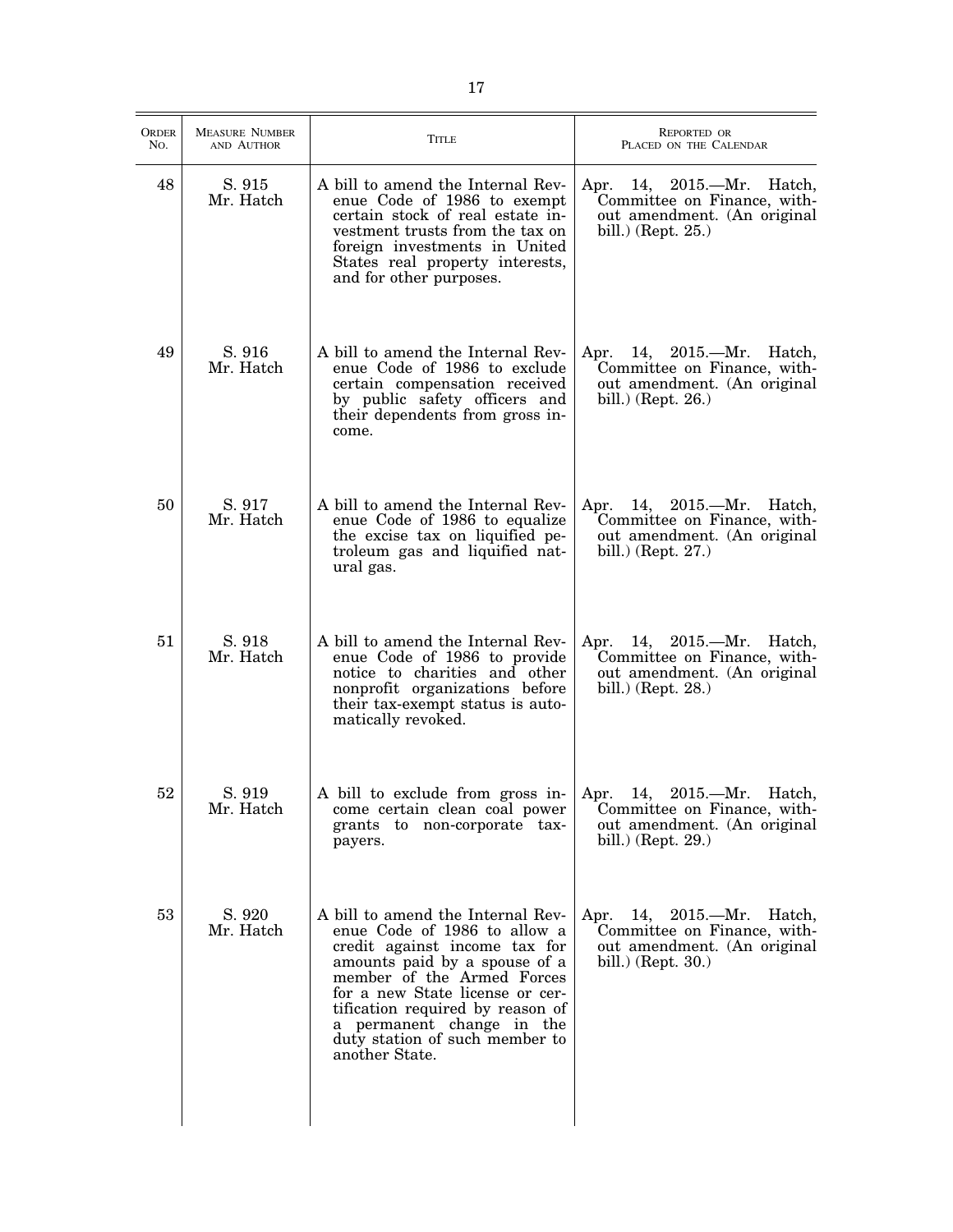| <b>ORDER</b><br>No. | <b>MEASURE NUMBER</b><br>AND AUTHOR         | <b>TITLE</b>                                                                                                                                                                                                                                              | REPORTED OR<br>PLACED ON THE CALENDAR                                                                                                                              |
|---------------------|---------------------------------------------|-----------------------------------------------------------------------------------------------------------------------------------------------------------------------------------------------------------------------------------------------------------|--------------------------------------------------------------------------------------------------------------------------------------------------------------------|
| 54                  | S. 615<br>Mr. Corker<br>and others          | A bill to provide for congressional<br>review and oversight of agree-<br>ments relating to Iran's nuclear<br>program, and for other pur-<br>poses.                                                                                                        | Apr. 14, 2015.—Mr. Corker,<br>Committee on Foreign Rela-<br>tions, with an amendment in<br>the nature of a substitute.<br>(No written report.)                     |
| 55                  | H.R. 636                                    | An act to amend the Internal<br>Revenue Code of 1986 to per-<br>manently extend increased ex-<br>pensing limitations, and for<br>other purposes.                                                                                                          | Apr. 20, $2015$ —Read the sec-<br>ond time and placed on the<br>calendar.                                                                                          |
| 60                  | S. 1035<br>Messrs.<br>McConnell and<br>Burr | A bill to extend authority relating<br>to roving surveillance, access to<br>business records, and indi-<br>vidual terrorists as agents of<br>foreign powers under the For-<br>eign Intelligence Surveillance<br>Act of 1978, and for other pur-<br>poses. | Apr. 22, $2015$ —Read the sec-<br>ond time and placed on the<br>calendar.                                                                                          |
| 66                  | S. 1034<br>Mr. Wicker                       | A bill to designate the United<br>States courthouse located at<br>501 East Court Street in Jack-<br>Mississippi,<br>the<br>son,<br>as<br>"Charles Clark United States<br>Courthouse".                                                                     | May 4, 2015.—Mr. Inhofe, Com-<br>mittee on Environment and<br>Works, without<br>Public<br>amendment. (No written re-<br>port.)                                     |
| 68                  | S. 579<br>Mr. Grassley<br>and others        | A bill to amend the Inspector<br>Act<br>of<br>1978<br>to<br>General<br>strengthen the independence of<br>the Inspectors General, and for<br>other purposes.                                                                                               | May 5, 2015.-Mr. Johnson,<br>Committee on Homeland Se-<br>curity and Governmental Af-<br>fairs, with an amendment in<br>the nature of a substitute.<br>(Rept. 36.) |
| 73                  | S. 995<br>Messrs. Hatch<br>and Wyden        | A bill to establish congressional<br>trade negotiating objectives and<br>enhanced consultation require-<br>ments for trade negotiations, to<br>provide for consideration of<br>trade agreements, and for other<br>purposes.                               | May 11, 2015.—Mr. Hatch,<br>Committee on Finance, with<br>amendments. (Rept. 42.) (Ad-<br>ditional and minority views<br>filed.)                                   |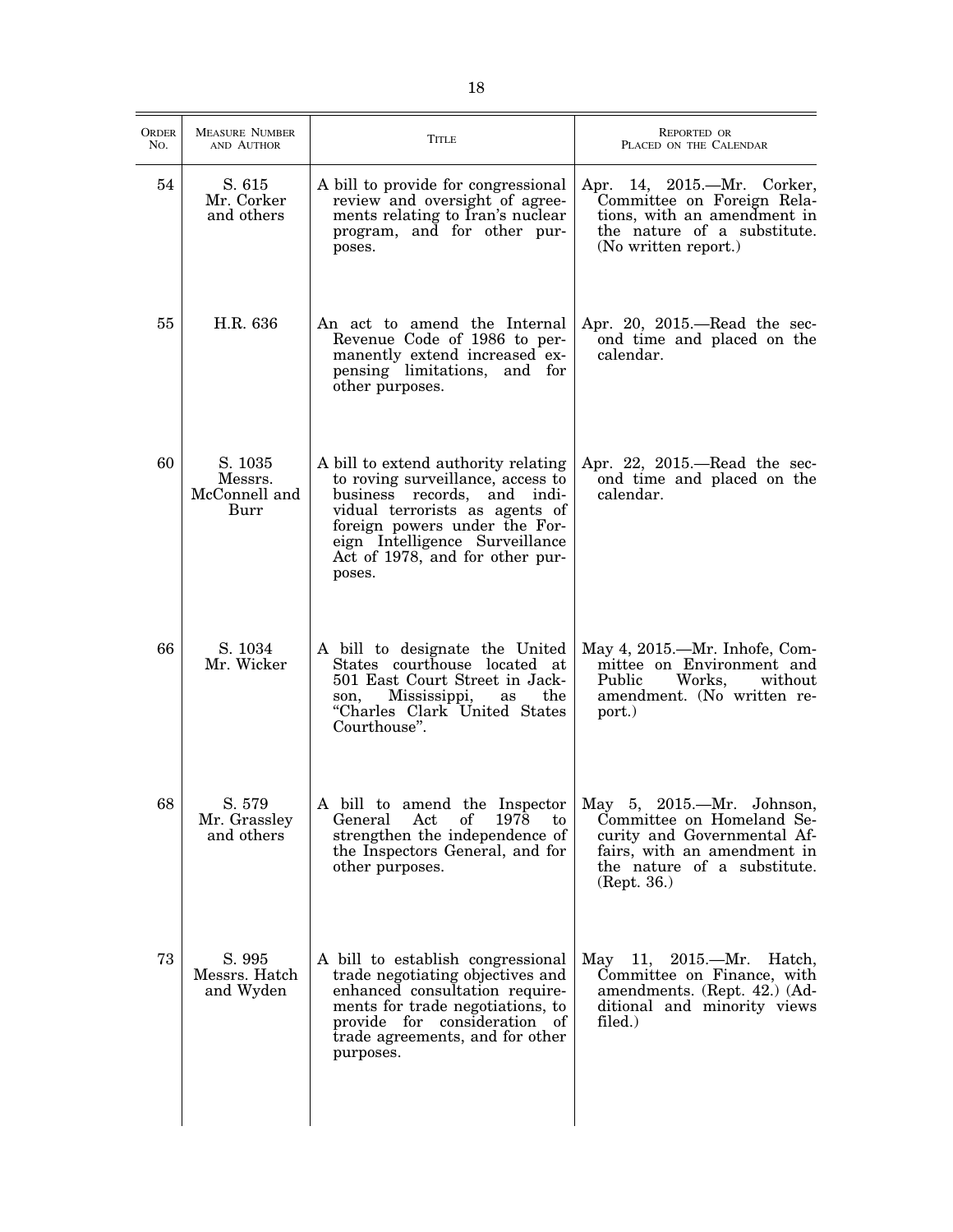| ORDER<br>No. | <b>MEASURE NUMBER</b><br>AND AUTHOR               | <b>TITLE</b>                                                                                                                                                                                                                                                                                       | REPORTED OR<br>PLACED ON THE CALENDAR                                                                                                    |
|--------------|---------------------------------------------------|----------------------------------------------------------------------------------------------------------------------------------------------------------------------------------------------------------------------------------------------------------------------------------------------------|------------------------------------------------------------------------------------------------------------------------------------------|
| 74           | S. 1267<br>Mr. Hatch                              | A bill to extend the African<br>Growth and Opportunity Act,<br>the Generalized System of Pref-<br>erences, the preferential duty<br>treatment program for Haiti,<br>and for other purposes.                                                                                                        | May 11, 2015.—Mr. Hatch,<br>Committee on Finance, with-<br>out amendment. (An original<br>bill.) (Rept. $43.$ )                          |
| 75           | S. 1268<br>Mr. Hatch                              | A bill to extend the trade adjust-<br>ment assistance program, and<br>for other purposes.                                                                                                                                                                                                          | May 11, 2015.—Mr. Hatch,<br>Committee on Finance, with-<br>out amendment. (An original<br>bill.) (Rept. $44.$ )                          |
| 76           | S. 1269<br>Mr. Hatch                              | A bill to reauthorize trade facili-<br>tation and trade enforcement<br>functions and activities, and for<br>other purposes.                                                                                                                                                                        | May 11, 2015.—Mr. Hatch,<br>Committee on Finance, with-<br>out amendment. (An original<br>bill.) (Rept. $45.$ )                          |
| 80           | S. 321<br>Mr. Lankford                            | A bill to revoke the charter of in-<br>corporation of the Miami Tribe<br>of Oklahoma at the request of<br>that tribe, and for other pur-<br>poses.                                                                                                                                                 | May 11, 2015.—Mr. Barrasso,<br>Committee on Indian Affairs,<br>without amendment. (Rept.<br>40.                                          |
| 82           | H.R. 460                                          | An act to direct the Secretary of<br>Homeland Security to train De-<br>partment of Homeland Security<br>personnel how to effectively<br>deter, detect, disrupt, and pre-<br>vent human trafficking during<br>the course of their primary<br>roles and responsibilities, and<br>for other purposes. | May 14, 2015.—Mr. Johnson,<br>Committee on Homeland Se-<br>curity and Governmental Af-<br>fairs,<br>without<br>amendment.<br>(Rept. 46.) |
| 85           | S. 1350<br>Mr. Carper<br>and Mrs.<br><b>Boxer</b> | A bill to provide a short-term ex-<br>tension of Federal-aid highway,<br>highway safety, motor carrier<br>safety, transit, and other pro-<br>grams funded out of the High-<br>way Trust Fund, and for other<br>purposes.                                                                           | May $18$ , $2015$ .—Read the sec-<br>ond time and placed on the<br>calendar.                                                             |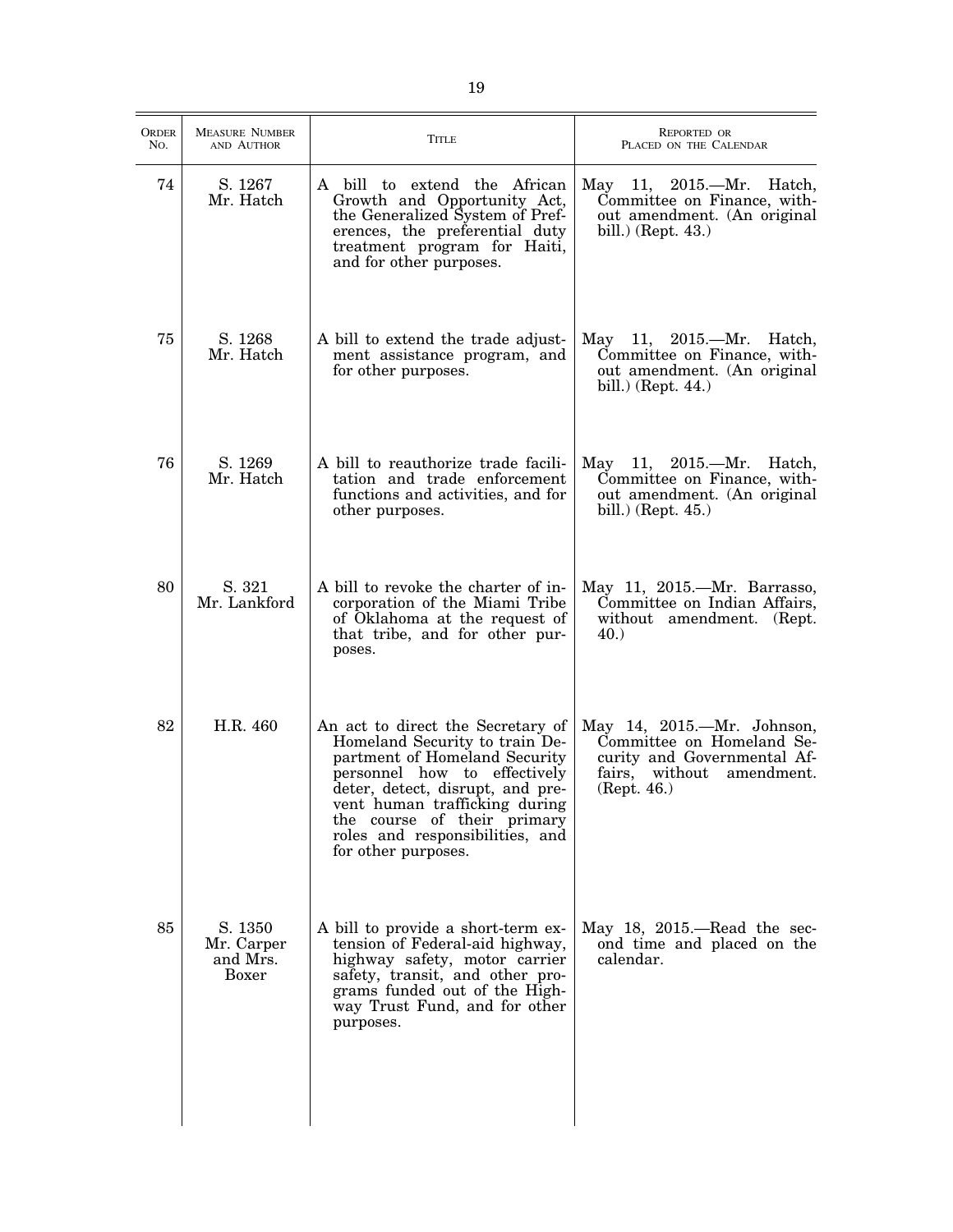| <b>ORDER</b><br>No. | <b>MEASURE NUMBER</b><br>AND AUTHOR  | <b>TITLE</b>                                                                                                                                                                                                                                                                                                       | <b>REPORTED OR</b><br>PLACED ON THE CALENDAR                                                                                                                                    |
|---------------------|--------------------------------------|--------------------------------------------------------------------------------------------------------------------------------------------------------------------------------------------------------------------------------------------------------------------------------------------------------------------|---------------------------------------------------------------------------------------------------------------------------------------------------------------------------------|
| 86                  | S. 1357<br>Mr. McConnell             | A bill to extend authority relating<br>to roving surveillance, access to<br>business records, and indi-<br>vidual terrorists as agents of<br>foreign powers under the For-<br>eign Intelligence Surveillance<br>Act of 1978 until July 31, 2015,<br>and for other purposes.                                        | May $18$ , $2015$ .—Read the sec-<br>ond time and placed on the<br>calendar.                                                                                                    |
| 88                  | S. 1376<br>Mr. McCain                | A bill to authorize appropriations<br>for fiscal year 2016 for military<br>activities of the Department of<br>Defense, for military construc-<br>tion, and for defense activities<br>of the Department of Energy,<br>to prescribe military personnel<br>strengths for such fiscal year,<br>and for other purposes. | May 19, 2015.—Mr. McCain,<br>Committee on Armed Serv-<br>ices, without amendment. (An<br>original bill.) (Rept. 49.) (Ad-<br>ditional views filed.) (See also<br>Order No. 99.) |
| 90                  | S. 1417<br>Mr. Roberts               | A bill to reauthorize the United<br>States Grain Standards Act,<br>and for other purposes.                                                                                                                                                                                                                         | May 21, 2015.—Mr. Roberts,<br>Committee on Agriculture,<br>Nutrition, and Forestry, with-<br>out amendment. (An original<br>bill.) (No written report.)                         |
| 96                  | H.R. 2028                            | An act making appropriations for<br>energy and water development<br>and related agencies for the fis-<br>cal year ending September 30,<br>2016, and for other purposes.                                                                                                                                            | May 21, 2015.—Mr. Alexander,<br>Committee<br>Appropria-<br>on<br>tions, with an amendment in<br>the nature of a substitute.<br>(Rept. 54.)                                      |
| 97                  | S. 335<br>Mr. Grassley<br>and others | A bill to amend the Internal Rev-<br>enue Code of 1986 to improve<br>529 plans.                                                                                                                                                                                                                                    | May 21, 2015.—Mr. Hatch,<br>Committee on Finance, with<br>an amendment in the nature<br>of a substitute. (Rept. 56.)                                                            |
| 103                 | S. 1484<br>Mr. Shelby                | A bill to improve accountability<br>and transparency in the United<br>States financial regulatory sys-<br>tem, protect access to credit for<br>consumers, provide sensible re-<br>lief to financial institutions,<br>and for other purposes.                                                                       | June 2, $2015$ . Mr. Shelby,<br>Committee<br>Banking,<br>on<br>Housing, and Urban Affairs,<br>amendment.<br>without<br>(An)<br>original bill.) (No written re-<br>port.)        |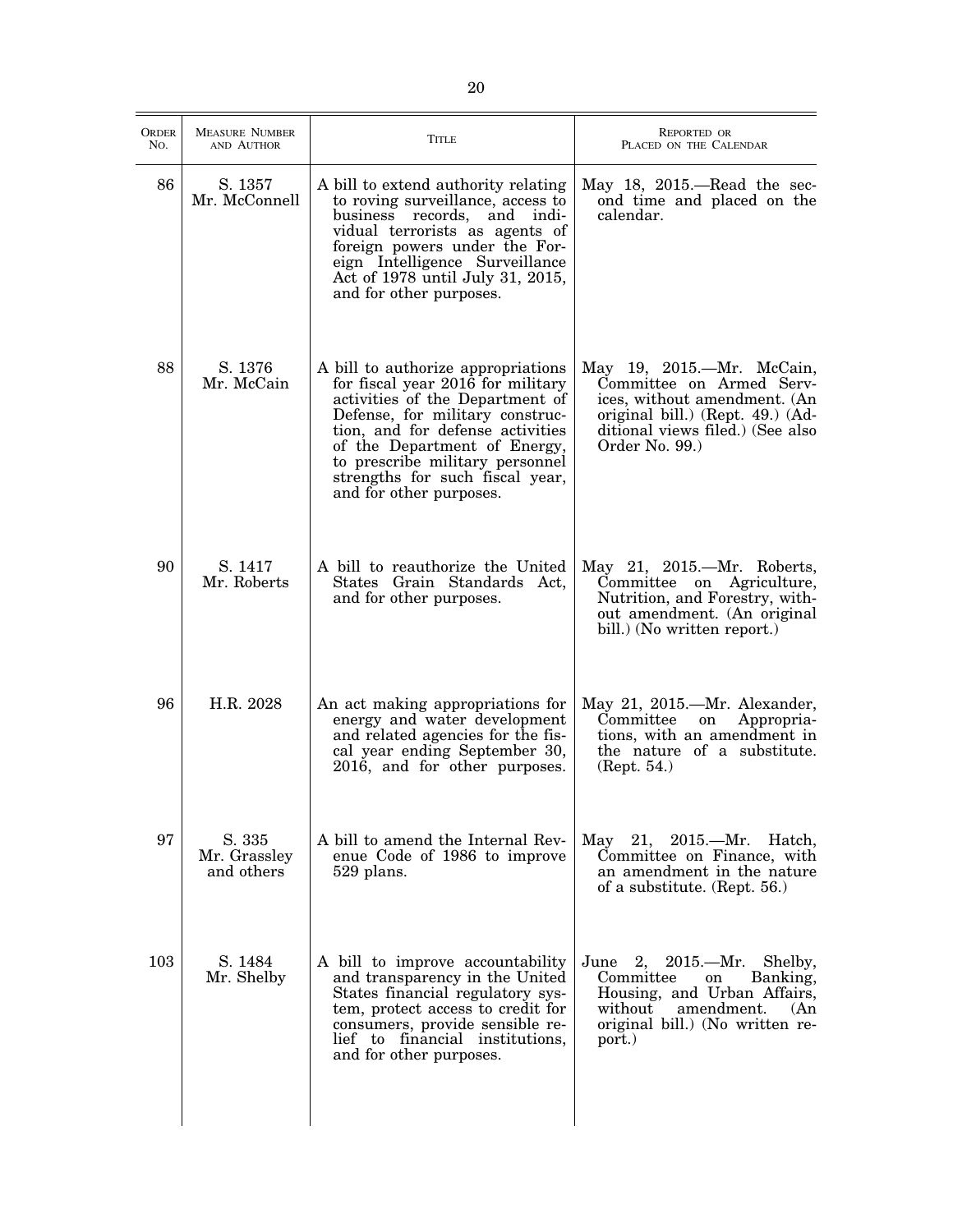| <b>ORDER</b><br>No. | <b>MEASURE NUMBER</b><br>AND AUTHOR  | <b>TITLE</b>                                                                                                                                                                    | <b>REPORTED OR</b><br>PLACED ON THE CALENDAR                                                                                                                             |
|---------------------|--------------------------------------|---------------------------------------------------------------------------------------------------------------------------------------------------------------------------------|--------------------------------------------------------------------------------------------------------------------------------------------------------------------------|
| 104                 | S. 552<br>Mr. Risch and<br>others    | A bill to amend the Small Busi-<br>ness Investment Act of 1958 to<br>provide for increased limita-<br>tions on leverage for multiple<br>licenses under common control.          | June 10, 2015.—Mr. Vitter,<br><b>Committee on Small Business</b><br>and Entrepreneurship, with<br>an amendment. (No written<br>report.) (See also Order No.<br>148.)     |
| 105                 | S. 957<br>Mrs. Shaheen<br>and others | A bill to increase access to capital<br>for veteran entrepreneurs to<br>help create jobs.                                                                                       | June 10, 2015.—Mr. Vitter,<br>Committee on Small Business<br>and Entrepreneurship, with-<br>out amendment. (No written<br>report.) (See also Order No.<br>149.           |
| 106                 | S. 958<br>Messrs. Enzi<br>and Casey  | A bill to amend the Small Busi-<br>ness Act to provide for team<br>and joint venture offers for cer-<br>tain contracts.                                                         | June 10, 2015.—Mr. Vitter,<br><b>Committee on Small Business</b><br>and Entrepreneurship, with<br>an amendment in the nature<br>of a substitute. (No written<br>report.) |
| 107                 | S. 966<br>Mrs. Shaheen<br>and others | A bill to extend the low-interest<br>refinancing provisions under<br>the Local Development Busi-<br>ness Loan Program of the<br>Small Business Administration.                  | June 10, 2015.—Mr. Vitter,<br>Committee on Small Business<br>and Entrepreneurship, with<br>an amendment in the nature<br>of a substitute. (No written<br>report.)        |
| 108                 | S. 967<br>Mrs. Shaheen<br>and others | A bill to require the Small Busi-<br>ness Administration to make<br>information relating to lenders<br>making covered loans publicly<br>available, and for other pur-<br>poses. | June 10, 2015.—Mr. Vitter,<br>Committee on Small Business<br>and Entrepreneurship, with<br>an amendment in the nature<br>of a substitute. (No written<br>report.)        |
| 109                 | S. 999<br>Mr. Vitter                 | A bill to amend the Small Busi-<br>ness Act to provide for improve-<br>ments to small business devel-<br>opment centers.                                                        | June 10, 2015.—Mr. Vitter,<br>Committee on Small Business<br>and Entrepreneurship, with<br>an amendment in the nature<br>of a substitute. (No written<br>report.)        |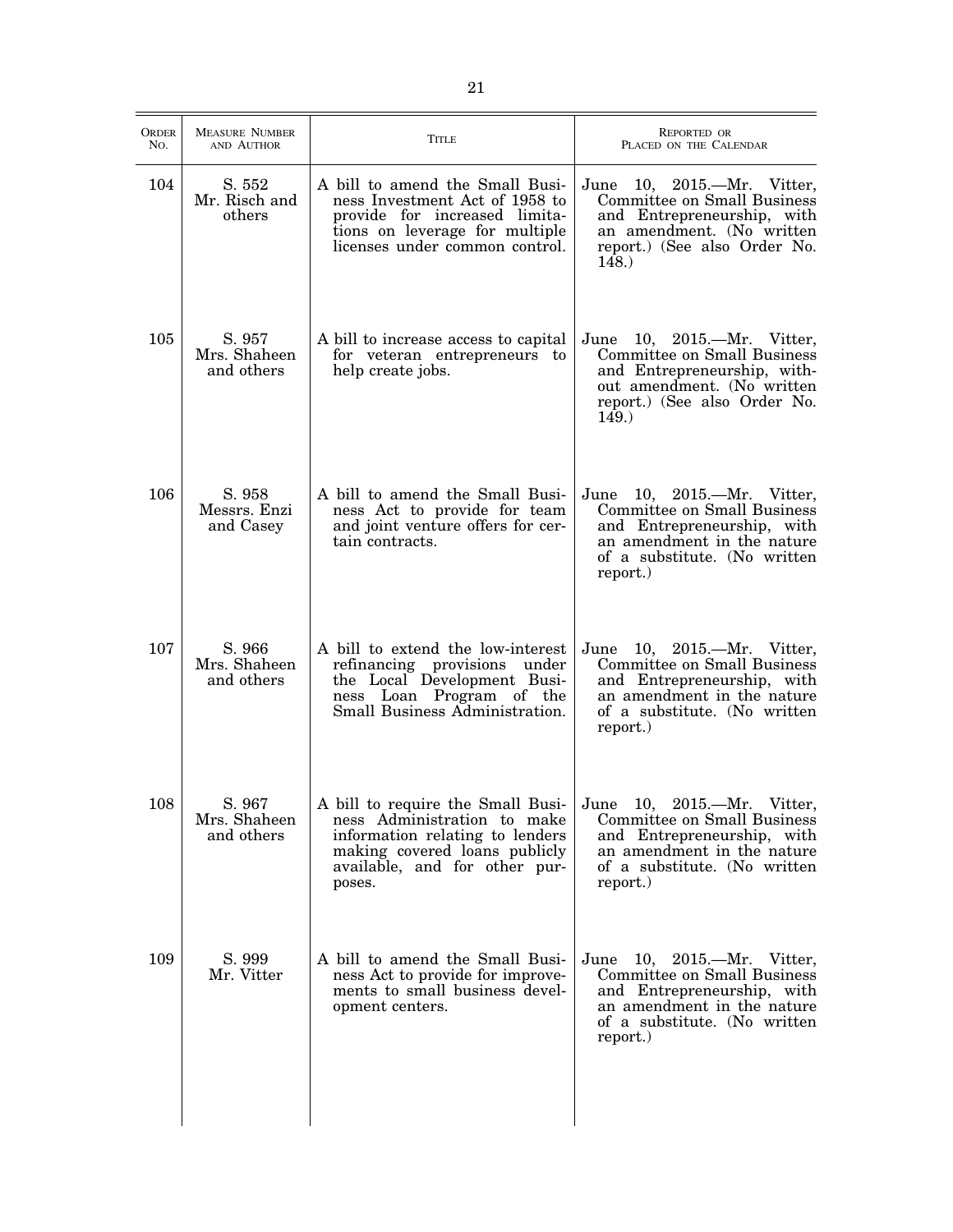| ORDER<br>No. | <b>MEASURE NUMBER</b><br>AND AUTHOR   | Title                                                                                                                                                                                                                              | <b>REPORTED OR</b><br>PLACED ON THE CALENDAR                                                                                                                            |
|--------------|---------------------------------------|------------------------------------------------------------------------------------------------------------------------------------------------------------------------------------------------------------------------------------|-------------------------------------------------------------------------------------------------------------------------------------------------------------------------|
| 110          | S. 1000<br>Mr. Risch and<br>others    | A bill to strengthen resources for<br>entrepreneurs by improving the<br>SCORE program, and for other<br>purposes.                                                                                                                  | June 10, 2015.—Mr. Vitter,<br>Committee on Small Business<br>and Entrepreneurship, with<br>an amendment in the nature<br>of a substitute. (No written<br>report.)       |
| 111          | S. 1001<br>Mr. Risch and<br>others    | A bill to establish authorization<br>levels<br>for general business<br>loans for fiscal years 2015 and<br>2016.                                                                                                                    | June 10, 2015.—Mr. Vitter,<br>Committee on Small Business<br>and Entrepreneurship, with-<br>out amendment. (No written<br>report.)                                      |
| 112          | S. 1292<br>Messrs. Vitter<br>and King | A bill to amend the Small Busi-<br>ness Act to treat certain quali-<br>fied<br>disaster<br>areas<br>as<br>HUBZones and to extend the<br>period for HUBZone treatment<br>for certain base closure areas,<br>and for other purposes. | June 10, 2015.—Mr. Vitter,<br>Committee on Small Business<br>and Entrepreneurship, with-<br>out amendment. (No written<br>report.)                                      |
| 113          | S. 1470<br>Mr. Vitter                 | A bill to amend the Small Busi-<br>ness Act to provide additional<br>assistance to small business<br>concerns for disaster recovery,<br>and for other purposes.                                                                    | June 10, 2015.—Mr. Vitter,<br>Committee on Small Business<br>and Entrepreneurship, with<br>an amendment in the nature<br>of a substitute. (No written<br>report.)       |
| 115          | S. 1558<br>Mr. Cochran                | A bill making appropriations for<br>Department of Defense for the<br>fiscal year ending September<br>30, 2016, and for other pur-<br>poses.                                                                                        | June 11, 2015.—Mr. Cochran,<br>Committee<br>Appropria-<br>on<br>tions, without amendment.<br>(An original bill.) (Rept. 63.)<br>(See also Order No. $11\overline{8}$ .) |
| 118          | H.R. 2685                             | An act making appropriations for<br>the Department of Defense for<br>the fiscal year ending Sep-<br>tember 30, $2016$ , and for other<br>purposes.                                                                                 | June 15, 2015.—Placed on the<br>calendar. (See also Order No.<br>115.                                                                                                   |
| 119          | S. 558<br>Mr. Carper<br>and others    | A bill to amend title 44, United<br>States Code, to require infor-<br>mation on contributors to Presi-<br>dential library fundraising or-<br>ganizations, and for other pur-<br>poses.                                             | June 15, 2015.—Mr. Johnson,<br>Committee on Homeland Se-<br>curity and Governmental Af-<br>fairs,<br>without amendment.<br>(Rept. 65.) (See also Order<br>No. 351.      |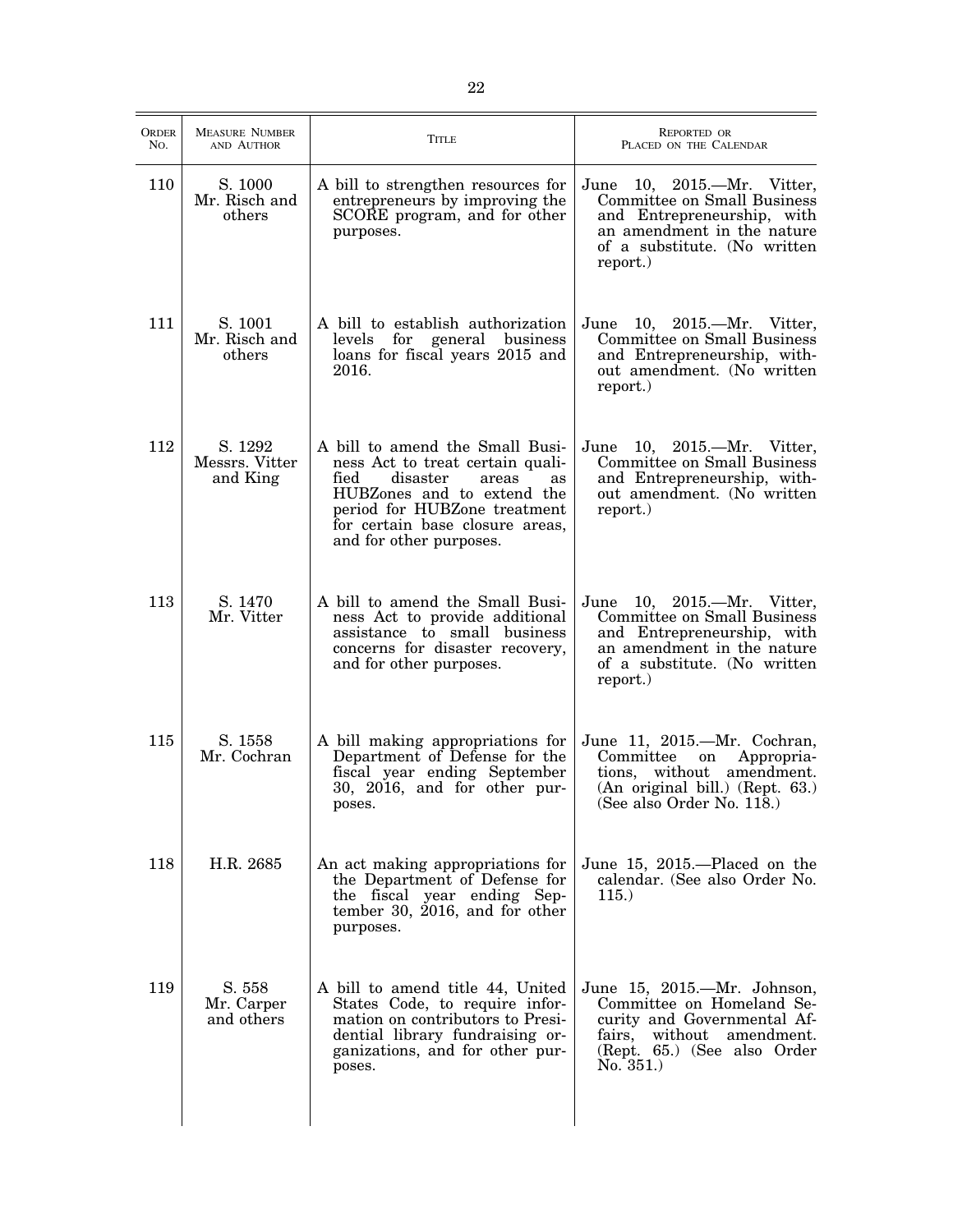| ORDER<br>No. | <b>MEASURE NUMBER</b><br>AND AUTHOR  | <b>TITLE</b>                                                                                                                                                                                                         | REPORTED OR<br>PLACED ON THE CALENDAR                                                                                                                                                                    |
|--------------|--------------------------------------|----------------------------------------------------------------------------------------------------------------------------------------------------------------------------------------------------------------------|----------------------------------------------------------------------------------------------------------------------------------------------------------------------------------------------------------|
| 120          | H.R. 2578                            | An act making appropriations for<br>the Departments of Commerce<br>and Justice, Science, and Re-<br>lated Agencies for the fiscal<br>ending September 30,<br>year<br>2016, and for other purposes.                   | June 16, 2015.—Mr. Shelby,<br>Committee<br>Appropria-<br>on<br>tions, with an amendment in<br>the nature of a substitute.<br>(Rept. 66.)                                                                 |
| 121          | S. 697<br>Mr. Udall and<br>others    | A bill to amend the Toxic Sub-<br>stances Control Act to reau-<br>thorize and modernize that Act,<br>and for other purposes.                                                                                         | June 17, 2015.—Mr. Inhofe,<br>Committee on Environment<br>and Public Works, with an<br>amendment in the nature of<br>a substitute. (Rept. 67.) (Mi-<br>nority views filed.) (See also<br>Order No. 143.) |
| 122          | S. 1619<br>Mr. Hoeven                | A bill making appropriations for<br>the Department of Homeland<br>Security for the fiscal year end-<br>ing September 30, 2016, and<br>for other purposes.                                                            | June 18, 2015.—Mr. Hoeven,<br>Committee<br>Appropria-<br>on<br>tions, without amendment.<br>(An original bill.) (Rept. 68.)                                                                              |
| 123          | S. 1635<br>Mr. Corker                | A bill to authorize the Depart-<br>ment of State for fiscal year<br>2016, and for other purposes.                                                                                                                    | June 18, 2015.—Mr. Corker,<br>Committee on Foreign Rela-<br>tions, without amendment.<br>(An original bill.) (No written<br>report.)                                                                     |
| 124          | S. 544<br>Mr. Barrasso<br>and others | A bill to prohibit the Environ-<br>mental Protection Agency from<br>proposing, finalizing, or dis-<br>seminating regulations or as-<br>sessments based upon science<br>that is not transparent or re-<br>producible. | June 22, 2015.—Mr. Inhofe,<br>Committee on Environment<br>and Public Works, with an<br>amendment. (Rept. 69.) (Mi-<br>nority views filed.)                                                               |
| 125          | H.R. 160                             | An act to amend the Internal<br>Revenue Code of 1986 to repeal<br>the excise tax on medical de-<br>vices.                                                                                                            | June 23, $2015$ —Read the sec-<br>ond time and placed on the<br>calendar.                                                                                                                                |
| 126          | S. 1645<br>Ms.<br>Murkowski          | A bill making appropriations for<br>the Department of the Interior,<br>environment, and related agen-<br>cies for the fiscal year ending<br>September 30, 2016, and for<br>other purposes.                           | 23,<br>$2015. - Ms.$<br>Mur-<br>June<br>kowski, Committee on Appro-<br>amend-<br>priations,<br>without<br>ment. (An<br>bill.)<br>original<br>(Rept. 70.)                                                 |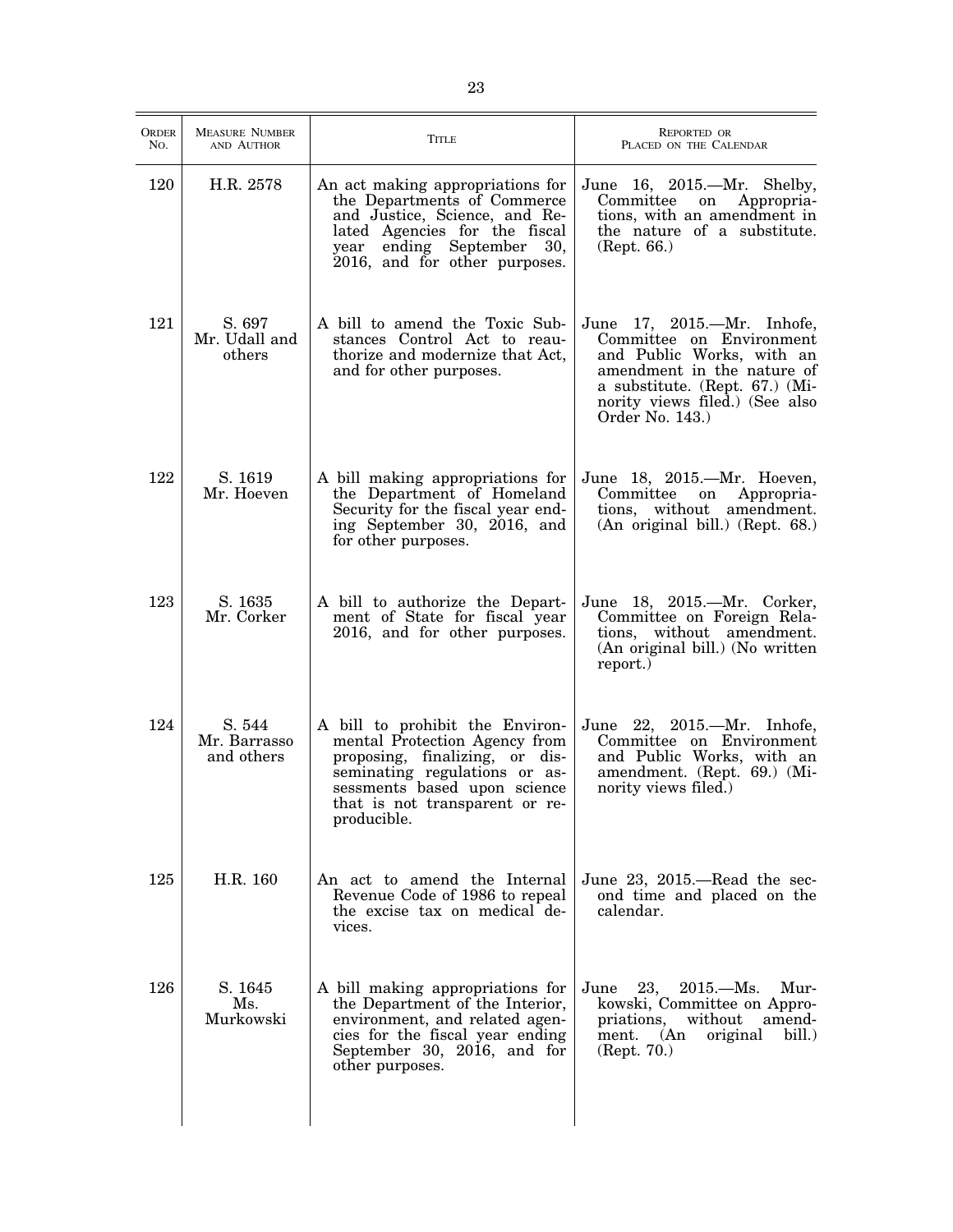| <b>ORDER</b><br>No. | <b>MEASURE NUMBER</b><br>AND AUTHOR  | TITLE                                                                                                                                                                                                                                                                                                     | REPORTED OR<br>PLACED ON THE CALENDAR                                                                                                                                                            |
|---------------------|--------------------------------------|-----------------------------------------------------------------------------------------------------------------------------------------------------------------------------------------------------------------------------------------------------------------------------------------------------------|--------------------------------------------------------------------------------------------------------------------------------------------------------------------------------------------------|
| 127                 | S. 282<br>Mr. Lankford<br>and others | A bill to provide taxpayers with<br>an annual report disclosing the<br>cost and performance of Gov-<br>ernment programs and areas of<br>duplication among them, and<br>for other purposes.                                                                                                                | June 24, 2015.—Mr. Johnson,<br>Committee on Homeland Se-<br>curity and Governmental Af-<br>fairs, with an amendment in<br>the nature of a substitute.<br>(Rept. 71.) (See also Order<br>No. 350. |
| 133                 | S. 1643<br>Mr. Blunt                 | A bill to require a report on ac-<br>tions to secure the safety and<br>security of dissidents housed at<br>Camp Liberty, Iraq.                                                                                                                                                                            | June 25, 2015.—Mr. Corker,<br>Committee on Foreign Rela-<br>tions, with an amendment.<br>(No written report.)                                                                                    |
| 136                 | S. Res. 211<br>Mr. Cardin            | Resolution expressing the sense<br>the<br>of<br>Senate<br>regarding<br>Srebrenica.                                                                                                                                                                                                                        | June 25, 2015.—Mr. Corker,<br>Committee on Foreign Rela-<br>tions, with amendments, and<br>with a preamble, and an<br>amendment to the title. (No<br>written report.)                            |
| 137                 | S. 1695<br>Mr. Blunt                 | A bill making appropriations for<br>the Departments of Labor,<br>Health and Human Services,<br>and Education, and related<br>agencies for the fiscal year end-<br>ing September 30, 2016, and<br>for other purposes.                                                                                      | June 25, 2015.—Mr. Blunt,<br>Committee<br>Appropria-<br>on<br>tions, without amendment.<br>(An original bill.) (Rept. 74.)                                                                       |
| 138                 | H.R. 2577                            | An act making appropriations for<br>the Departments of Transpor-<br>tation, and Housing and Urban<br>Development, and related agen-<br>cies for the fiscal year ending<br>September 30, 2016, and for<br>other purposes.                                                                                  | June 25, 2015.—Ms. Collins,<br>Committee<br>Appropria-<br>on<br>tions, with an amendment in<br>the nature of a substitute.<br>(Rept. 75.)                                                        |
| 141                 | S. 1705<br>Mr. Burr                  | A bill to authorize appropriations<br>for fiscal year 2016 for intel-<br>ligence and intelligence-related<br>activities of the United States<br>Government, the Community<br>Management Account, and the<br>Central Intelligence Agency Re-<br>tirement and Disability System,<br>and for other purposes. | July 7, 2015.—Mr. Burr, Select<br>Committee on Intelligence,<br>without<br>amendment.<br>(An)<br>original bill.) (Rept. 83.) (Ad-<br>ditional views filed.) (See also<br>Order No. 309.)         |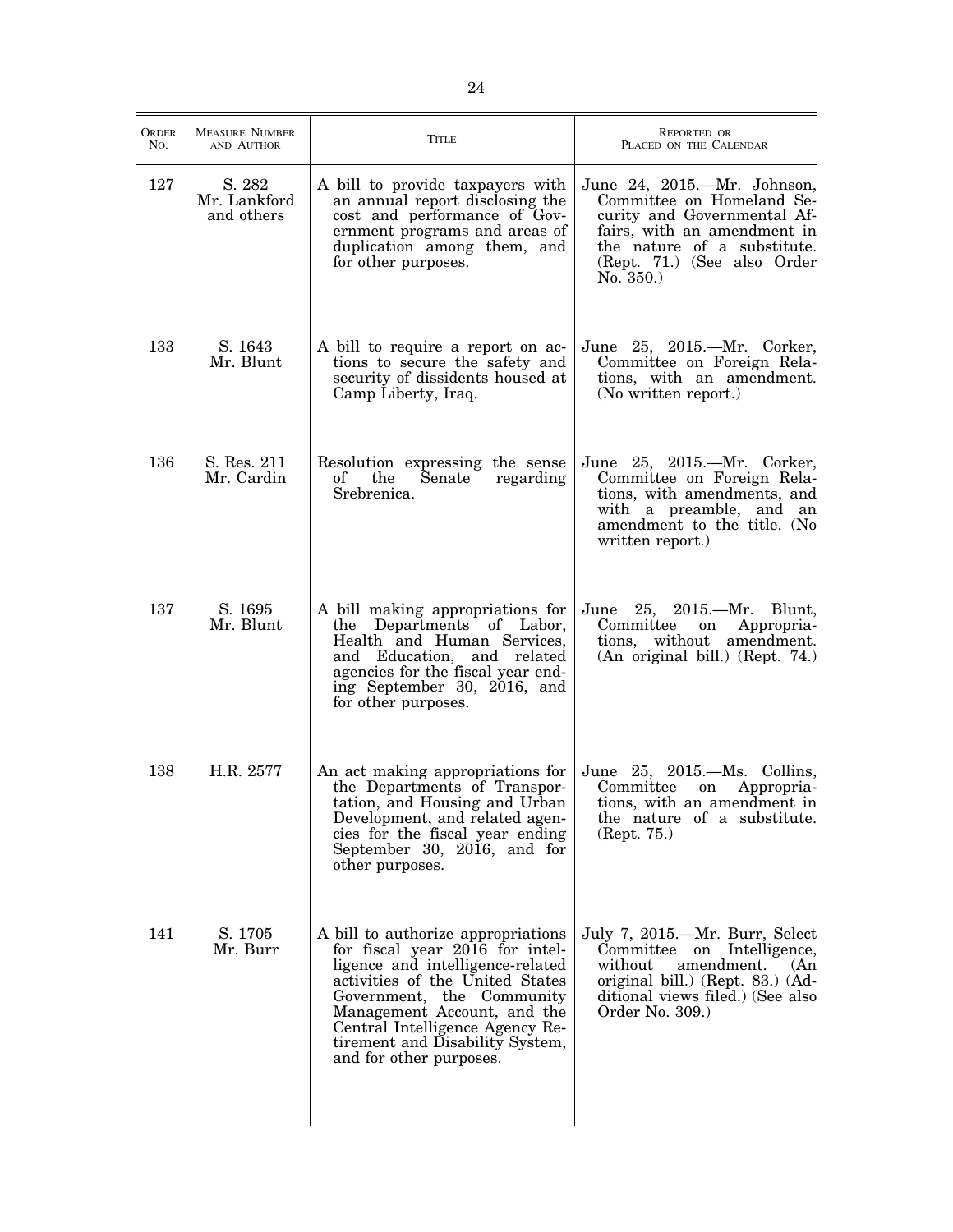| ORDER<br>No. | <b>MEASURE NUMBER</b><br>AND AUTHOR   | <b>TITLE</b>                                                                                                                                                                                                                                         | REPORTED OR<br>PLACED ON THE CALENDAR                                                                                                                                       |
|--------------|---------------------------------------|------------------------------------------------------------------------------------------------------------------------------------------------------------------------------------------------------------------------------------------------------|-----------------------------------------------------------------------------------------------------------------------------------------------------------------------------|
| 144          | S. 1725<br>Mr. Graham                 | A bill making appropriations for<br>the Department of State, for-<br>eign operations, and related<br>programs for the fiscal year<br>ending September 30, 2016,<br>and for other purposes.                                                           | July 9, 2015.—Mr. Graham,<br>Committee<br>Appropria-<br>on<br>tions, without amendment.<br>(An original bill.) (Rept. 79.)                                                  |
| 147          | H.R. 5                                | An act to support State and local<br>accountability for public edu-<br>cation, protect State and local<br>authority, inform parents of the<br>performance of their children's<br>schools, and for other purposes.                                    | July 13, 2015.—Placed on the<br>calendar. (See also Order No.<br>63.)                                                                                                       |
| 148          | H.R. 1023                             | An act to amend the Small Busi-<br>ness Investment Act of 1958 to<br>provide for increased limita-<br>tions on leverage for multiple<br>licenses under common control.                                                                               | July 14, 2015.—Placed on the<br>calendar. (See also Order No.<br>104.                                                                                                       |
| 150          | S. 1647<br>Mr. Inhofe and<br>others   | A bill to amend title 23, United<br>States Code, to authorize funds<br>for Federal-aid highways and<br>safety construction<br>highway<br>programs, and for other pur-<br>poses.                                                                      | July 15, 2015.—Mr. Inhofe,<br>Committee on Environment<br>and<br>Public<br>Works,<br>with<br>amendments. (Rept. 80.)                                                        |
| 152          | S. 1800<br>Mr. Moran                  | A bill making appropriations for<br>Agriculture, Rural Develop-<br>ment, Food and Drug Adminis-<br>tration, and Related Agencies<br>programs for the fiscal year<br>ending September 30, 2016,<br>and for other purposes.                            | July $16,$<br>2015.—Mr.<br>Moran,<br>Committee<br>Appropria-<br>on<br>tions, without amendment.<br>(An original bill.) (Rept. 82.)                                          |
| 153          | S. 1140<br>Mr. Barrasso<br>and others | A bill to require the Secretary of<br>the Army and the Adminis-<br>trator of the Environmental<br>Protection Agency to propose a<br>regulation revising the defini-<br>tion of the term "waters of the<br>United States", and for other<br>purposes. | July 16, 2015.—Mr. Inhofe,<br>Committee on Environment<br>and Public Works, with an<br>amendment in the nature of<br>a substitute. (Rept. 84.) (Mi-<br>nority views filed.) |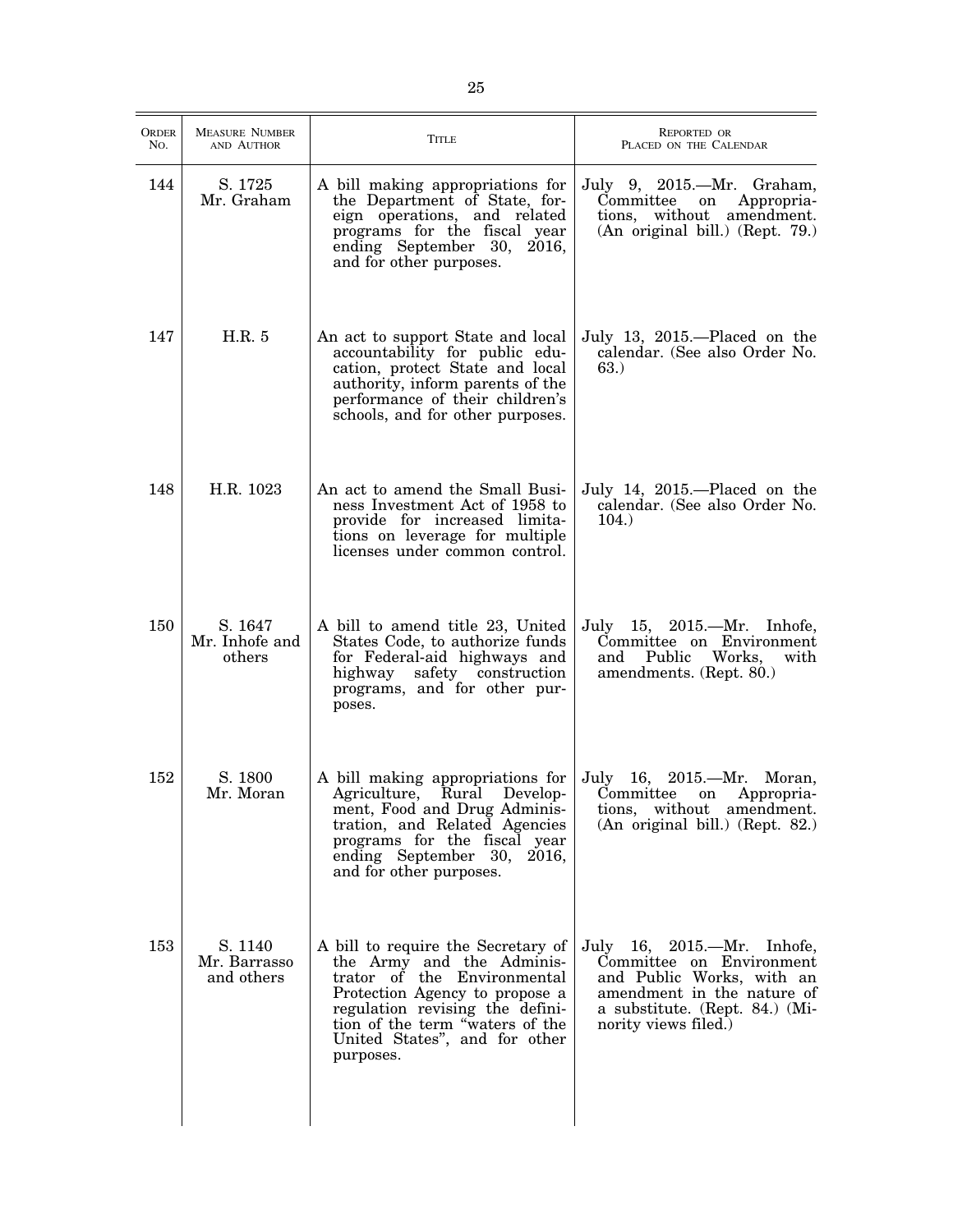| <b>ORDER</b><br>No. | <b>MEASURE NUMBER</b><br>AND AUTHOR         | Title                                                                                                                                                                                                                                                                                                                                                                                                                                     | <b>REPORTED OR</b><br>PLACED ON THE CALENDAR                                                                                                                                          |
|---------------------|---------------------------------------------|-------------------------------------------------------------------------------------------------------------------------------------------------------------------------------------------------------------------------------------------------------------------------------------------------------------------------------------------------------------------------------------------------------------------------------------------|---------------------------------------------------------------------------------------------------------------------------------------------------------------------------------------|
| 154                 | S.J. Res. 19<br>Messrs. Rubio<br>and Cotton | Joint resolution to express the<br>disfavor of Congress regarding<br>the proposed agreement for co-<br>operation between the United<br>States and the People's Repub-<br>lic of China transmitted to the<br>Congress by the President on<br>April 21, 2015, pursuant to the<br>Atomic Energy Act of 1954.                                                                                                                                 | July 21, 2015.—Committee on<br>Foreign Relations discharged<br>pursuant to $42$ U.S.C. $2159(i)$<br>and Section $601(b)(4)$ of Pub-<br>lic Law 94-329, and placed<br>on the calendar. |
| 155                 | S. 546<br>Ms. Heitkamp<br>and others        | A bill to establish the Railroad<br>Emergency Services Prepared-<br>ness, Operational Needs, and<br>Safety<br>Evaluation<br>$(RE-$<br>SPONSE) Subcommittee under<br>the Federal Emergency Man-<br>agement Agency's National Ad-<br>visory Council to provide rec-<br>ommendations on emergency<br>responder training and re-<br>sources relating to hazardous<br>materials incidents involving<br>railroads, and for other pur-<br>poses. | July 21, 2015.—Mr. Johnson,<br>Committee on Homeland Se-<br>curity and Governmental Af-<br>fairs, without amendment.<br>(Rept. 85.)                                                   |
| 157                 | H.R. 3038                                   | An act to provide an extension of<br>Federal-aid highway, highway<br>safety, motor carrier safety,<br>transit, and other programs<br>funded out of the Highway<br>Trust Fund, and for other pur-<br>poses.                                                                                                                                                                                                                                | July 21, $2015$ .—Read the sec-<br>ond time and placed on the<br>calendar.                                                                                                            |
| 158                 | S. 1495<br>Mr. Toomey<br>and others         | A bill to curtail the use of<br>changes in mandatory pro-<br>grams affecting the Crime Vic-<br>tims Fund to inflate spending.                                                                                                                                                                                                                                                                                                             | July 21, 2015.—Mr. Enzi, Com-<br>mittee on the Budget, with-<br>out amendment. (Rept. 87.)                                                                                            |
| 162                 | S. 834<br>Mr. Thune and<br>others           | A bill to amend the law relating<br>to sport fish restoration and<br>recreational boating safety, and<br>for other purposes.                                                                                                                                                                                                                                                                                                              | July 23, $2015 - Mr.$<br>Thune,<br>Committee<br>on<br>Commerce,<br>Science, and Transportation,<br>with an amendment in the<br>nature of a substitute. (Rept.<br>91.)                 |
| 164                 | S. 1861<br>Mr. Paul                         | A bill to prohibit Federal funding<br>of Planned Parenthood Federa-<br>tion of America.                                                                                                                                                                                                                                                                                                                                                   | July 26, 2015.—Read the sec-<br>ond time and placed on the<br>calendar.                                                                                                               |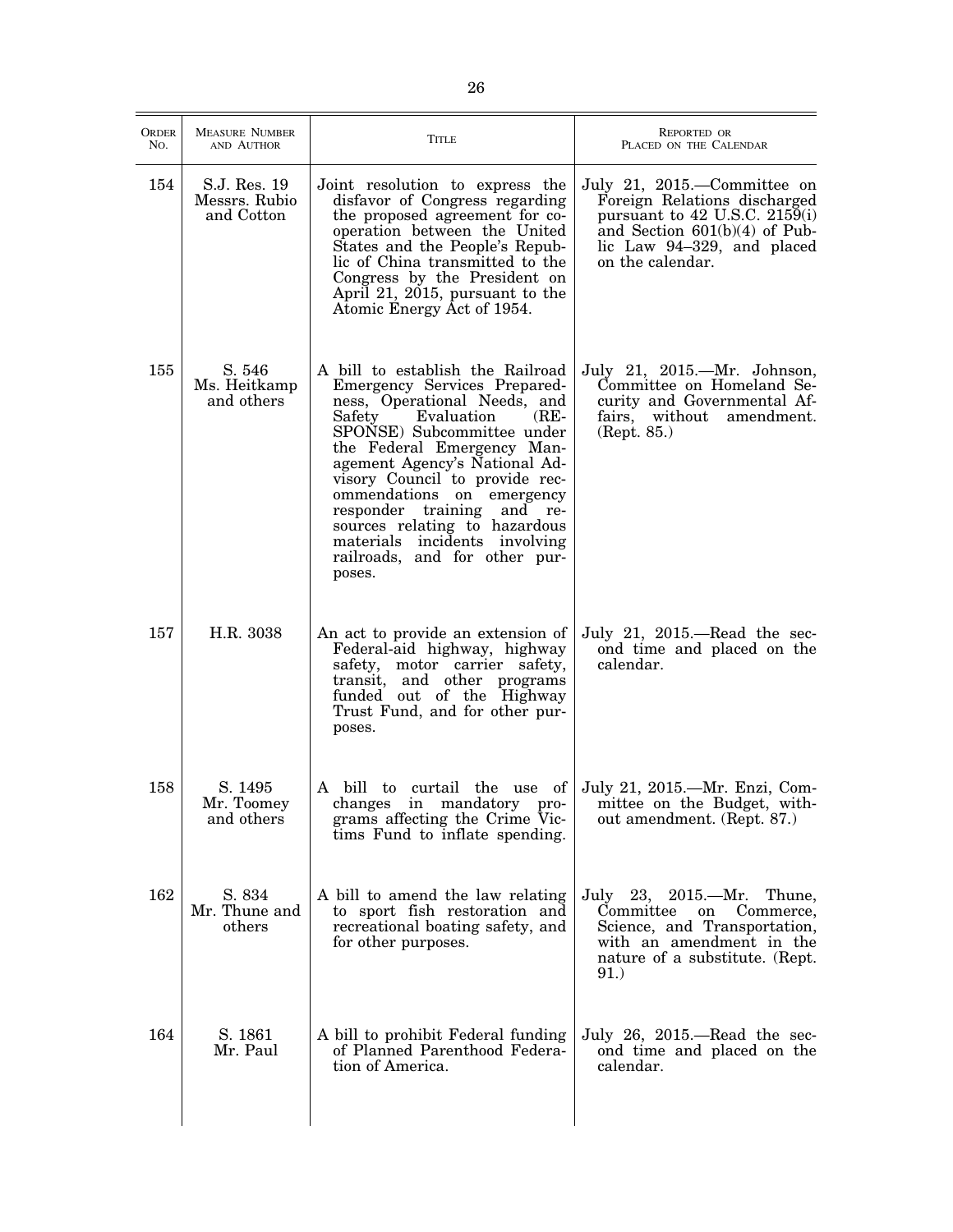| <b>ORDER</b><br>No. | <b>MEASURE NUMBER</b><br>AND AUTHOR              | Title                                                                                                                                                                                                                                                                                                                                                     | <b>REPORTED OR</b><br>PLACED ON THE CALENDAR                                                                                                                            |
|---------------------|--------------------------------------------------|-----------------------------------------------------------------------------------------------------------------------------------------------------------------------------------------------------------------------------------------------------------------------------------------------------------------------------------------------------------|-------------------------------------------------------------------------------------------------------------------------------------------------------------------------|
| 165                 | S. 310<br>Mr. Cassidy<br>and others              | A bill to prohibit the use of Fed-<br>eral funds for the costs of<br>painting portraits of officers<br>and employees of the Federal<br>Government.                                                                                                                                                                                                        | July 27, 2015.—Mr. Johnson,<br>Committee on Homeland Se-<br>curity and Governmental Af-<br>fairs, without amendment.<br>(Rept. 93.)                                     |
| 168                 | S. 1334<br>Ms.<br>Murkowski<br>and others        | A bill to strengthen enforcement<br>mechanisms to stop illegal, un-<br>reported, and unregulated fish-<br>ing, to amend the Tuna Con-<br>ventions Act of 1950 to imple-<br>ment the Antigua Convention,<br>and for other purposes.                                                                                                                        | July 28, 2015.—Mr. Thune,<br>Committee<br>on<br>Commerce,<br>Science, and Transportation,<br>with an amendment in the<br>nature of a substitute. (Rept.<br>166.         |
| 169                 | S. 1881<br>Mrs. Ernst and<br>others              | A bill to prohibit Federal funding<br>of Planned Parenthood Federa-<br>tion of America.                                                                                                                                                                                                                                                                   | July 29, 2015.—Read the sec-<br>ond time and placed on the<br>calendar.                                                                                                 |
| 170                 | H.J. Res. 61                                     | Joint resolution amending the In-<br>ternal Revenue Code of 1986 to<br>exempt employees with health<br>coverage under TRICARE or<br>the Veterans Administration<br>from being taken into account<br>for purposes of determining the<br>employers to which the em-<br>ployer mandate applies under<br>the Patient Protection and Af-<br>fordable Care Act. | July 29, 2015.—Read the sec-<br>ond time and placed on the<br>calendar.                                                                                                 |
| 171                 | S. 373<br>Messrs. Rubio,<br>Thune, and<br>Nelson | A bill to provide for the establish-<br>ment of nationally uniform and<br>environmentally sound stand-<br>ards governing discharges inci-<br>dental to the normal operation<br>of a vessel.                                                                                                                                                               | July 29, 2015.—Mr. Thune,<br>Committee<br>$\quad$ on<br>Commerce,<br>Science, and Transportation,<br>with an amendment in the<br>nature of a substitute. (Rept.<br>96.) |
| 176                 | S. 1910<br>Mr. Boozman                           | A bill making appropriations for<br>financial services and general<br>government for the fiscal year<br>ending September 30, 2016,<br>and for other purposes.                                                                                                                                                                                             | July 30, 2015.-Mr. Boozman,<br>Committee<br>Appropria-<br>on<br>tions, without amendment.<br>(An original bill.) (Rept. 97.)                                            |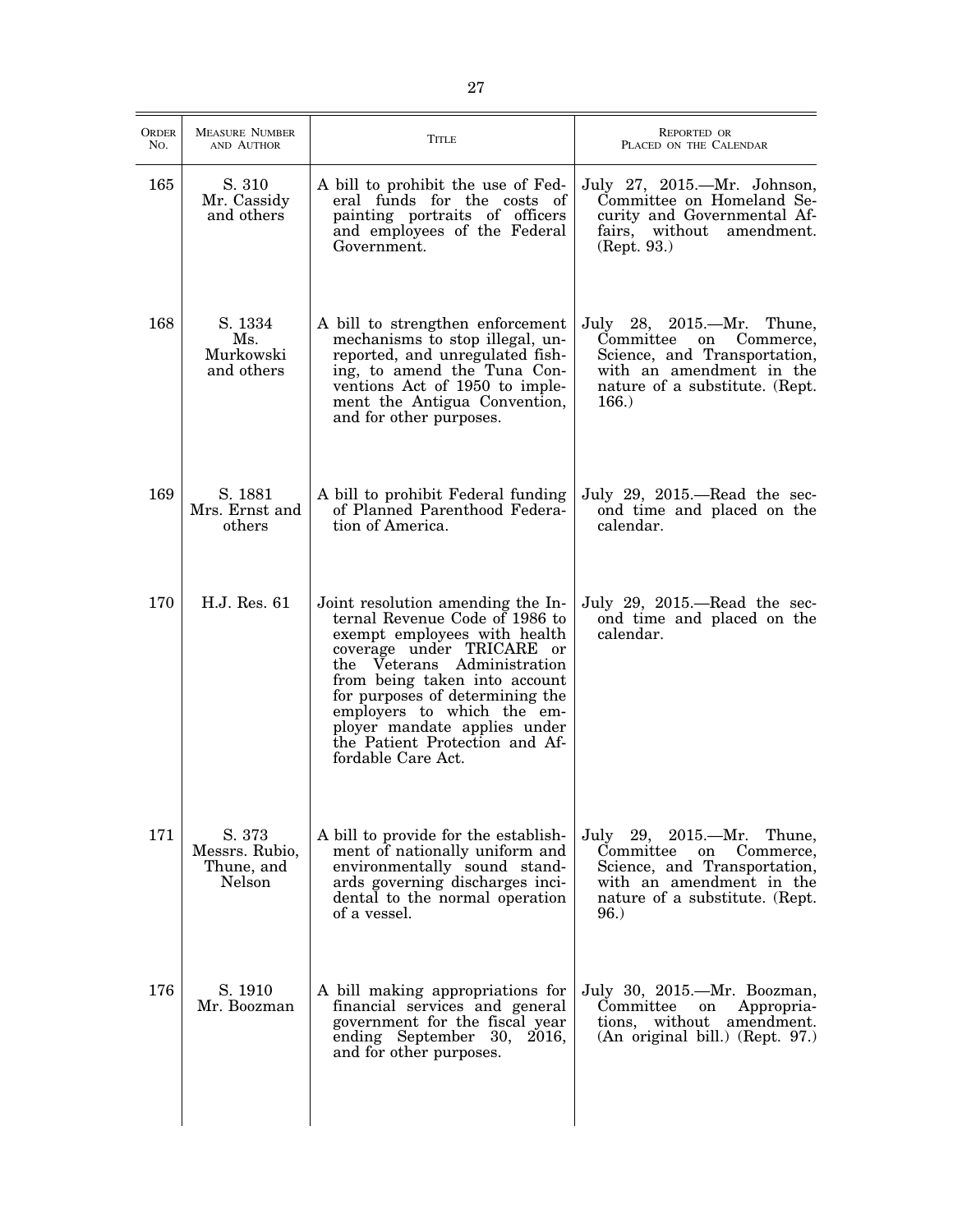| <b>ORDER</b><br>No. | <b>MEASURE NUMBER</b><br>AND AUTHOR  | TITLE                                                                                                                                                                                                                                                                                         | <b>REPORTED OR</b><br>PLACED ON THE CALENDAR                                                                                                       |
|---------------------|--------------------------------------|-----------------------------------------------------------------------------------------------------------------------------------------------------------------------------------------------------------------------------------------------------------------------------------------------|----------------------------------------------------------------------------------------------------------------------------------------------------|
| 177                 | S. 313<br>Mr. Grassley<br>and others | A bill to amend title XVIII of the<br>Social Security Act to add phys-<br>ical therapists to the list of pro-<br>viders allowed to utilize locum<br>under<br>tenens<br>arrangements<br>Medicare.                                                                                              | July 30, 2015.—Mr. Hatch,<br>Committee on Finance, with<br>an amendment in the nature<br>of a substitute. (Rept. 98.)                              |
| 179                 | S. 466<br>Ms. Stabenow<br>and others | A bill to amend title XI of the<br>Social Security Act to improve<br>the quality, health outcomes,<br>and value of maternity care<br>under the Medicaid and CHIP<br>programs by developing mater-<br>nity care quality measures and<br>supporting maternity care qual-<br>ity collaboratives. | July 30, 2015.—Mr. Hatch,<br>Committee on Finance, with<br>an amendment in the nature<br>of a substitute. (Rept. 100.)                             |
| 182                 | S. 704<br>Mr. Grassley<br>and others | A bill to establish a Community-<br>Based Institutional<br>Special<br>Needs Plan demonstration pro-<br>gram to target home and com-<br>munity-based care to eligible<br>Medicare beneficiaries.                                                                                               | July 30, 2015.—Mr. Hatch,<br>Committee on Finance, with<br>an amendment in the nature<br>of a substitute. (Rept. 103.)                             |
| 183                 | S. 861<br>Mr. Carper<br>and others   | A bill to amend titles XVIII and<br>XIX of the Social Security Act<br>to curb waste, fraud, and abuse<br>in the Medicare and Medicaid<br>programs.                                                                                                                                            | July 30, 2015.—Mr. Hatch,<br>Committee on Finance, with<br>an amendment in the nature<br>of a substitute. (Rept. 104.)                             |
| 184                 | S. 1253<br>Mr. Burr and<br>others    | A bill to amend title XVIII of the July 30, 2015.—Mr. Hatch,<br>Social Security Act to provide<br>coverage of certain disposable<br>medical technologies under the<br>Medicare program,<br>and for<br>other purposes.                                                                         | Committee on Finance, with<br>an amendment in the nature<br>substitute, and<br>of<br>a -<br>an<br>amendment<br>the<br>title.<br>to<br>(Rept. 105.) |
| 186                 | S. 1349<br>Mr. Cardin<br>and others  | A bill to amend title XVIII of the<br>Social Security Act to require<br>hospitals to provide certain no-<br>tifications to individuals classi-<br>fied by such hospitals under ob-<br>servation status rather than<br>admitted as inpatients of such<br>hospitals.                            | July 30, 2015.—Mr. Hatch,<br>Committee on Finance, with-<br>out amendment. (Rept. 107.)                                                            |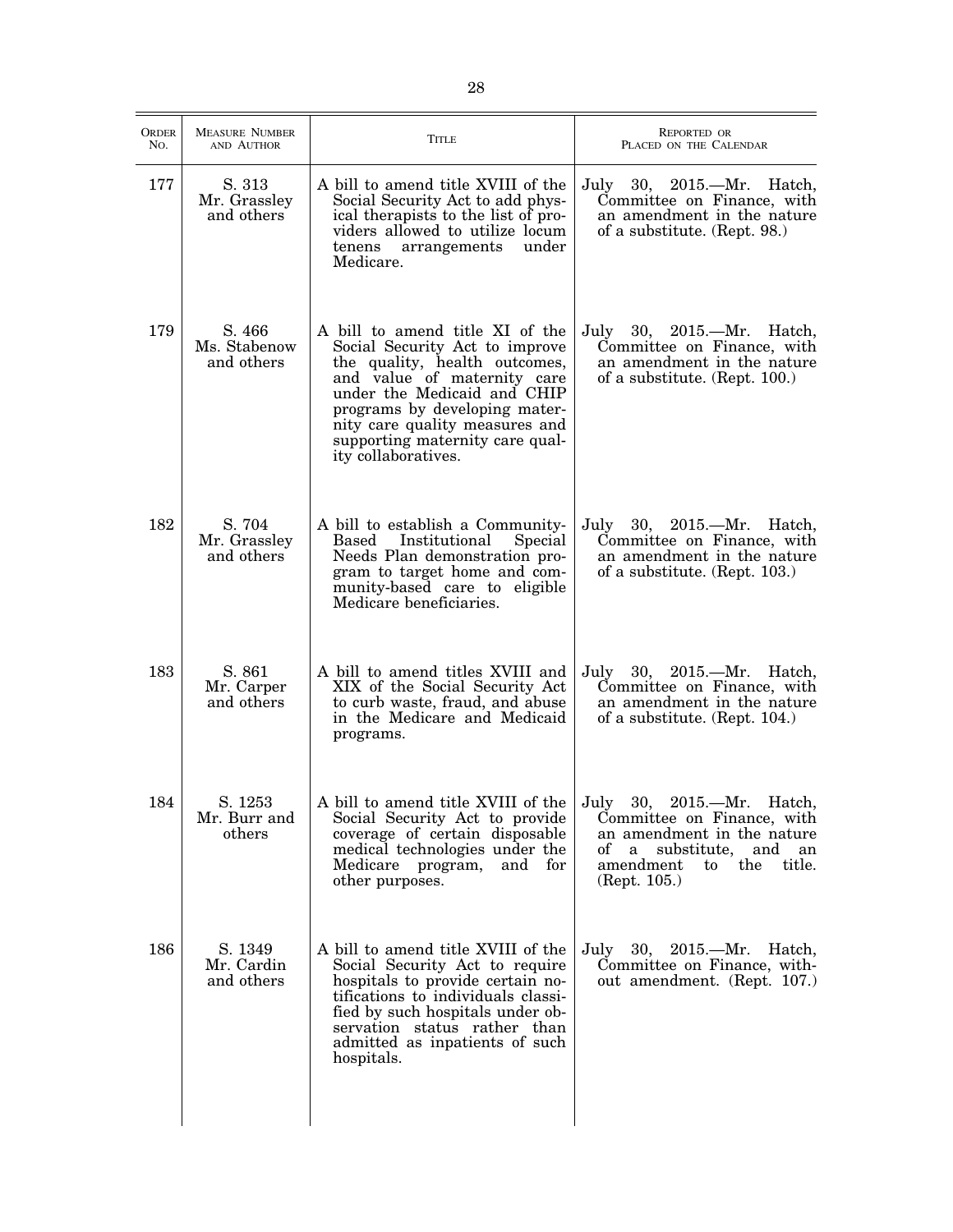| <b>ORDER</b><br>No. | <b>MEASURE NUMBER</b><br>AND AUTHOR          | Title                                                                                                                                                                                                                                            | <b>REPORTED OR</b><br>PLACED ON THE CALENDAR                                                                                                                                                                                                                                          |
|---------------------|----------------------------------------------|--------------------------------------------------------------------------------------------------------------------------------------------------------------------------------------------------------------------------------------------------|---------------------------------------------------------------------------------------------------------------------------------------------------------------------------------------------------------------------------------------------------------------------------------------|
| 189                 | S. 1875<br>Messrs.<br>Menendez and<br>Corker | A bill to support enhanced ac-<br>countability for United States<br>assistance to Afghanistan, and<br>for other purposes.                                                                                                                        | July 30, 2015.—Mr. Corker,<br>Committee on Foreign Rela-<br>tions, with an amendment.<br>(No written report.)                                                                                                                                                                         |
| 193                 | S. 280<br>Mr. Portman<br>and others          | A bill to improve the efficiency,<br>management, and interagency<br>coordination of the Federal per-<br>mitting process through re-<br>forms overseen by the Director<br>of the Office of Management<br>and Budget, and for other pur-<br>poses. | Aug. 4, 2015.—Mr. Johnson,<br>Committee on Homeland Se-<br>curity and Governmental Af-<br>fairs, with an amendment in<br>the nature of a substitute,<br>and an amendment to the<br>title. $(\text{Rept. } 113.)$                                                                      |
| 197                 | S. 710<br>Mr. Barrasso                       | A bill to reauthorize the Native<br>American Housing Assistance<br>and Self-Determination Act of<br>1996, and for other purposes.                                                                                                                | Aug. 5, 2015.—Committee on<br>Banking, Housing, and Urban<br>Affairs discharged pursuant<br>to the order of May $27$ , 1988,<br>and placed on the calendar.<br>June $\overline{4}$ , 2015.—Mr. Barrasso,<br>Committee on Indian Affairs,<br>with<br>amendments.<br>(Rept.<br>$117.$ ) |
| 198                 | S. 1946<br>Mr. Hatch                         | A bill to amend the Internal Rev-<br>enue Code of 1986 to extend<br>certain expiring provisions, and<br>for other purposes.                                                                                                                      | Aug. 5, 2015.—Mr. Hatch, Com-<br>mittee on Finance, without<br>amendment.<br>original<br>(An)<br>bill.) (Rept. 118.)                                                                                                                                                                  |
| 199                 | S. 833<br>Mmes.<br>Feinstein and<br>Boxer    | A bill to authorize the Secretary<br>of Veterans Affairs to carry out<br>certain major medical facility<br>projects for which appropria-<br>tions were made for fiscal year<br>2015, and for other purposes.                                     | Aug. 6, 2015.-Mr. Isakson,<br>Committee on Veterans' Af-<br>fairs, with an amendment.<br>(No written report.)                                                                                                                                                                         |
| 200                 | S. 1251<br>Mr. Markey                        | A bill to implement the Amend-<br>ment to the Convention on Fu-<br>ture Multilateral Cooperation<br>in the Northwest Atlantic Fish-<br>eries, as adopted at Lisbson,<br>Portugal<br>on September<br>28,<br>2007.                                 | Aug. 28, 2015.—Mr. Thune,<br>Committee<br>on<br>Commerce,<br>Science, and Transportation,<br>without amendment. (Rept.<br>120.)                                                                                                                                                       |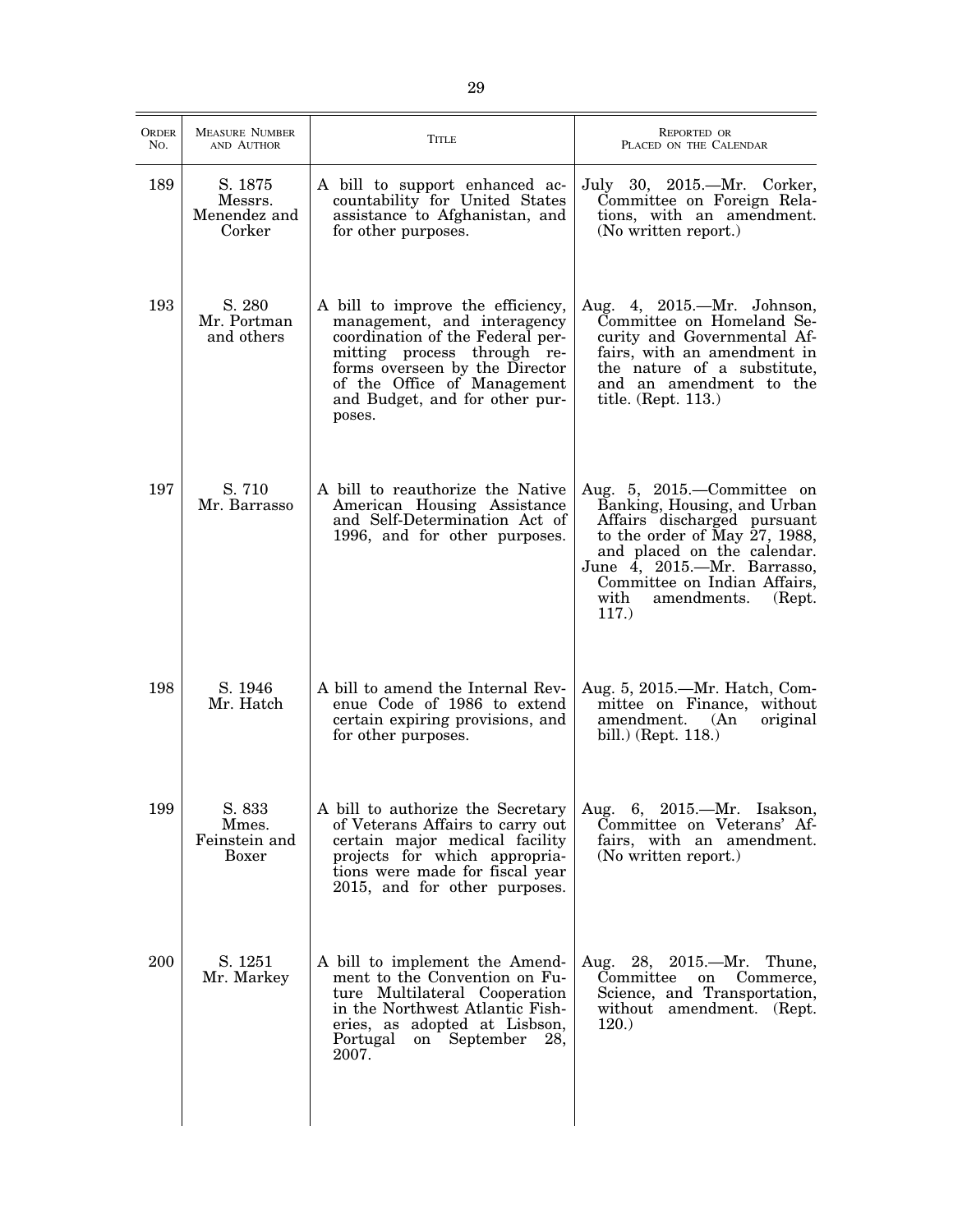| <b>ORDER</b><br>No. | <b>MEASURE NUMBER</b><br>AND AUTHOR         | <b>TITLE</b>                                                                                                                                                                                                                                              | <b>REPORTED OR</b><br>PLACED ON THE CALENDAR                                                                                                          |
|---------------------|---------------------------------------------|-----------------------------------------------------------------------------------------------------------------------------------------------------------------------------------------------------------------------------------------------------------|-------------------------------------------------------------------------------------------------------------------------------------------------------|
| 201                 | S. 1315<br>Mr. Enzi and<br>others           | A bill to protect the right of law-<br>abiding citizens to transport<br>knives<br>interstate,<br>notwith-<br>standing a patchwork of local<br>and State prohibitions.                                                                                     | Aug. 28, 2015.—Mr. Thune,<br>Committee<br>on<br>Commerce,<br>Science, and Transportation,<br>without amendment. (Rept.<br>121.                        |
| 203                 | S. 1137<br>Mr. Grassley<br>and others       | A bill to amend title 35, United<br>States Code, and the Leahy-<br>Smith America Invents Act to<br>make improvements and tech-<br>nical corrections, and for other<br>purposes.                                                                           | Sept. 8, 2015.—Mr. Grassley,<br>Committee on the Judiciary,<br>with an amendment in the<br>nature of a substitute. (No<br>written report.)            |
| 204                 | S. 145<br>Mr. Flake and<br>others           | A bill to require the Director of<br>the National Park Service to re-<br>fund to States all State funds<br>that were used to reopen and<br>temporarily operate a unit of<br>the National Park System dur-<br>ing the October 2013 shutdown.               | Sept. 9, 2015.—Ms. Murkowski,<br>Committee on Energy and<br>Natural Resources, without<br>amendment. (Rept. 124.)                                     |
| 205                 | S. 403<br>Ms. Klobuchar<br>and others       | A bill to revise the authorized<br>route of the North Country Na-<br>tional Scenic Trail in north-<br>eastern Minnesota and to ex-<br>tend the trail into Vermont to<br>connect with the Appalachian<br>National Scenic Trail, and for<br>other purposes. | Sept. 9, 2015.—Ms. Murkowski,<br>Committee on Energy and<br>Natural Resources, with an<br>amendment. (Rept. 125.)                                     |
| 206                 | S. 521<br>Mr. Cardin<br>and Ms.<br>Mikulski | A bill to authorize the Secretary<br>of the Interior to conduct a spe-<br>cial resource study of President<br>Station in Baltimore, Mary-<br>land, and for other purposes.                                                                                | Sept. 9, 2015.—Ms. Murkowski,<br>Committee on Energy and<br>Natural Resources, with an<br>amendment, and an amend-<br>ment to the title. (Rept. 126.) |
| 207                 | S. 583<br>Mr. Risch                         | A bill to establish certain wilder-<br>ness areas in central Idaho and<br>to authorize various land con-<br>veyances involving National<br>Forest System land and Bureau<br>of Land Management land in<br>central Idaho, and for other<br>purposes.       | Sept. 9, 2015.—Ms. Murkowski,<br>Committee on Energy and<br>Natural Resources, without<br>amendment. (Rept. 127.)                                     |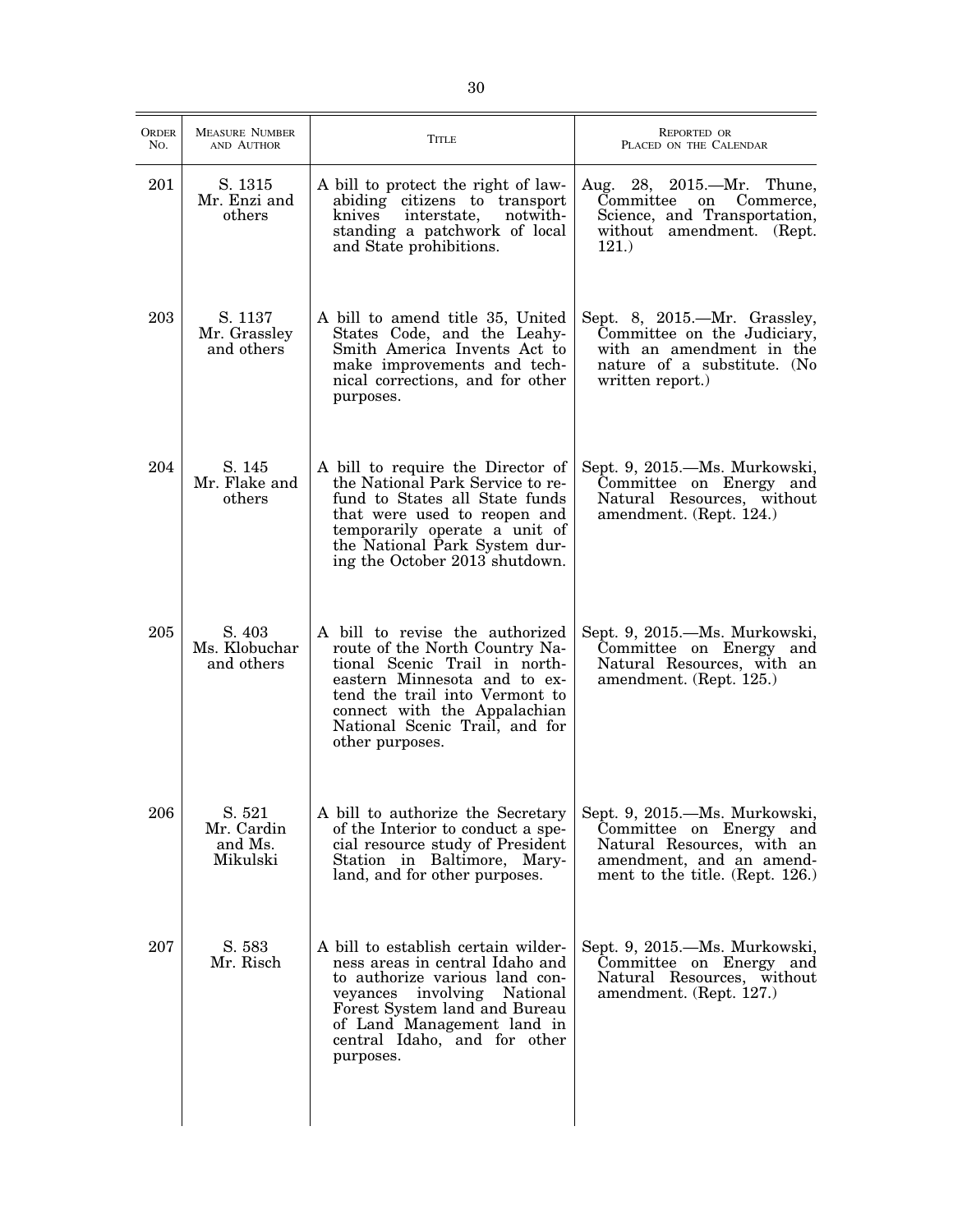| <b>ORDER</b><br>No. | <b>MEASURE NUMBER</b><br>AND AUTHOR               | <b>TITLE</b>                                                                                                                                                                       | <b>REPORTED OR</b><br>PLACED ON THE CALENDAR                                                                             |
|---------------------|---------------------------------------------------|------------------------------------------------------------------------------------------------------------------------------------------------------------------------------------|--------------------------------------------------------------------------------------------------------------------------|
| 208                 | S. 593<br>Messrs.<br>Barrasso and<br>Schatz       | A bill to require the Secretary of<br>the Interior to submit to Con-<br>gress a report on the efforts of<br>the Bureau of Reclamation to<br>manage its infrastructure as-<br>sets. | Sept. 9, 2015.—Ms. Murkowski,<br>Committee on Energy<br>and<br>with<br>Natural<br>Resources.<br>amendments. (Rept. 128.) |
| 209                 | S. 610<br>Mr. Cardin<br>and Ms.<br>Mikulski       | A bill to authorize the Secretary<br>of the Interior to conduct a spe-<br>cial resource study of P.S. 103<br>in West Baltimore, Maryland,<br>and for other purposes.               | Sept. 9, 2015.—Ms. Murkowski,<br>Committee on Energy and<br>Natural Resources, without<br>amendment. (Rept. 129.)        |
| 210                 | S. 720<br>Mr. Portman<br>and others               | A bill to promote energy savings<br>in residential buildings and in-<br>dustry, and for other purposes.                                                                            | Sept. 9, 2015.—Ms. Murkowski,<br>Committee on Energy<br>and<br>Resources,<br>with<br>Natural<br>amendments. (Rept. 130.) |
| 211                 | S. 873<br>Ms.<br>Murkowski<br>and Mr.<br>Sullivan | A bill to designate the wilderness<br>within the Lake Clark National<br>Park and Preserve in the State<br>of Alaska as the Jay S. Ham-<br>mond Wilderness Area.                    | Sept. 9, 2015.—Ms. Murkowski,<br>Committee on Energy and<br>Natural Resources, with an<br>amendment. (Rept. 131.)        |
| 212                 | S. 1103<br>Mr. Daines<br>and others               | A bill to reinstate and extend the<br>deadline for commencement of<br>construction of a hydroelectric<br>project involving Clark Canyon<br>Dam.                                    | Sept. 9, 2015.—Ms. Murkowski,<br>Committee on Energy and<br>Natural Resources, without<br>amendment. (Rept. 132.)        |
| 213                 | S. 1104<br>Mr. Daines<br>and others               | A bill to extend the deadline for<br>commencement of construction<br>of a hydroelectric project in-<br>volving the Gibson Dam.                                                     | Sept. 9, 2015.—Ms. Murkowski,<br>Committee on Energy and<br>Natural Resources, without<br>amendment. (Rept. 133.)        |
| 214                 | S. 1240<br>Messrs.<br>Heinrich and<br>Udall       | A bill to designate the Cerro del<br>Yuta and Río San Antonio Wil-<br>derness Areas in the State of<br>New Mexico, and for other pur-<br>poses.                                    | Sept. 9, 2015.—Ms. Murkowski,<br>Committee on Energy<br>and<br>Resources,<br>with<br>Natural<br>amendments. (Rept. 134.) |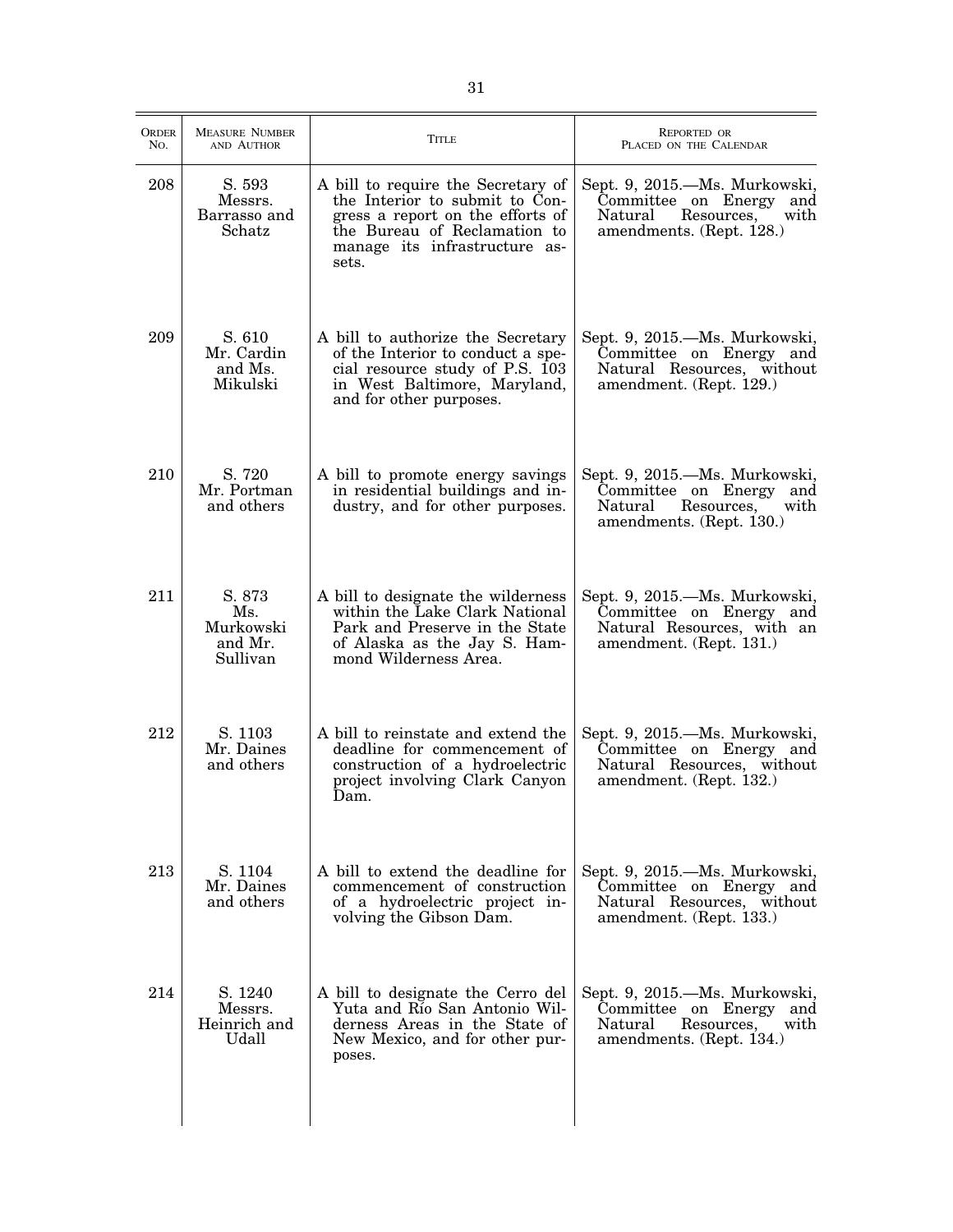| <b>ORDER</b><br>No. | <b>MEASURE NUMBER</b><br>AND AUTHOR           | <b>TITLE</b>                                                                                                                                                                                                                                 | REPORTED OR<br>PLACED ON THE CALENDAR                                                                                                                                                  |
|---------------------|-----------------------------------------------|----------------------------------------------------------------------------------------------------------------------------------------------------------------------------------------------------------------------------------------------|----------------------------------------------------------------------------------------------------------------------------------------------------------------------------------------|
| 215                 | S. 1305<br>Messrs.<br>Barrasso and<br>Enzi    | A bill to amend the Colorado<br>River Storage Project Act to au-<br>thorize the use of the active ca-<br>pacity of the Fontenelle Res-<br>ervoir.                                                                                            | Sept. 9, 2015.—Ms. Murkowski,<br>Committee on Energy and<br>Natural Resources, with an<br>amendment in the nature of<br>a substitute, and an amend-<br>ment to the title. (Rept. 135.) |
| 216                 | S. 1483<br>Messrs.<br>Alexander and<br>Murphy | A bill to direct the Secretary of<br>the Interior to study the suit-<br>ability and feasibility of desig-<br>nating the James K. Polk Home<br>in Columbia, Tennessee, as a<br>unit of the National Park Sys-<br>tem, and for other purposes. | Sept. 9, 2015.—Ms. Murkowski,<br>Committee on Energy and<br>Natural Resources, with an<br>amendment. (Rept. 136.)                                                                      |
| 217                 | S. 2011<br>Ms.<br>Murkowski                   | A bill to provide for reforms of<br>the administration of the Outer<br>Continental Shelf of the United<br>States, and for other purposes.                                                                                                    | Sept. 9, 2015.—Ms. Murkowski,<br>Committee on Energy and<br>Natural Resources, without<br>amendment.<br>(An)<br>original<br>bill.) (Rept. 137.) (Minority<br>views filed.)             |
| 218                 | S. 2012<br>Ms.<br>Murkowski                   | A bill to provide for the mod-<br>ernization of the energy policy<br>of the United States, and for<br>other purposes.                                                                                                                        | Sept. 9, 2015.—Ms. Murkowski,<br>Committee on Energy and<br>Natural Resources, without<br>amendment.<br>original<br>(An)<br>bill.) (Rept. 138.)                                        |
| 219                 | S. 35<br>Messrs. Tester<br>and Daines         | A bill to extend the Federal rec-<br>ognition to the Little Shell<br>Tribe of Chippewa Indians of<br>Montana, and for other pur-<br>poses.                                                                                                   | Sept. 10, 2015.-Mr. Barrasso,<br>Committee on Indian Affairs,<br>without amendment. (Rept.<br>139.) (Additional views filed.)                                                          |
| 220                 | S. 248<br>Mr. Moran and<br>others             | A bill to clarify the rights of Indi-<br>ans and Indian tribes on Indian<br>lands under the National Labor<br>Relations Act.                                                                                                                 | Sept. 10, 2015.—Mr. Barrasso,<br>Committee on Indian Affairs,<br>without amendment. (Rept.<br>140.                                                                                     |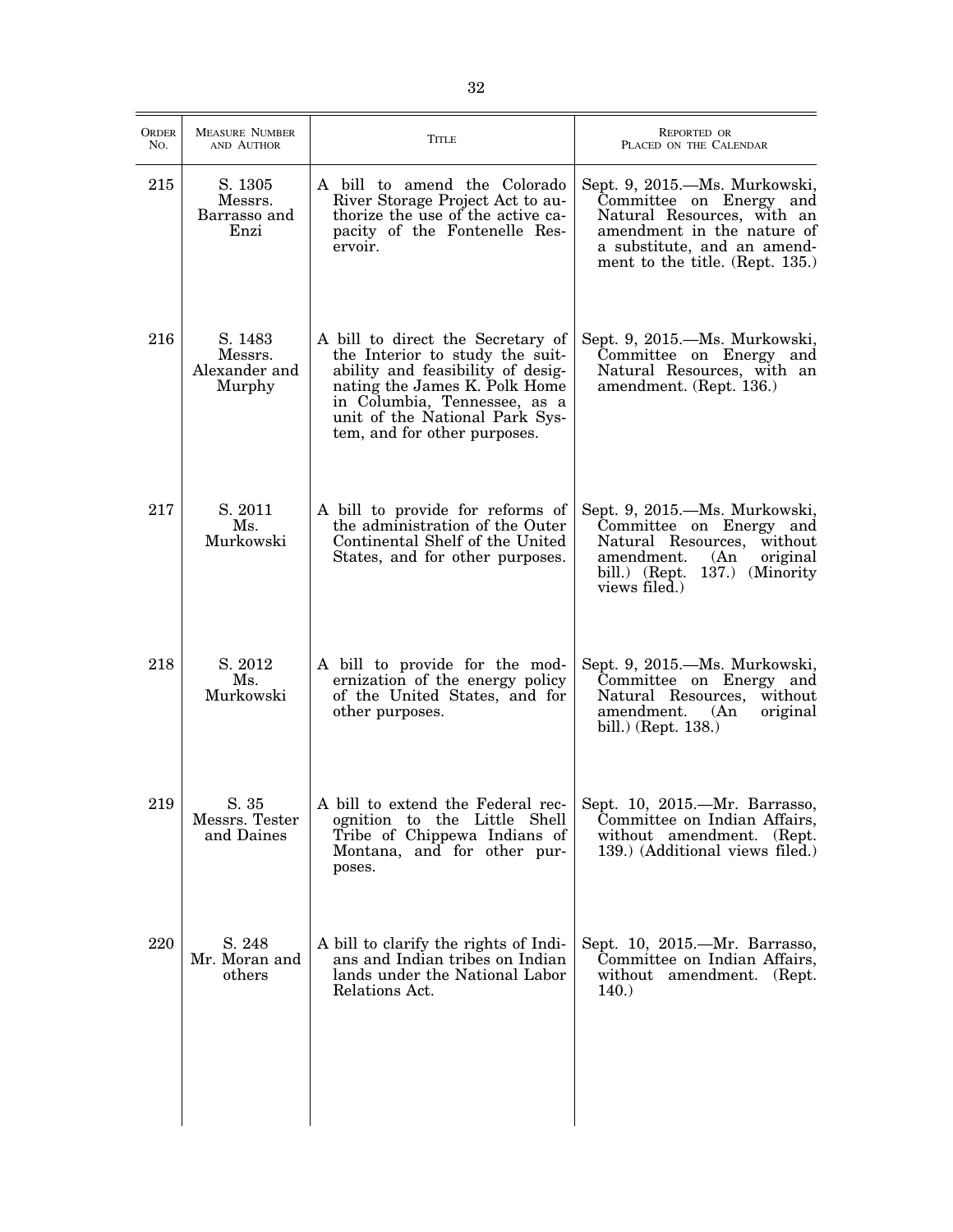| <b>ORDER</b><br>No. | <b>MEASURE NUMBER</b><br>AND AUTHOR     | TITLE                                                                                                                                                                                                                                                                           | <b>REPORTED OR</b><br>PLACED ON THE CALENDAR                                                                                                                                            |
|---------------------|-----------------------------------------|---------------------------------------------------------------------------------------------------------------------------------------------------------------------------------------------------------------------------------------------------------------------------------|-----------------------------------------------------------------------------------------------------------------------------------------------------------------------------------------|
| 221                 | S. 465<br>Messrs. Kaine<br>and Warner   | A bill to extend Federal recogni-<br>tion to the Chickahominy In-<br>dian Tribe, the Chickahominy<br>Tribe-Eastern Divi-<br>Indian<br>sion, the Upper Mattaponi<br>Tribe, the Rappahannock Tribe,<br>Inc., the Monacan Indian Na-<br>tion, and the Nansemond In-<br>dian Tribe. | Sept. 10, 2015.—Mr. Barrasso,<br>Committee on Indian Affairs,<br>without amendment. (Rept.<br>141.) (Additional views filed.)                                                           |
| 222                 | S. 1400<br>Messrs. Durbin<br>and Vitter | A bill to amend the Small Busi-<br>ness Act to direct the task force<br>of the Office of Veterans Busi-<br>ness Development to provide<br>access to and manage the dis-<br>tribution of excess or surplus<br>veteran-owned<br>property<br>to<br>small businesses.               | Sept. 15, 2015.—Mr. Vitter,<br>Committee on Small Business<br>and Entrepreneurship, with<br>an amendment in the nature<br>of a substitute. (No written<br>report.)                      |
| 223                 | S. 1756<br>Mrs. Shaheen<br>and others   | A bill to help small businesses<br>take advantage of energy effi-<br>ciency.                                                                                                                                                                                                    | Sept. 15, 2015.—Mr. Vitter,<br>Committee on Small Business<br>and Entrepreneurship, with-<br>out amendment. (No written<br>report.)                                                     |
| 224                 | S. 1857<br>Mrs. Fischer<br>and others   | A bill to amend the Small Busi-<br>ness Act to provide for ex-<br>panded participation in<br>the<br>microloan program,<br>and<br>for<br>other purposes.                                                                                                                         | Sept. 15, 2015.-- Mr. Vitter,<br>Committee on Small Business<br>and Entrepreneurship, with-<br>out amendment. (No written<br>report.)                                                   |
| 225                 | S. 1866<br>Mr. Vitter and<br>others     | A bill to establish the veterans'<br>business outreach center pro-<br>gram, to improve the programs<br>for veterans of the Small Busi-<br>ness Administration, and for<br>other purposes.                                                                                       | Sept. 15, 2015.—Mr. Vitter,<br>Committee on Small Business<br>and Entrepreneurship, with<br>an amendment in the nature<br>of a substitute. (No written<br>report.)                      |
| 226                 | S. Res. 252<br>Mr. Vitter               | Resolution expressing the sense<br>of the Committee on Small<br>Business and Entrepreneurship<br>of the Senate relating to easing<br>the burden of Federal tax com-<br>pliance on small businesses.                                                                             | Sept. 15, 2015.—Mr. Vitter,<br>Committee on Small Business<br>and Entrepreneurship, with-<br>out amendment, and with a<br>preamble. (An original resolu-<br>tion.) (No written report.) |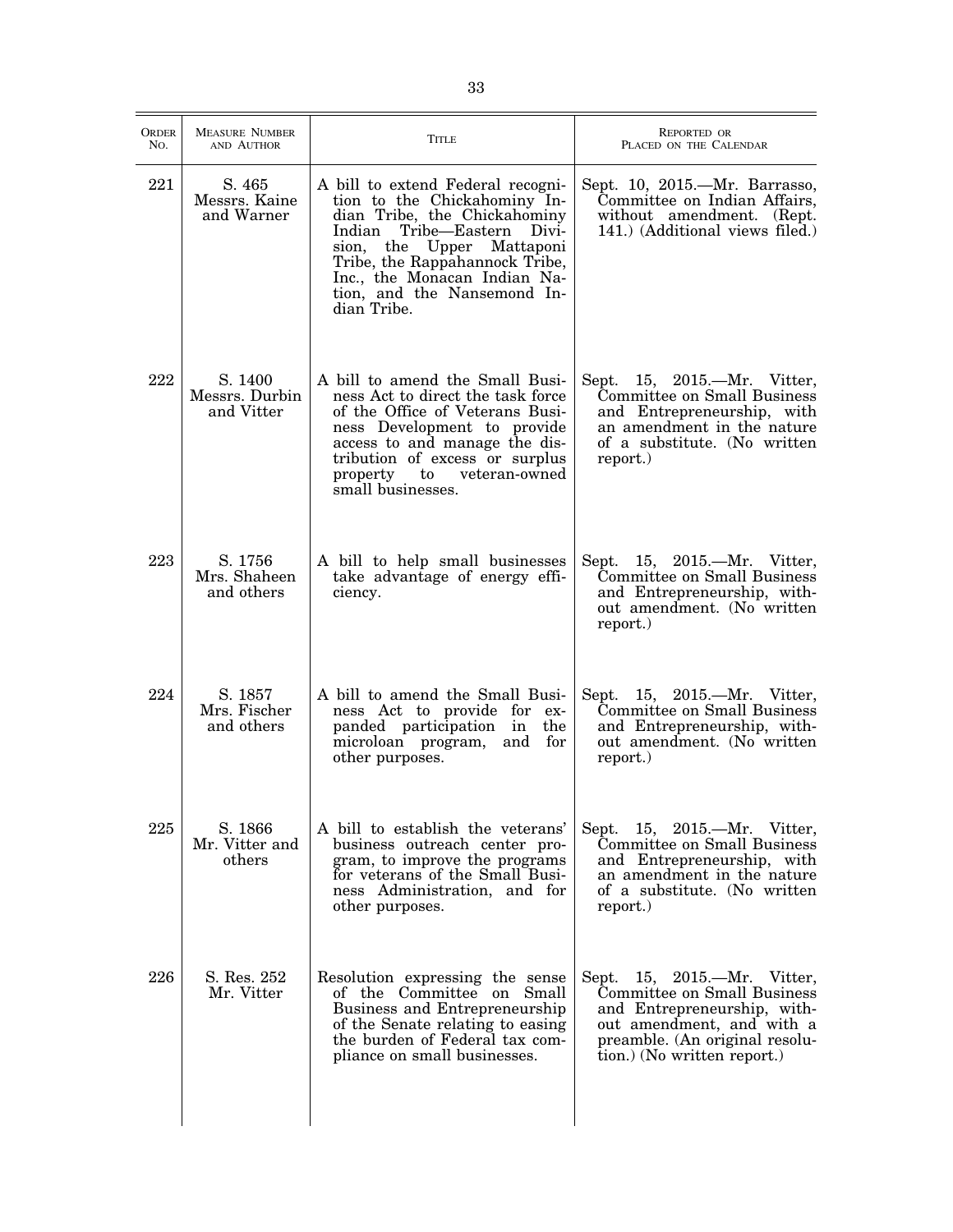| <b>ORDER</b><br>NO. | <b>MEASURE NUMBER</b><br>AND AUTHOR          | <b>TITLE</b>                                                                                                                                                                                                                               | <b>REPORTED OR</b><br>PLACED ON THE CALENDAR                                                                                                                                                          |
|---------------------|----------------------------------------------|--------------------------------------------------------------------------------------------------------------------------------------------------------------------------------------------------------------------------------------------|-------------------------------------------------------------------------------------------------------------------------------------------------------------------------------------------------------|
| 229                 | S. 2035<br>Mr. Cardin                        | A bill to provide for the com-<br>pensation of Federal employees<br>affected by a lapse in appro-<br>priations.                                                                                                                            | Sept. 16, 2015.—Read the sec-<br>ond time and placed on the<br>calendar.                                                                                                                              |
| 230                 | H.R. 36                                      | An act to amend title 18, United<br>States Code, to protect pain-ca-<br>pable unborn children, and for<br>other purposes.                                                                                                                  | Sept. 16, 2015.—Read the sec-<br>ond time and placed on the<br>calendar.                                                                                                                              |
| 235                 | H.R. 3134                                    | An act to provide for a morato-<br>rium on Federal funding to<br>Planned Parenthood Federation<br>of America, Inc.                                                                                                                         | Sept. 22, $2015$ —Read the sec-<br>ond time and placed on the<br>calendar.                                                                                                                            |
| 236                 | H.R. 3504                                    | An act to amend title 18, United<br>States Code, to prohibit a<br>health care practitioner from<br>failing to exercise the proper<br>degree of care in the case of<br>a child who survives an abor-<br>tion or attempted abortion.         | Sept. 22, 2015.-Read the sec-<br>ond time and placed on the<br>calendar.                                                                                                                              |
| 239                 | S. 766<br>Mr. Hoeven<br>and Ms.<br>Klobuchar | A bill to limit the retrieval of<br>data from vehicle event data re-<br>corders, and for other purposes.                                                                                                                                   | Sept. 28, 2015.—Mr. Thune,<br>Committee<br>Commerce,<br>on<br>Science, and Transportation,<br>without amendment. (Rept.<br>147.                                                                       |
| 240                 | S. 627<br>Ms. Ayotte and<br>others           | A bill to require the Secretary of<br>Veterans Affairs to revoke bo-<br>nuses paid to employees in-<br>volved in electronic wait list<br>manipulations, and for other<br>purposes.                                                         | Sept. 28, 2015.—Mr. Isakson,<br>Committee on Veterans' Af-<br>fairs, with an amendment in<br>the nature of a substitute,<br>and an amendment to the<br>title. (Rept. 148.) (Minority<br>views filed.) |
| 241                 | S. 2089<br>Ms. Cantwell<br>and others        | A bill to provide for investment<br>in clean energy, to empower<br>and protect consumers, to mod-<br>ernize energy infrastructure, to<br>cut pollution and waste, to in-<br>vest in research and develop-<br>ment, and for other purposes. | Sept. 29, 2015.—Read the sec-<br>ond time and placed on the<br>calendar.                                                                                                                              |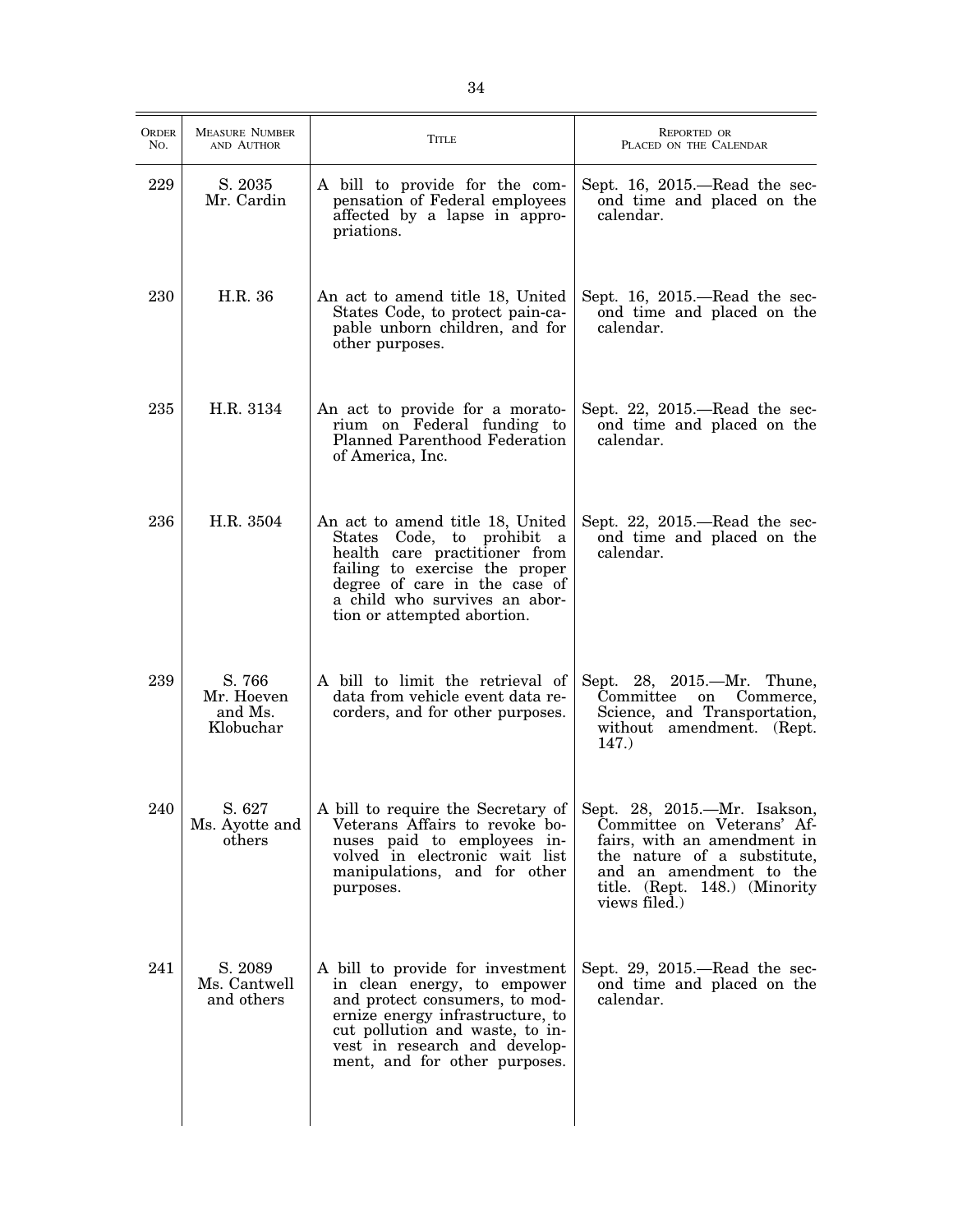| ORDER<br>No. | <b>MEASURE NUMBER</b><br>AND AUTHOR          | <b>TITLE</b>                                                                                                                                                                                                                                                                                                                                                 | REPORTED OR<br>PLACED ON THE CALENDAR                                                                                                                                                                     |
|--------------|----------------------------------------------|--------------------------------------------------------------------------------------------------------------------------------------------------------------------------------------------------------------------------------------------------------------------------------------------------------------------------------------------------------------|-----------------------------------------------------------------------------------------------------------------------------------------------------------------------------------------------------------|
| 243          | S. 750<br>Messrs.<br>McCain and<br>Flake     | A bill to achieve border security<br>on certain Federal lands along<br>the Southern border.                                                                                                                                                                                                                                                                  | Oct. 1, 2015.—Mr. Johnson,<br>Committee on Homeland Se-<br>curity and Governmental Af-<br>fairs, with an amendment in<br>the nature of a substitute.<br>(Rept. 150.) (Additional views<br>filed.)         |
| 244          | S. 991<br>Mrs. Murray                        | A bill to establish the Commis-<br>sion on Evidence-Based Policy-<br>making, and for other purposes.                                                                                                                                                                                                                                                         | $1, 2015$ . Mr. Johnson,<br>Oct.<br>Committee on Homeland Se-<br>curity and Governmental Af-<br>fairs, with an amendment in<br>the nature of a substitute.<br>(Rept. 151.) (Supplemental<br>views filed.) |
| 245          | S. 481<br>Messrs. Hatch<br>and<br>Whitehouse | A bill to amend the Controlled<br>Substances Act and the Federal<br>Food, Drug, and Cosmetic Act<br>with respect to drug scheduling<br>recommendations by the Sec-<br>retary of Health and Human<br>Services, and with respect to<br>registration of manufacturers<br>and distributors seeking to con-<br>duct clinical testing, and for<br>other purposes.  | Oct. 1, 2015.—Mr. Alexander,<br>Committee on Health, Edu-<br>cation, Labor, and Pensions,<br>with an amendment in the<br>nature of a substitute. (No<br>written report.)                                  |
| 248          | S. 2129<br>Mr. Cochran<br>and others         | A bill making appropriations for<br>Agriculture, Rural Develop-<br>ment, Food and Drug Adminis-<br>tration, Energy and Water De-<br>velopment, and Departments of<br>Transportation, and Housing<br>and Urban Development, and<br>related programs for the fiscal<br>ending September<br>year<br>30,<br>2016, and for other purposes.                        | Oct. 6, 2015.—Read the second<br>time and placed on the cal-<br>endar.                                                                                                                                    |
| 249          | S. 2130<br>Mr. Cochran<br>and others         | A bill making appropriations for<br>Department of Defense, energy<br>and water development, De-<br>partment of Homeland Secu-<br>rity, military construction, De-<br>partment of Veterans Affairs,<br>and Department of State, for-<br>eign operations, and related<br>programs for the fiscal year<br>ending September 30, 2016,<br>and for other purposes. | Oct. 6, 2015.—Read the second<br>time and placed on the cal-<br>endar.                                                                                                                                    |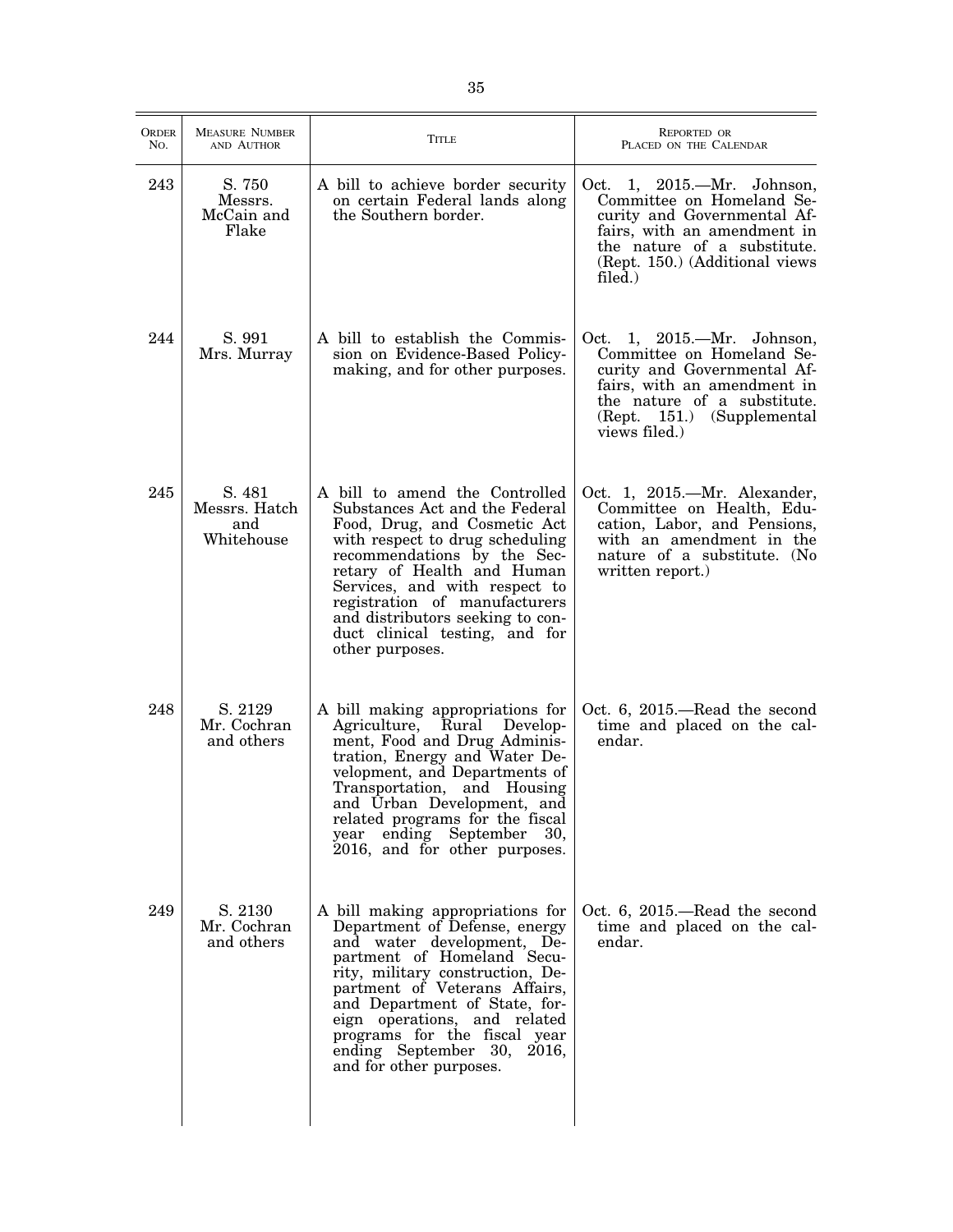| ORDER<br>No. | <b>MEASURE NUMBER</b><br>AND AUTHOR   | <b>TITLE</b>                                                                                                                                                                                                                                                                                                                                                       | <b>REPORTED OR</b><br>PLACED ON THE CALENDAR                                                                                                                            |
|--------------|---------------------------------------|--------------------------------------------------------------------------------------------------------------------------------------------------------------------------------------------------------------------------------------------------------------------------------------------------------------------------------------------------------------------|-------------------------------------------------------------------------------------------------------------------------------------------------------------------------|
| 250          | S. 2131<br>Mr. Cochran<br>and others  | A bill making appropriations for<br>Departments of Commerce and<br>Justice, and Science, and Re-<br>lated Agencies and Department<br>of Homeland Security for the<br>fiscal year ending September<br>30, 2016, and for other pur-<br>poses.                                                                                                                        | Oct. 6, 2015.—Read the second<br>time and placed on the cal-<br>endar.                                                                                                  |
| 251          | S. 2132<br>Mr. Cochran<br>and others  | A bill making appropriations for<br>financial services and general<br>government, Department of the<br>Interior, environment, and De-<br>partments of Labor, Health and<br>Human Services, and Edu-<br>cation, and related programs<br>for the fiscal year ending Sep-<br>tember 30, 2016, and for other<br>purposes.                                              | Oct. 6, 2015.—Read the second<br>time and placed on the cal-<br>endar.                                                                                                  |
| 252          | S. 2146<br>Mr. Vitter and<br>others   | A bill to hold sanctuary jurisdic-<br>tions accountable for defying<br>Federal law, to increase pen-<br>alties for individuals who ille-<br>gally reenter the United States<br>after being removed, and to<br>provide liability protection for<br>State and local law enforce-<br>ment who cooperate with Fed-<br>eral law enforcement, and for<br>other purposes. | Oct. 7, 2015.—Read the second<br>time and placed on the cal-<br>endar.                                                                                                  |
| 253          | S. 2116<br>Mrs. Shaheen<br>and others | A bill to improve certain pro-<br>grams of the Small Business<br>Administration to better assist<br>small business customers in ac-<br>cessing broadband technology,<br>and for other purposes.                                                                                                                                                                    | Oct. 7, 2015.—Mr. Vitter, Com-<br>mittee on Small Business and<br>Entrepreneurship, with<br>an<br>amendment in the nature of<br>a substitute. (No written re-<br>port.) |
| 254          | S. 1811<br>Mr. Menendez<br>and others | A bill to require the Adminis-<br>trator of the Small Business<br>Administration to establish a<br>program to make loans to cer-<br>tain businesses, homeowners,<br>renters<br>affected<br>and<br>by<br>Superstorm Sandy.                                                                                                                                          | Oct. 8, 2015.—Mr. Vitter, Com-<br>mittee on Small Business and<br>Entrepreneurship,<br>with<br>amendments. (No written re-<br>port.)                                    |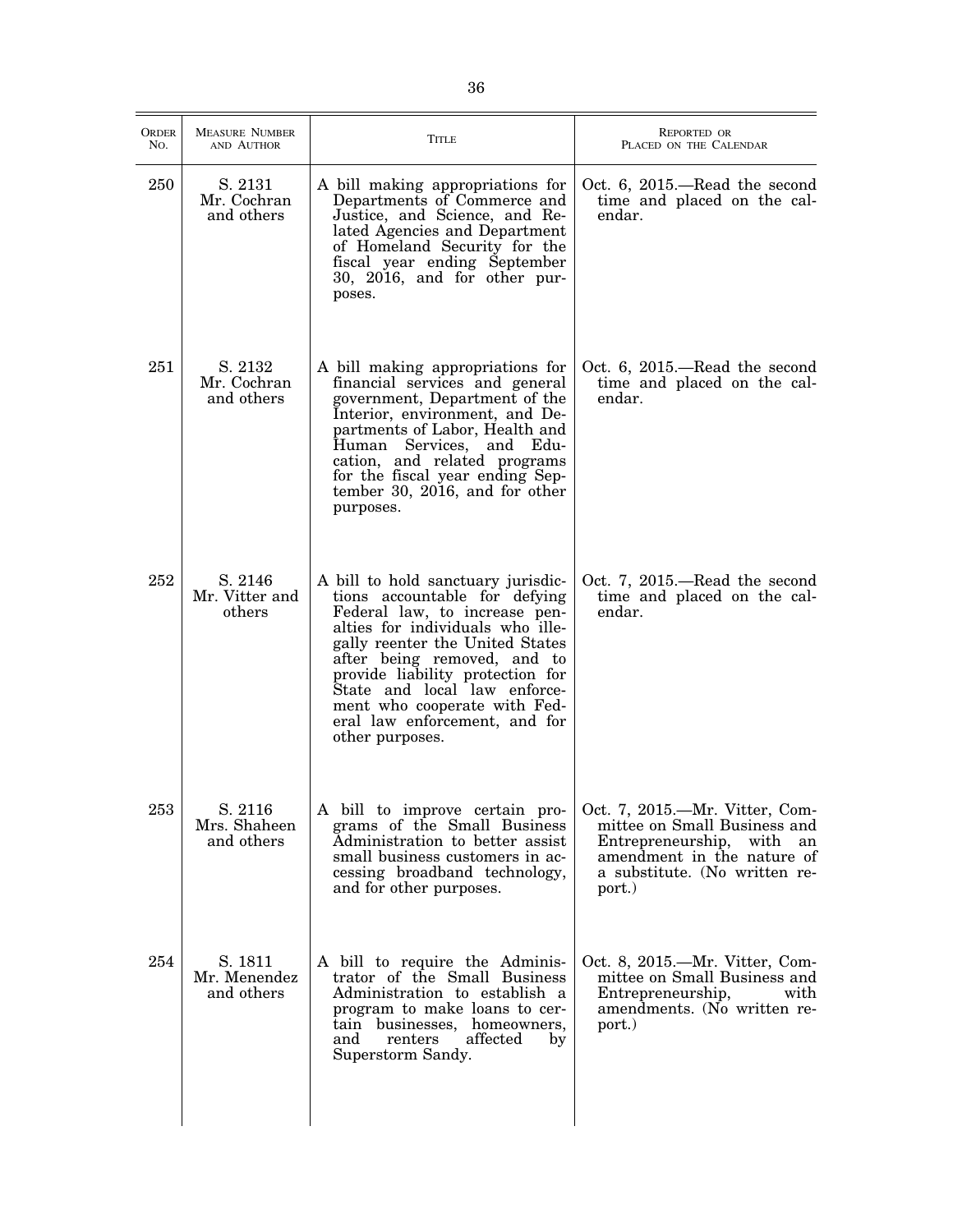| ORDER<br>No. | <b>MEASURE NUMBER</b><br>AND AUTHOR   | TITLE                                                                                                                                                                                                                       | <b>REPORTED OR</b><br>PLACED ON THE CALENDAR                                                                                                                                                                             |
|--------------|---------------------------------------|-----------------------------------------------------------------------------------------------------------------------------------------------------------------------------------------------------------------------------|--------------------------------------------------------------------------------------------------------------------------------------------------------------------------------------------------------------------------|
| 255          | S. 1864<br>Mr. Johnson<br>and others  | A bill to improve national secu-<br>rity by developing metrics to<br>measure the effectiveness of se-<br>curity between ports of entry,<br>at points of entry, and along<br>the maritime border.                            | Oct. 8, 2015.—Mr. Johnson,<br>Committee on Homeland Se-<br>curity and Governmental Af-<br>fairs, with an amendment,<br>and an amendment to the<br>title. (Rept. 152.)                                                    |
| 266          | S. 2126<br>Ms. Cantwell<br>and others | A bill to reauthorize the women's<br>business center program of the<br>Small Business Administration,<br>and for other purposes.                                                                                            | Oct. 8, 2015.—Mr. Vitter, Com-<br>mittee on Small Business and<br>Entrepreneurship,<br>with<br>amendments. (No written re-<br>port.)                                                                                     |
| 268          | S. 1573<br>Mr. Thune                  | A bill to establish regional weath-<br>er forecast offices, and for other<br>purposes.                                                                                                                                      | $19, 2015$ . --- Mr.<br>Oct.<br>Thune,<br>Committee<br>on<br>Commerce,<br>Science, and Transportation,<br>with an amendment in the<br>nature of a substitute, and an<br>amendment<br>to<br>the<br>title.<br>(Rept. 154.) |
| 269          | S. 1808<br>Ms. Heitkamp<br>and others | A bill to require the Secretary of<br>Homeland Security to conduct<br>a Northern Border threat anal-<br>ysis, and for other purposes.                                                                                       | Oct. 19, 2015.—Mr. Johnson,<br>Committee on Homeland Se-<br>curity and Governmental Af-<br>fairs, with an amendment in<br>the nature of a substitute.<br>(Rept. 155.)                                                    |
| 270          | S. 2165<br>Ms. Cantwell<br>and others | A bill to amend title 54, United<br>States Code, to permanently<br>authorize the Land and Water<br>Conservation Fund.                                                                                                       | Oct. 19, 2015.—Read the second<br>time and placed on the cal-<br>endar.                                                                                                                                                  |
| 271          | S. 2169<br>Mr. Tester and<br>others   | A bill to amend title 54, United<br>States Code, to extend the<br>Land and Water Conservation<br>Fund.                                                                                                                      | Oct. 19, 2015.—Read the second<br>time and placed on the cal-<br>endar.                                                                                                                                                  |
| 272          | S. 1082<br>Mr. Rubio                  | A bill to amend title 38, United<br>States Code, to provide for the<br>removal or demotion of employ-<br>ees of the Department of Vet-<br>erans Affairs based on perform-<br>ance or misconduct, and for<br>other purposes. | Oct. 19, 2015.—Mr. Isakson,<br>Committee on Veterans' Af-<br>with<br>amendments.<br>fairs.<br>(Rept. 163.) (Minority views<br>filed.)                                                                                    |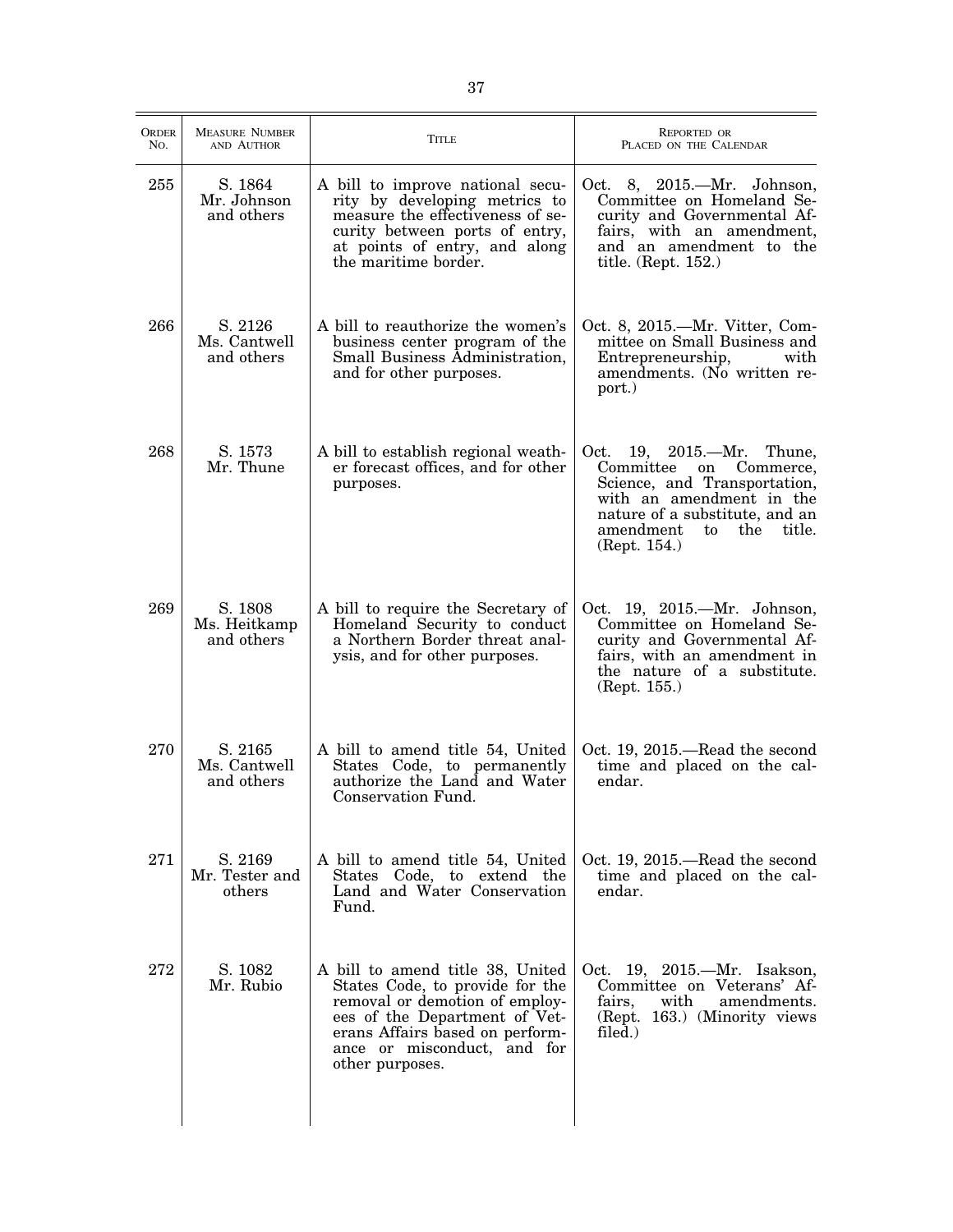| ORDER<br>No. | <b>MEASURE NUMBER</b><br>AND AUTHOR   | <b>TITLE</b>                                                                                                                                                                                   | <b>REPORTED OR</b><br>PLACED ON THE CALENDAR                                                                                                                             |
|--------------|---------------------------------------|------------------------------------------------------------------------------------------------------------------------------------------------------------------------------------------------|--------------------------------------------------------------------------------------------------------------------------------------------------------------------------|
| 273          | S. 2181<br>Mr. Paul                   | A bill to provide guidance and<br>priorities for Federal Govern-<br>ment obligations in the event<br>that the debt limit is reached.                                                           | Oct. 20, 2015.—Read the second<br>time and placed on the cal-<br>endar.                                                                                                  |
| 274          | S. 2182<br>Mr. Paul                   | A bill to cut, cap, and balance the<br>Federal budget.                                                                                                                                         | Oct. 20, 2015.—Read the second<br>time and placed on the cal-<br>endar.                                                                                                  |
| 275          | S. 2183<br>Mr. Kirk and<br>others     | A bill to reauthorize and reform<br>the Export-Import Bank of the<br>United States, and for other<br>purposes.                                                                                 | Oct. 20, 2015.—Read the second<br>time and placed on the cal-<br>endar.                                                                                                  |
| 276          | S. 2193<br>Mr. Cruz and<br>others     | A bill to amend the Immigration<br>and Nationality Act to increase<br>penalties for individuals who il-<br>legally reenter the United<br>States after being removed and<br>for other purposes. | Oct. 22, 2015.—Read the second<br>time and placed on the cal-<br>endar.                                                                                                  |
| 277          | S. 1868<br>Mr. Carper                 | A bill to extend by 15 years the<br>authority of the Secretary of<br>Commerce to conduct the quar-<br>terly financial report program.                                                          | Oct. 22, 2015.—Mr. Johnson,<br>Committee on Homeland Se-<br>curity and Governmental Af-<br>fairs, with an amendment.<br>(Rept. 157.)                                     |
| 278          | S. 2200<br>Mrs. Fischer               | A bill to amend the Fair Labor<br>Standards<br>Act of 1938 to<br>strengthen equal pay require-<br>ments.                                                                                       | Oct. 26, 2015.—Read the second<br>time and placed on the cal-<br>endar.                                                                                                  |
| 279          | S. 2123<br>Mr. Grassley<br>and others | A bill to reform sentencing laws<br>and correctional institutions,<br>and for other purposes.                                                                                                  | Oct. 26, 2015.—Mr. Grassley,<br>Committee on the Judiciary,<br>with an amendment in the<br>nature of a substitute. (No<br>written report.)                               |
| 280          | S. 1326<br>Mrs. Fischer               | A bill to amend certain maritime.<br>programs of the Department of<br>Transportation, and for other<br>purposes.                                                                               | $27, 2015$ .—Mr.<br>Thune,<br>Oct.<br>Committee<br>on<br>Commerce,<br>Science, and Transportation,<br>with an amendment in the<br>nature of a substitute. (Rept.<br>158. |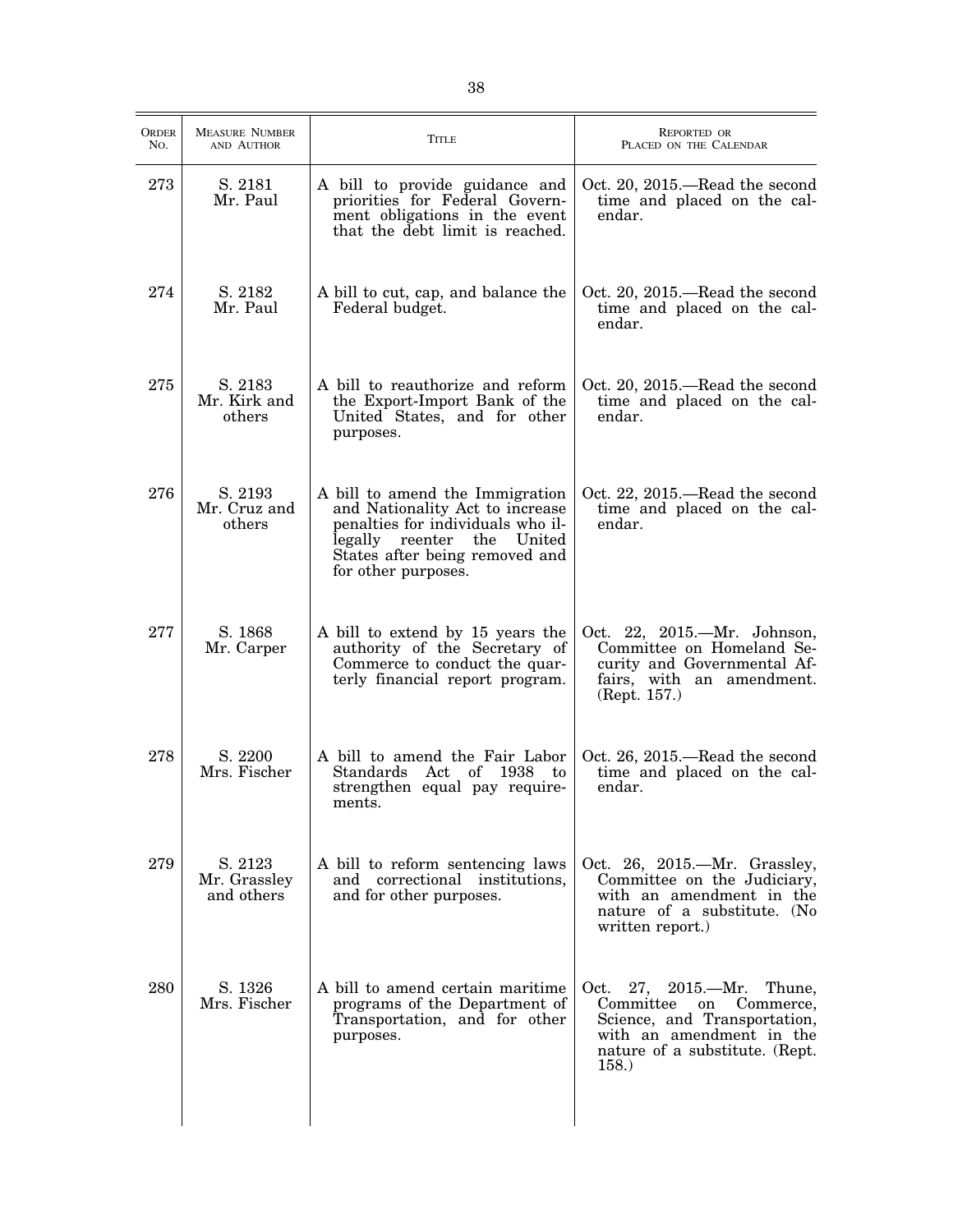| <b>ORDER</b><br>No. | <b>MEASURE NUMBER</b><br>AND AUTHOR  | TITLE                                                                                                                                                                                                                                                                                                   | <b>REPORTED OR</b><br>PLACED ON THE CALENDAR                                                                                                                                          |
|---------------------|--------------------------------------|---------------------------------------------------------------------------------------------------------------------------------------------------------------------------------------------------------------------------------------------------------------------------------------------------------|---------------------------------------------------------------------------------------------------------------------------------------------------------------------------------------|
| 281                 | S. 1789<br>Mr. Rubio and<br>others   | A bill to improve defense coopera-<br>tion between the United States<br>and the Hashemite Kingdom of<br>Jordan.                                                                                                                                                                                         | Oct. 27, 2015.—Mr. Corker,<br>Committee on Foreign Rela-<br>tions, without amendment.<br>(No written report.)                                                                         |
| 282                 | H.R. 597                             | An act to reauthorize the Export-<br>Import Bank of the United<br>States, and for other purposes.                                                                                                                                                                                                       | Oct. 29, 2015.—Read the second<br>time and placed on the cal-<br>endar.                                                                                                               |
| 283                 | S. 1324<br>Mrs. Capito<br>and others | A bill to require the Adminis-<br>trator of the Environmental<br>Protection Agency to fulfill cer-<br>tain requirements before regu-<br>lating standards of performance<br>for new, modified, and recon-<br>structed fossil fuel-fired electric<br>utility generating units, and for<br>other purposes. | 29, 2015.—Mr. Inhofe,<br>Oct.<br>Committee on Environment<br>and Public Works, without<br>amendment. (Rept. 159.) (Mi-<br>nority views filed.)                                        |
| 284                 | S. 1500<br>Mr. Crapo and<br>others   | A bill to clarify Congressional in-<br>tent regarding the regulation of<br>the use of pesticides in or near<br>navigable waters, and for other<br>purposes.                                                                                                                                             | 29, 2015. - Mr. Inhofe,<br>Oct.<br>Committee on Environment<br>and Public Works, without<br>amendment. (Rept. 160.) (Mi-<br>nority views filed.)                                      |
| 285                 | S.J. Res. 20<br>Mr. Cardin           | Joint resolution relating to the<br>approval of the proposed Agree-<br>ment for Cooperation Between<br>the United States of America<br>and the Government of the Re-<br>public of Korea Concerning<br>Peaceful Uses of Nuclear En-<br>ergy.                                                             | Oct. 29, 2015. Committee on<br>Foreign Relations, discharged<br>pursuant to $42$ U.S.C. $2159(i)$<br>and section $601(b)(4)$ of Pub-<br>lic Law 94-329 and placed on<br>the calendar. |
| 287                 | S. 2138<br>Mr. Vitter                | A bill to amend the Small Busi-<br>ness Act to improve the review<br>and acceptance of subcon-<br>tracting plans, and for other<br>purposes.                                                                                                                                                            | Nov. 3, 2015.—Mr. Vitter, Com-<br>mittee on Small Business and<br>Entrepreneurship,<br>with<br>amendments. (No written re-<br>port.)                                                  |
| 289                 | S. 2232<br>Mr. Paul and<br>others    | A bill to require a full audit of<br>the Board of Governors of the<br>Federal Reserve System and<br>the Federal reserve banks by<br>the Comptroller General of the<br>United States, and for other<br>purposes.                                                                                         | Nov. 4, 2015.—Read the second<br>time and placed on the cal-<br>endar.                                                                                                                |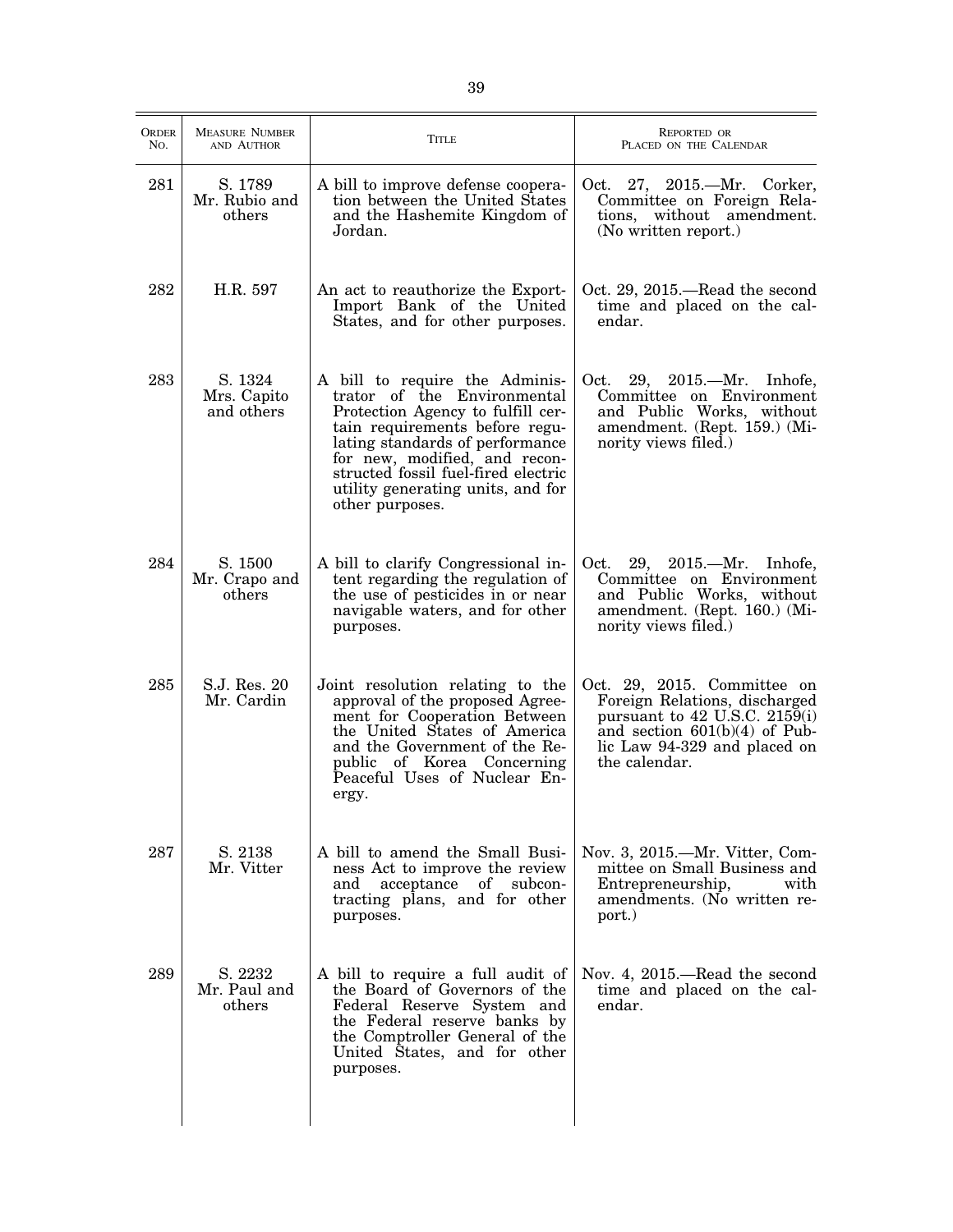| <b>ORDER</b><br>No. | <b>MEASURE NUMBER</b><br>AND AUTHOR   | <b>TITLE</b>                                                                                                                                                                                                         | <b>REPORTED OR</b><br>PLACED ON THE CALENDAR                                                                                                                                              |
|---------------------|---------------------------------------|----------------------------------------------------------------------------------------------------------------------------------------------------------------------------------------------------------------------|-------------------------------------------------------------------------------------------------------------------------------------------------------------------------------------------|
| 290                 | S. 1298<br>Mr. Thune and<br>others    | A bill to provide nationally con-<br>sistent measures of perform-<br>ance of the Nation's ports, and<br>for other purposes.                                                                                          | Nov. 5, 2015.—Mr. Thune,<br>Commerce,<br>Committee<br>on<br>Science, and Transportation,<br>with an amendment in the<br>nature of a substitute. (Rept.<br>164.) (Additional views filed.) |
| 295                 | S. 2184<br>Mr. Rubio and<br>others    | A bill to direct the President to<br>establish guidelines for United<br>States foreign development and<br>economic assistance programs,<br>and for other purposes.                                                   | Nov. 17, 2015.—Mr. Corker,<br>Committee on Foreign Rela-<br>tions, with an amendment in<br>the nature of a substitute.<br>(No written report.) (See also<br>Order No. 318.                |
| 298                 | S. 2288<br>Mr. Paul                   | A bill to prohibit members and<br>staff of the Federal Reserve<br>System from lobbying for or<br>against legislation, and<br>for<br>other purposes.                                                                  | Nov. $18$ , $2015$ —Read the sec-<br>ond time and placed on the<br>calendar.                                                                                                              |
| 300                 | H.R. 4038                             | An act to require that supple-<br>mental certifications and back-<br>ground investigations be com-<br>pleted prior to the admission of<br>certain aliens as refugees, and<br>for other purposes.                     | Nov. 19, 2015.—Read the first<br>and second times by unani-<br>mous consent and placed on<br>the calendar.                                                                                |
| 301                 | S. 2329<br>Mr. Paul                   | A bill to prevent the entry of ex-<br>tremists into the United States<br>under the refugee program, and<br>for other purposes.                                                                                       | Nov. 30, 2015.-Read the sec-<br>ond time and placed on the<br>calendar.                                                                                                                   |
| 302                 | S. 1611<br>Mr. Thune and<br>others    | A bill to authorize appropriations<br>for the Coast Guard for fiscal<br>years 2016 and 2017, and for<br>other purposes.                                                                                              | Nov. 30, 2015.—Mr. Thune,<br>Committee<br>Commerce,<br>on<br>Science, and Transportation,<br>with an amendment in the<br>nature of a substitute. (Rept.<br>168.                           |
| 304                 | S. 2093<br>Ms. Mikulski<br>and others | A bill to provide that the Sec-<br>retary of Transportation shall<br>have sole authority to appoint<br>Federal Directors to the Board<br>of Directors of the Washington<br>Metropolitan Area Transit Au-<br>thority. | Nov. 30, 2015.—Mr. Johnson,<br>Committee on Homeland Se-<br>curity and Governmental Af-<br>fairs, without<br>amendment.<br>(Rept. 170.)                                                   |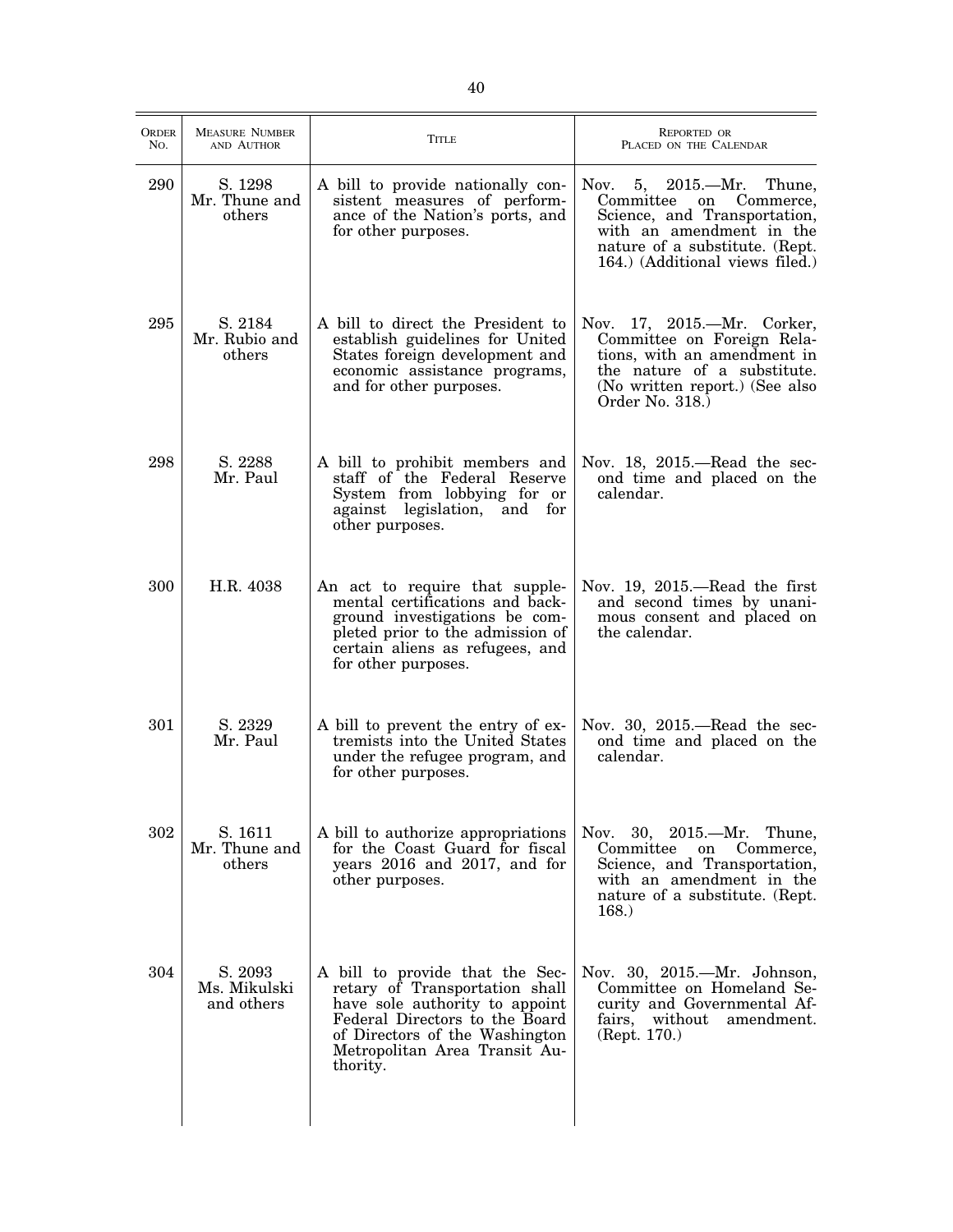| <b>ORDER</b><br>No. | <b>MEASURE NUMBER</b><br>AND AUTHOR        | <b>TITLE</b>                                                                                                                                                                                                                                                                                                       | <b>REPORTED OR</b><br>PLACED ON THE CALENDAR                                                                                                                            |
|---------------------|--------------------------------------------|--------------------------------------------------------------------------------------------------------------------------------------------------------------------------------------------------------------------------------------------------------------------------------------------------------------------|-------------------------------------------------------------------------------------------------------------------------------------------------------------------------|
| 305                 | S. 2128<br>Mr. Sasse and<br>Mrs. McCaskill | A bill to require the Council of<br>Inspectors General on Integrity<br>and Efficiency to submit to<br>Congress a report on Inspector<br>General mandates.                                                                                                                                                          | Nov. 30, 2015.-Mr. Johnson,<br>Committee on Homeland Se-<br>curity and Governmental Af-<br>fairs, with an amendment.<br>(Rept. 171.)                                    |
| 307                 | H.R. 427                                   | An act to amend chapter 8 of title<br>5, United States Code, to pro-<br>vide that major rules of the ex-<br>ecutive branch shall have no<br>force or effect unless a joint<br>resolution of approval is en-<br>acted into law.                                                                                     | Dec. 2, 2015.—Read the second<br>time and placed on the cal-<br>endar.                                                                                                  |
| 308                 | S. 2139<br>Mr. Vitter and<br>Mrs. Shaheen  | A bill to amend the Small Busi-<br>ness Act to prohibit the use of<br>reverse auctions for the pro-<br>curement of covered contracts.                                                                                                                                                                              | Dec. 2, 2015.—Mr. Vitter, Com-<br>mittee on Small Business and<br>Entrepreneurship,<br>with<br>amendments. (No written re-<br>port.)                                    |
| 309                 | H.R. 4127                                  | An act to authorize appropria-<br>tions for fiscal year 2016 for in-<br>telligence and intelligence-re-<br>lated activities of the United<br>States Government, the Com-<br>munity Management Account,<br>and the Central Intelligence<br>Agency Retirement and Dis-<br>ability System, and for other<br>purposes. | Dec. 2, $2015$ . Placed on the<br>calendar. (See also Order No.<br>141.)                                                                                                |
| 310                 | S. 2136<br>Messrs. Vitter<br>and Enzi      | A bill to establish the Regional<br>SBIR State Collaborative Ini-<br>tiative Pilot Program, and for<br>other purposes.                                                                                                                                                                                             | Dec. 3, 2015.—Mr. Vitter, Com-<br>mittee on Small Business and<br>Entrepreneurship, with<br>an<br>amendment in the nature of<br>a substitute. (No written re-<br>port.) |
| 312                 | S. 1704<br>Mr. Barrasso<br>and others      | A bill to amend the Indian Tribal<br>Justice Act to secure urgent re-<br>sources vital to Indian victims<br>of crime, and for other pur-<br>poses.                                                                                                                                                                 | Dec. 3, 2015.—Mr. Barrasso,<br>Committee on Indian Affairs,<br>with an amendment in the<br>nature of a substitute. (Rept.<br>172.)                                      |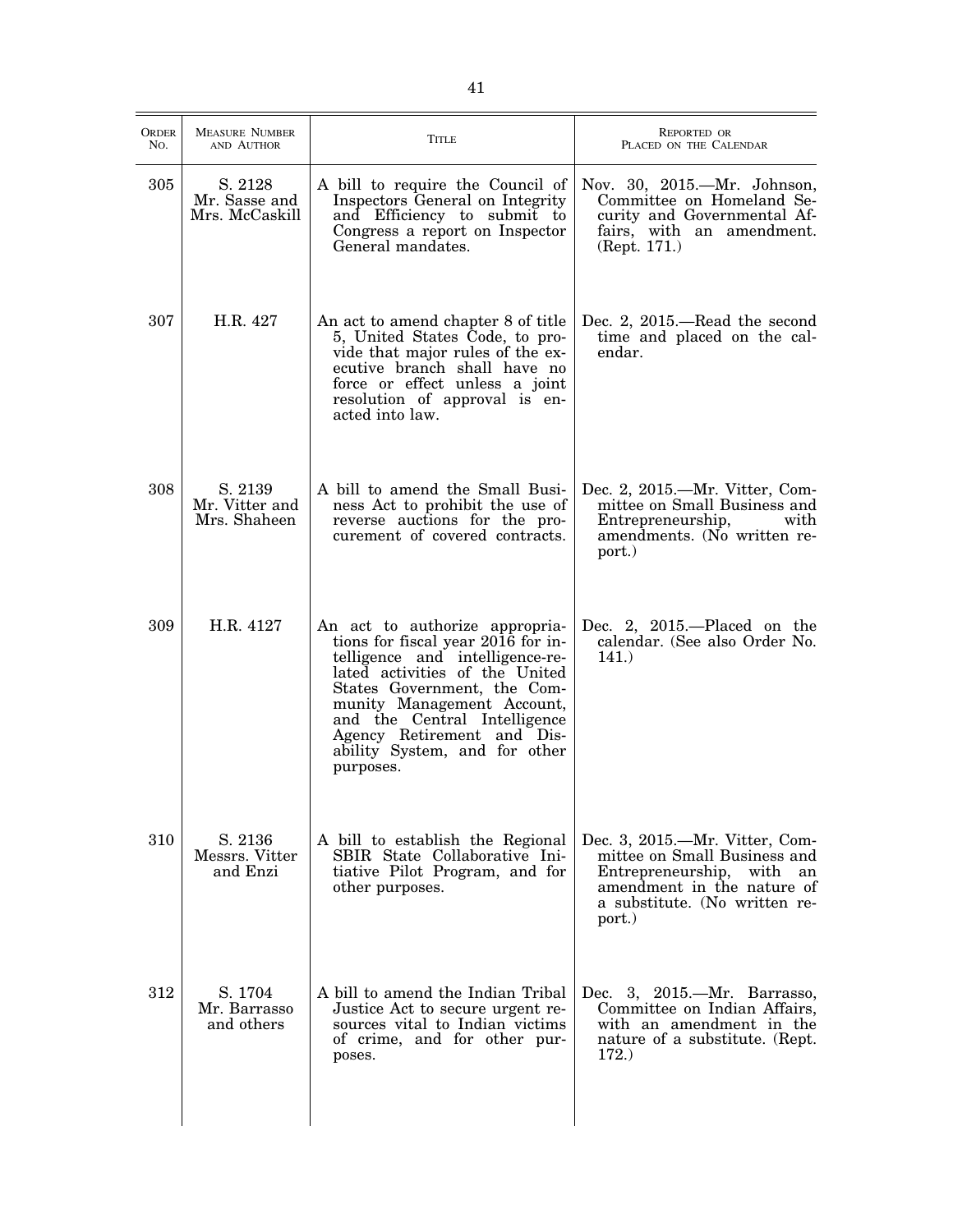| ORDER<br>No. | <b>MEASURE NUMBER</b><br>AND AUTHOR    | TITLE                                                                                                                                                                                                                                                                    | <b>REPORTED OR</b><br>PLACED ON THE CALENDAR                                                                                                                             |
|--------------|----------------------------------------|--------------------------------------------------------------------------------------------------------------------------------------------------------------------------------------------------------------------------------------------------------------------------|--------------------------------------------------------------------------------------------------------------------------------------------------------------------------|
| 313          | S. 2109<br>Mr. Johnson                 | A bill to direct the Administrator<br>of the Federal Emergency Man-<br>agement Agency to develop an<br>integrated plan to reduce ad-<br>ministrative costs under the<br>Robert T. Stafford Disaster Re-<br>lief and Emergency Assistance<br>Act, and for other purposes. | Dec. 7, 2015.—Mr. Johnson,<br>Committee on Homeland Se-<br>curity and Governmental Af-<br>fairs, with an amendment in<br>the nature of a substitute.<br>(Rept. 173.)     |
| 314          | S. 2359<br>Mr. Paul                    | A bill to restore Second Amend-<br>ment rights in the District of<br>Columbia.                                                                                                                                                                                           | Dec. 7, 2015.—Read the second<br>time and placed on the cal-<br>endar.                                                                                                   |
| 317          | S. 2368<br>Mr. Hatch                   | A bill to amend title XVIII of the<br>Social Security Act to improve<br>the efficiency of the Medicare<br>appeals process, and for other<br>purposes.                                                                                                                    | Dec. 8, 2015.—Mr. Hatch, Com-<br>mittee on Finance, without<br>amendment.<br>original<br>(An)<br>bill.) (Rept. 177.)                                                     |
| 318          | H.R. 3766                              | An act to direct the President to<br>establish guidelines for United<br>States foreign development and<br>economic assistance programs,<br>and for other purposes.                                                                                                       | Dec. 9, $2015$ .—Placed on the<br>calendar. (See also Order No.<br>295.)                                                                                                 |
| 323          | S. 1250<br>Ms. Klobuchar<br>and others | A bill to encourage States to re-<br>quire the installation of resi-<br>dential carbon monoxide detec-<br>tors in homes, and for other<br>purposes.                                                                                                                      | Dec. $14, 2015$ . - Mr.<br>Thune,<br>Committee<br>on<br>Commerce,<br>Science, and Transportation,<br>with an amendment in the<br>nature of a substitute. (Rept.<br>179.) |
| 324          | H.R. 998                               | An act to establish the conditions<br>under which the Secretary of<br>Homeland Security may estab-<br>lish preclearance facilities, con-<br>duct preclearance operations,<br>and provide customs services<br>outside the United States, and<br>for other purposes.       | Dec. 15, 2015.—Mr. Johnson,<br>Committee on Homeland Se-<br>curity and Governmental Af-<br>fairs, with an amendment in<br>the nature of a substitute.<br>(Rept. 180.)    |
| 325          | S. 1169<br>Mr. Grassley<br>and others  | A bill to reauthorize and improve<br>the Juvenile Justice and Delin-<br>quency Prevention Act of 1974,<br>and for other purposes.                                                                                                                                        | Dec. 15, 2015.—Mr. Grassley,<br>Committee on the Judiciary,<br>with an amendment in the<br>nature of a substitute. (Rept.<br>181.)                                       |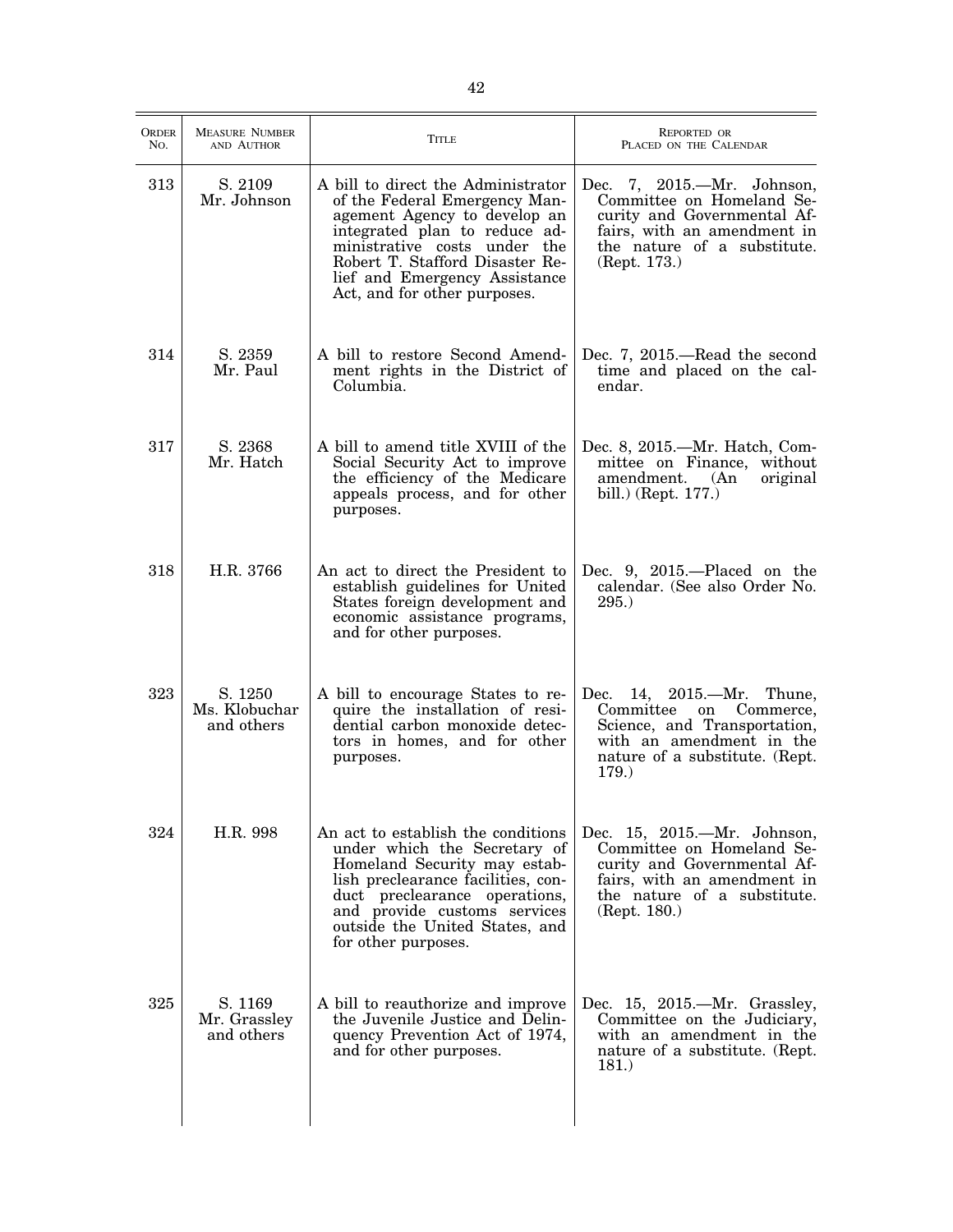| <b>ORDER</b><br>No. | <b>MEASURE NUMBER</b><br>AND AUTHOR              | <b>TITLE</b>                                                                                                                                                                                                                                                      | <b>REPORTED OR</b><br>PLACED ON THE CALENDAR                                                                                                                                           |
|---------------------|--------------------------------------------------|-------------------------------------------------------------------------------------------------------------------------------------------------------------------------------------------------------------------------------------------------------------------|----------------------------------------------------------------------------------------------------------------------------------------------------------------------------------------|
| 326                 | S. 1318<br>Messrs.<br>Grassley and<br>Whitehouse | A bill to amend title 18, United<br>States Code, to provide for pro-<br>tection of maritime navigation<br>and prevention of nuclear ter-<br>rorism, and for other purposes.                                                                                       | Dec. 15, 2015.—Mr. Grassley,<br>Committee on the Judiciary,<br>with an amendment in the<br>nature of a substitute. (No<br>written report.)                                             |
| 327                 | S. 329<br>Messrs.<br>Murphy and<br>Blumenthal    | A bill to amend the Wild and Sce-<br>nic Rivers Act to designate cer-<br>tain segments of the Farm-<br>ington River and Salmon Brook<br>in the State of Connecticut as<br>components of the National<br>Wild and Scenic Rivers System,<br>and for other purposes. | Dec. 16, 2015.—Ms. Murkowski,<br>Committee on Energy and<br>Natural Resources, with an<br>amendment. (Rept. 182.)                                                                      |
| 328                 | S. 556<br>Ms.<br>Murkowski                       | A bill to protect and enhance op-<br>portunities<br>for<br>recreational<br>hunting, fishing, and shooting,<br>and for other purposes.                                                                                                                             | Dec. 16, 2015.—Ms. Murkowski,<br>Committee on Energy and<br>Natural Resources, with an<br>amendment in the nature of<br>a substitute, and an amend-<br>ment to the title. (Rept. 183.) |
| 329                 | S. 782<br>Messrs.<br>McCain and<br>Flake         | A bill to direct the Secretary of<br>the Interior to establish a bison<br>management plan for Grand<br>Canyon National Park.                                                                                                                                      | Dec. 16, 2015.—Ms. Murkowski,<br>Committee on Energy and<br>Natural Resources, without<br>amendment. (Rept. 184.) (Ad-<br>ditional and minority views<br>filed.)                       |
| 330                 | S. 1583<br>Ms.<br>Murkowski                      | A bill to authorize the expansion<br>of an existing hydroelectric<br>project.                                                                                                                                                                                     | Dec. 16, 2015.—Ms. Murkowski,<br>Committee on Energy and<br>Natural Resources, with an<br>amendment in the nature of<br>a substitute. (Rept. 185.)                                     |
| 331                 | S. 1592<br>Messrs. Flake<br>and McCain           | A bill to clarify the description of<br>certain Federal land under the<br>Northern Arizona Land Ex-<br>change and Verde River Basin<br>Partnership Act of 2005 to in-<br>clude additional land in the<br>Kaibab National Forest.                                  | Dec. 16, 2015.—Ms. Murkowski,<br>Committee on Energy and<br>Natural Resources, without<br>amendment. (Rept. 186.)                                                                      |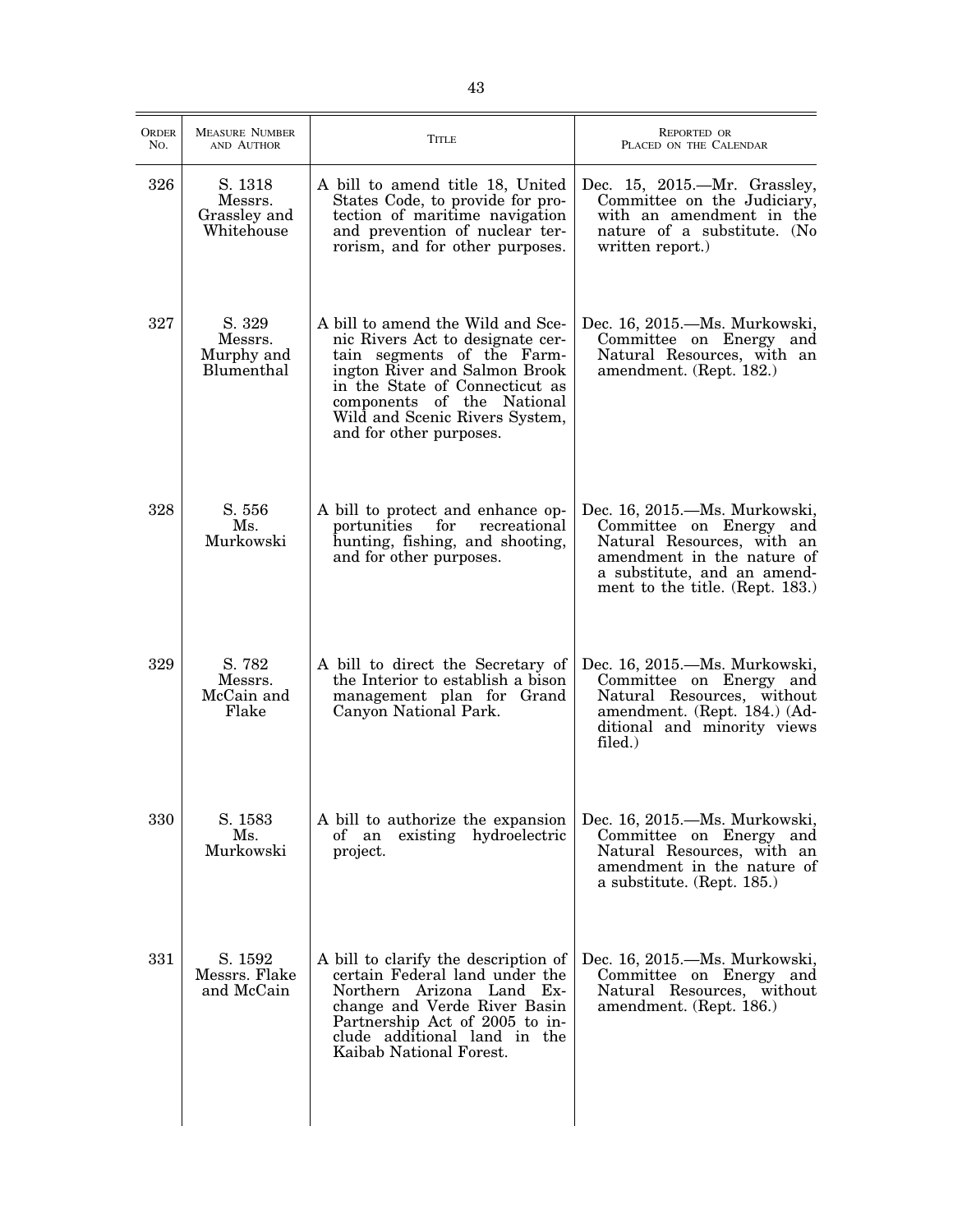| <b>ORDER</b><br>No. | <b>MEASURE NUMBER</b><br>AND AUTHOR                | <b>TITLE</b>                                                                                                                                                                                                                               | REPORTED OR<br>PLACED ON THE CALENDAR                                                                                                              |
|---------------------|----------------------------------------------------|--------------------------------------------------------------------------------------------------------------------------------------------------------------------------------------------------------------------------------------------|----------------------------------------------------------------------------------------------------------------------------------------------------|
| 332                 | S. 1694<br>Ms. Cantwell<br>and Mrs.<br>Murray      | A bill to amend Public Law 103-<br>434 to authorize Phase III of<br>the Yakima River Basin Water<br>Enhancement Project for the<br>purposes of improving water<br>management in the Yakima<br>River basin, and for other pur-<br>poses.    | Dec. 16, 2015.—Ms. Murkowski,<br>Committee on Energy and<br>Natural Resources, with an<br>amendment in the nature of<br>a substitute. (Rept. 187.) |
| 333                 | S. 1941<br>Messrs.<br>Gardner and<br><b>Bennet</b> | A bill to authorize, direct, expe-<br>dite, and facilitate a land ex-<br>change in El Paso and Teller<br>Counties, Colorado, and for<br>other purposes.                                                                                    | Dec. 16, 2015.—Ms. Murkowski,<br>Committee on Energy and<br>Natural Resources, without<br>amendment. (Rept. 188.)                                  |
| 334                 | S. 1942<br>Messrs.<br>Gardner and<br>Bennet        | A bill to require a land convey-<br>ance involving the Elkhorn<br>Ranch and the White River Na-<br>tional Forest in the State of<br>Colorado, and for other pur-<br>poses.                                                                 | Dec. 16, 2015.—Ms. Murkowski,<br>Committee on Energy and<br>Natural Resources, without<br>amendment. (Rept. 189.)                                  |
| 335                 | S. 2046<br>Ms.<br>Murkowski                        | A bill to authorize the Federal<br>Energy Regulatory Commission<br>to issue an order continuing a<br>stay of a hydroelectric license<br>for the Mahoney Lake hydro-<br>electric project in the State of<br>Alaska, and for other purposes. | Dec. 16, 2015.—Ms. Murkowski,<br>Committee on Energy and<br>Natural Resources, without<br>amendment. (Rept. 190.)                                  |
| 336                 | S. 2069<br>Messrs. Wyden<br>and Merkley            | A bill to amend the Omnibus<br>Public Land Management Act<br>of 2009 to modify provisions re-<br>lating to certain land<br>$ex-$<br>changes in the Mt. Hood Wil-<br>derness in the State of Oregon.                                        | Dec. 16, 2015.—Ms. Murkowski,<br>Committee on Energy and<br>Resources,<br>Natural<br>with<br>amendments. (Rept. 191.)                              |
| 337                 | S. 2083<br>Messrs. Burr<br>and Tillis              | A bill to extend the deadline for<br>commencement of construction<br>of a hydroelectric project.                                                                                                                                           | Dec. 16, 2015. Ms. Murkowski,<br>Committee on Energy and<br>Natural Resources, without<br>amendment. (Rept. 192.)                                  |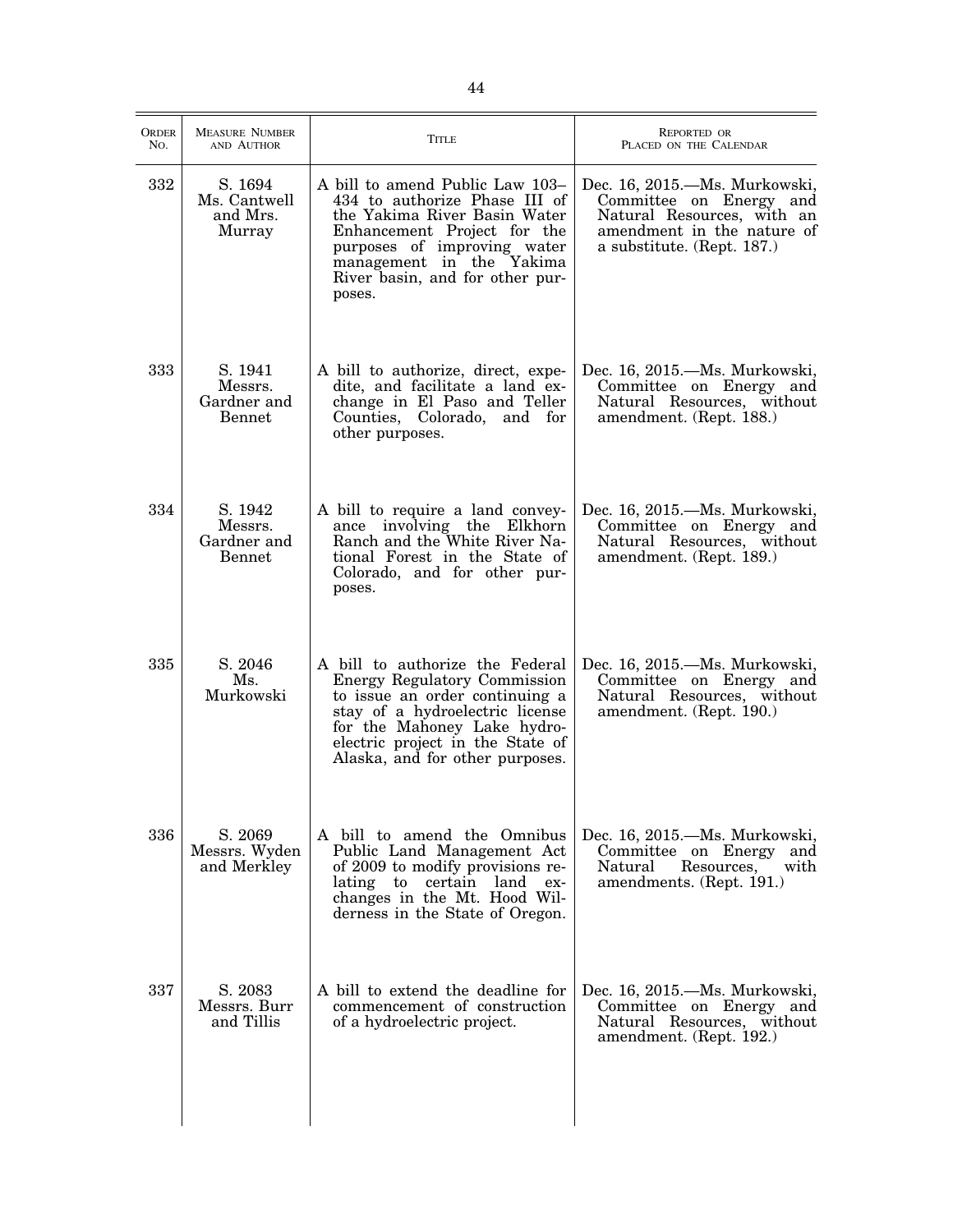| <b>ORDER</b><br>No. | <b>MEASURE NUMBER</b><br>AND AUTHOR      | <b>TITLE</b>                                                                                                                                                                                                                                                                                                                                                                      | <b>REPORTED OR</b><br>PLACED ON THE CALENDAR                                                                                 |
|---------------------|------------------------------------------|-----------------------------------------------------------------------------------------------------------------------------------------------------------------------------------------------------------------------------------------------------------------------------------------------------------------------------------------------------------------------------------|------------------------------------------------------------------------------------------------------------------------------|
| 338                 | H.R. 373                                 | An act to direct the Secretary of<br>the Interior and Secretary of<br>Agriculture to expedite access<br>to certain Federal land under<br>the administrative jurisdiction<br>of each Secretary for good Sa-<br>search-and-recovery<br>maritan<br>missions, and for other pur-<br>poses.                                                                                            | Dec. 16, 2015.—Ms. Murkowski,<br>Committee on Energy and<br>Natural Resources, without<br>amendment. (Rept. 193.)            |
| 339                 | H.R. 1324                                | An act to adjust the boundary of<br>the Arapaho National Forest,<br>Colorado, and for other pur-<br>poses.                                                                                                                                                                                                                                                                        | Dec. 16, 2015.—Ms. Murkowski,<br>Committee on Energy and<br>Natural Resources, without<br>amendment. (Rept. 194.)            |
| 340                 | H.R. 1554                                | An act to require a land convey-<br>ance involving the Elkhorn<br>Ranch and the White River Na-<br>tional Forest in the State of<br>Colorado, and for other pur-<br>poses.                                                                                                                                                                                                        | Dec. 16, 2015.—Ms. Murkowski,<br>Committee on Energy and<br>Natural Resources, without<br>amendment. (Rept. 195.)            |
| 341                 | H.R. 2223                                | An act to authorize, direct, expe-<br>dite, and facilitate a land ex-<br>change in El Paso and Teller<br>Counties, Colorado, and for<br>other purposes.                                                                                                                                                                                                                           | Dec. 16, 2015. Ms. Murkowski,<br>Committee on Energy and<br>Natural Resources, without<br>amendment. (Rept. 196.)            |
| 342                 | S. 152<br>Messrs.<br>McCain and<br>Flake | A bill to prohibit gaming activi-<br>ties on certain Indian land in<br>Arizona until the expiration of<br>certain gaming compacts.                                                                                                                                                                                                                                                | Dec. 18, 2015.—Mr. Barrasso,<br>Committee on Indian Affairs,<br>without amendment. (Rept.<br>199.) (Additional views filed.) |
| 343                 | S. 2434<br>Mr. Paul                      | A bill to provide that any execu-<br>tive action that infringes on the<br>powers and duties of Congress<br>under section 8 of article I of<br>the Constitution of the United<br>Second<br>the<br>States<br><sub>or</sub><br>on<br>Amendment to the Constitution<br>of the United States has no<br>force or effect, and to prohibit<br>the use of funds for certain pur-<br>poses. | Jan. 11, 2016.—Read the sec-<br>ond time and placed on the<br>calendar.                                                      |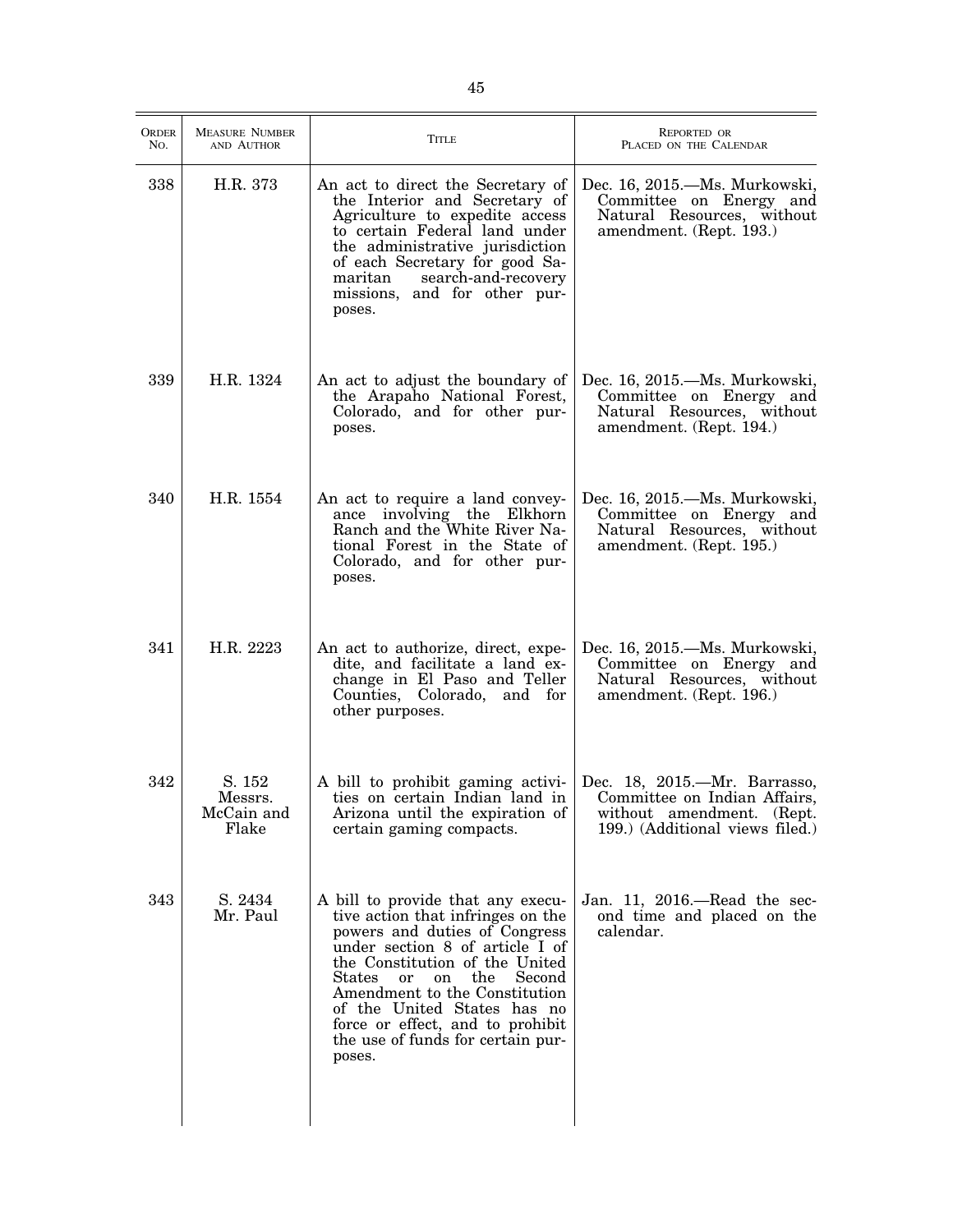| <b>ORDER</b><br>No. | <b>MEASURE NUMBER</b><br>AND AUTHOR     | <b>TITLE</b>                                                                                                                                                                                                                                                                     | <b>REPORTED OR</b><br>PLACED ON THE CALENDAR                                                                                                                          |
|---------------------|-----------------------------------------|----------------------------------------------------------------------------------------------------------------------------------------------------------------------------------------------------------------------------------------------------------------------------------|-----------------------------------------------------------------------------------------------------------------------------------------------------------------------|
| 344                 | S. 2021<br>Mr. Booker<br>and others     | A bill to prohibit Federal agencies<br>and Federal contractors from<br>requesting that an applicant for<br>employment disclose criminal<br>history record information be-<br>fore the applicant has received<br>a conditional offer, and for<br>other purposes.                  | Jan. 12, 2016.—Mr. Johnson,<br>Committee on Homeland Se-<br>curity and Governmental Af-<br>fairs, with an amendment in<br>the nature of a substitute.<br>(Rept. 200.) |
| 345                 | S. 1579<br>Mr. Schatz and<br>others     | A bill to enhance and integrate<br>Native American tourism, em-<br>power Native American com-<br>munities, increase coordination<br>and collaboration between Fed-<br>eral tourism assets, and expand<br>heritage and cultural tourism<br>opportunities in the United<br>States. | Jan. 12, 2016.—Mr. Barrasso,<br>Committee on Indian Affairs,<br>without amendment. (Rept.<br>$201.$ )                                                                 |
| 346                 | S. 1761<br>Mmes. Boxer<br>and Feinstein | A bill to take certain Federal land<br>located in Lassen County, Cali-<br>fornia, into trust for the benefit<br>Susanville<br>of<br>Indian<br>the<br>Rancheria, and for other pur-<br>poses.                                                                                     | Jan. 12, 2016.—Mr. Barrasso,<br>Committee on Indian Affairs,<br>without amendment. (Rept.<br>202.)                                                                    |
| 347                 | S. 1822<br>Mmes. Boxer<br>and Feinstein | A bill to take certain Federal land<br>located in Tuolumne County,<br>California, into trust for the<br>benefit of the Tuolumne Band<br>of Me-Wuk Indians, and for<br>other purposes.                                                                                            | Jan. 12, 2016.—Mr. Barrasso,<br>Committee on Indian Affairs,<br>with an amendment. (Rept.<br>203.)                                                                    |
| 348                 | H.R. 387                                | An act to provide for certain land<br>to be taken into trust for the<br>benefit of Morongo Band of<br>Mission Indians, and for other<br>purposes.                                                                                                                                | Jan. 12, 2016.—Mr. Barrasso,<br>Committee on Indian Affairs,<br>without amendment. (Rept.<br><b>204.</b> )                                                            |
| 349                 | H.R. 487                                | An act to allow the Miami Tribe<br>of Oklahoma to lease or trans-<br>fer certain lands.                                                                                                                                                                                          | Jan. 12, 2016.—Mr. Barrasso,<br>Committee on Indian Affairs,<br>without amendment. (Rept.<br>205.                                                                     |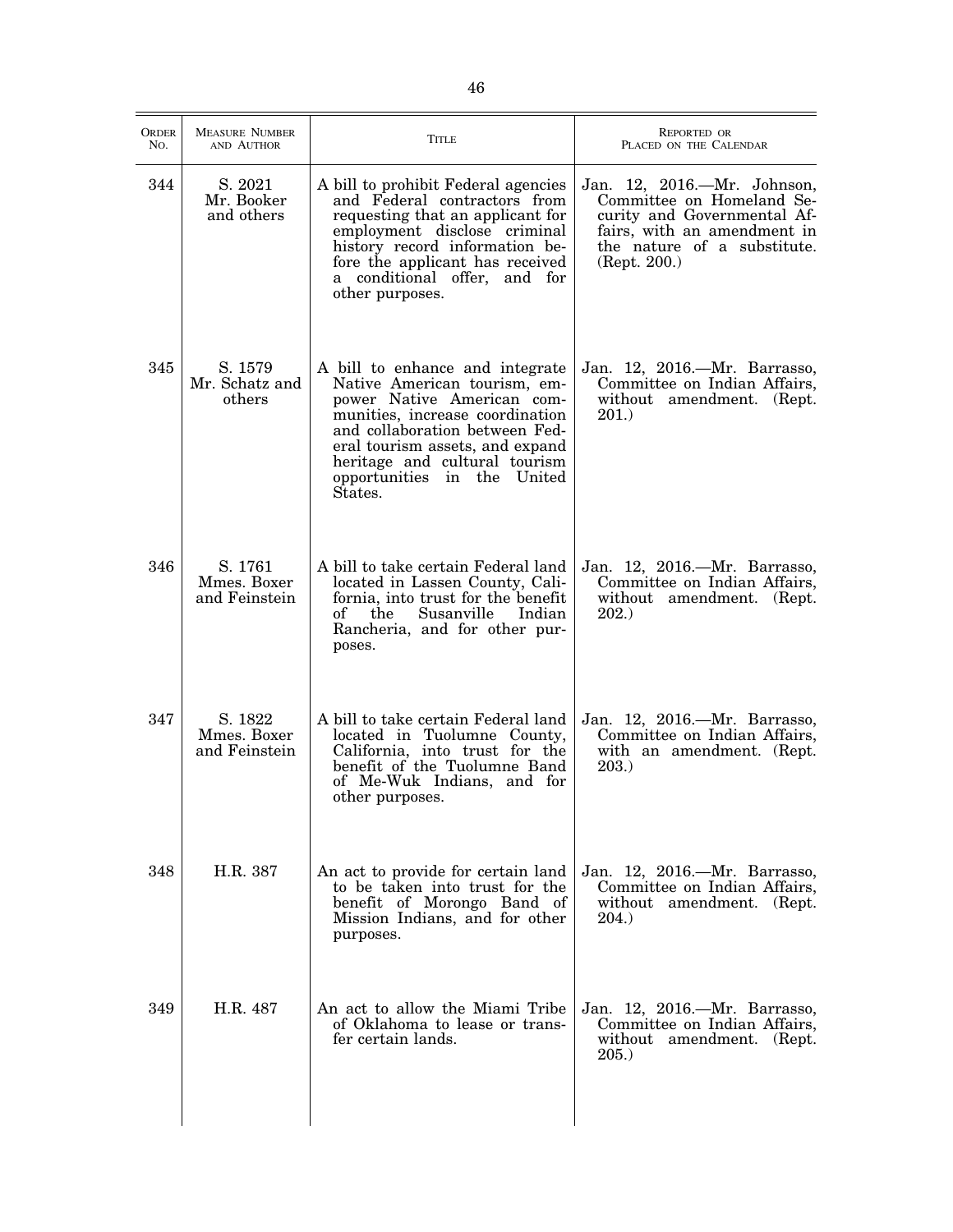| <b>ORDER</b><br>No. | <b>MEASURE NUMBER</b><br>AND AUTHOR         | TITLE                                                                                                                                                                                      | REPORTED OR<br>PLACED ON THE CALENDAR                                     |
|---------------------|---------------------------------------------|--------------------------------------------------------------------------------------------------------------------------------------------------------------------------------------------|---------------------------------------------------------------------------|
| 350                 | H.R. 598                                    | An act to provide taxpayers with<br>an annual report disclosing the<br>cost and performance of Gov-<br>ernment programs and areas of<br>duplication among them, and<br>for other purposes. | Jan. 19, 2016.—Placed on the<br>calendar. (See also Order No.<br>127.     |
| 351                 | H.R. 1069                                   | An act to amend title 44, United<br>States Code, to require infor-<br>mation on contributors to Presi-<br>dential library fundraising or-<br>ganizations, and for other pur-<br>poses.     | Jan. 19, 2016.—Placed on the<br>calendar. (See also Order No.<br>$119.$ ) |
| 352                 | S.J. Res. 29<br>Mr. McConnell<br>and others | Joint resolution to authorize the<br>use of United States Armed<br>against the Islamic<br>Forces<br>State of Iraq and the Levant<br>and its associated forces.                             | Jan. 21, 2016.—Read the sec-<br>ond time and placed on the<br>calendar.   |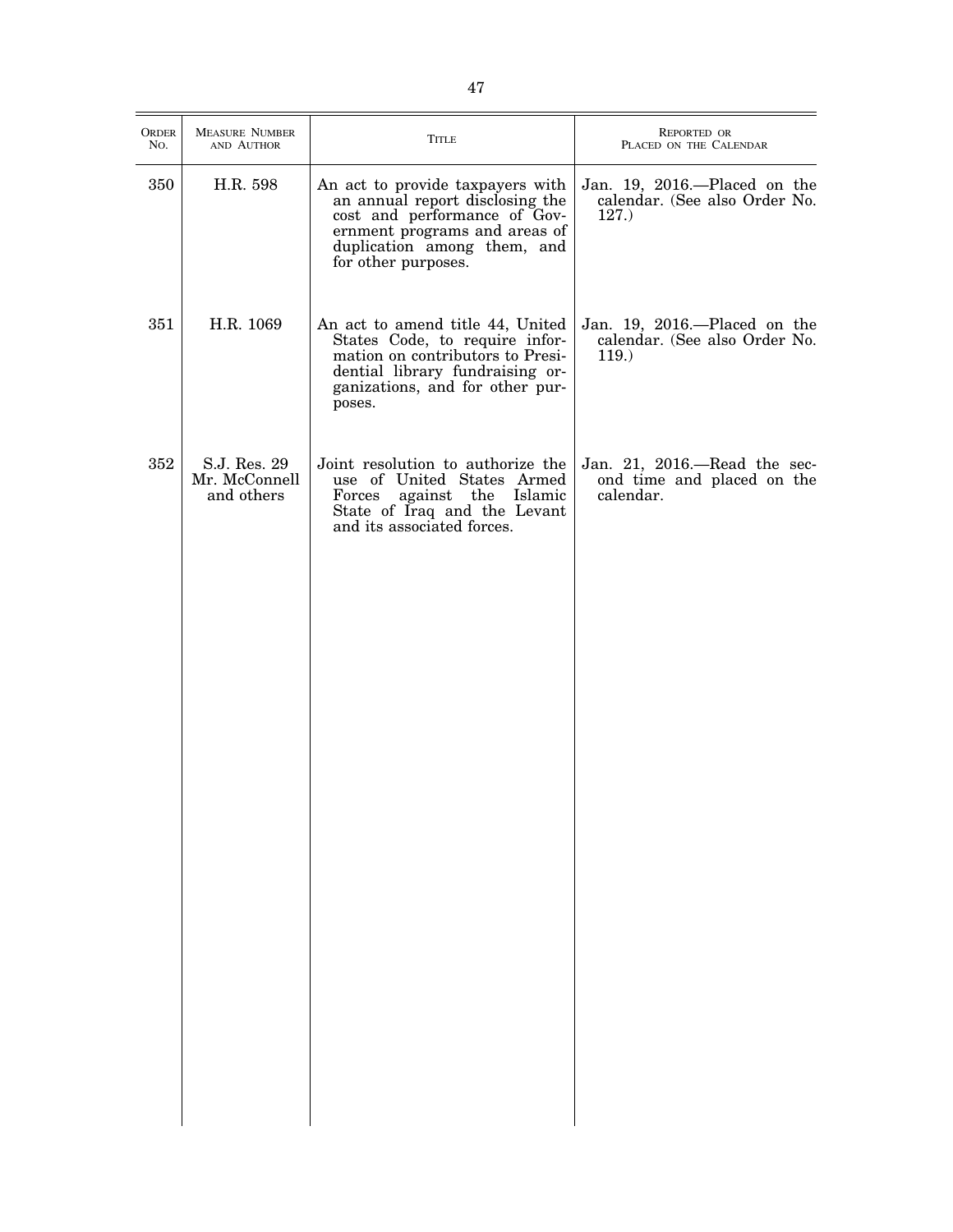| $\begin{array}{c} {\rm ORDER}\\ {\rm No}. \end{array}$ | MEASURE NUMBER<br>AND AUTHOR | ${\sf TITLE}$ | $\begin{matrix} \end{matrix} \begin{matrix} \end{matrix} \begin{matrix} \end{matrix} \begin{matrix} \end{matrix} \begin{matrix} \end{matrix} \begin{matrix} \end{matrix} \end{matrix} \begin{matrix} \end{matrix} \begin{matrix} \end{matrix} \begin{matrix} \end{matrix} \end{matrix} \begin{matrix} \end{matrix} \begin{matrix} \end{matrix} \end{matrix}$ |
|--------------------------------------------------------|------------------------------|---------------|--------------------------------------------------------------------------------------------------------------------------------------------------------------------------------------------------------------------------------------------------------------------------------------------------------------------------------------------------------------|
|                                                        |                              |               |                                                                                                                                                                                                                                                                                                                                                              |
|                                                        |                              |               |                                                                                                                                                                                                                                                                                                                                                              |
|                                                        |                              |               |                                                                                                                                                                                                                                                                                                                                                              |
|                                                        |                              |               |                                                                                                                                                                                                                                                                                                                                                              |
|                                                        |                              |               |                                                                                                                                                                                                                                                                                                                                                              |
|                                                        |                              |               |                                                                                                                                                                                                                                                                                                                                                              |
|                                                        |                              |               |                                                                                                                                                                                                                                                                                                                                                              |
|                                                        |                              |               |                                                                                                                                                                                                                                                                                                                                                              |
|                                                        |                              |               |                                                                                                                                                                                                                                                                                                                                                              |
|                                                        |                              |               |                                                                                                                                                                                                                                                                                                                                                              |
|                                                        |                              |               |                                                                                                                                                                                                                                                                                                                                                              |
|                                                        |                              |               |                                                                                                                                                                                                                                                                                                                                                              |
|                                                        |                              |               |                                                                                                                                                                                                                                                                                                                                                              |
|                                                        |                              |               |                                                                                                                                                                                                                                                                                                                                                              |
|                                                        |                              |               |                                                                                                                                                                                                                                                                                                                                                              |
|                                                        |                              |               |                                                                                                                                                                                                                                                                                                                                                              |
|                                                        |                              |               |                                                                                                                                                                                                                                                                                                                                                              |
|                                                        |                              |               |                                                                                                                                                                                                                                                                                                                                                              |
|                                                        |                              |               |                                                                                                                                                                                                                                                                                                                                                              |